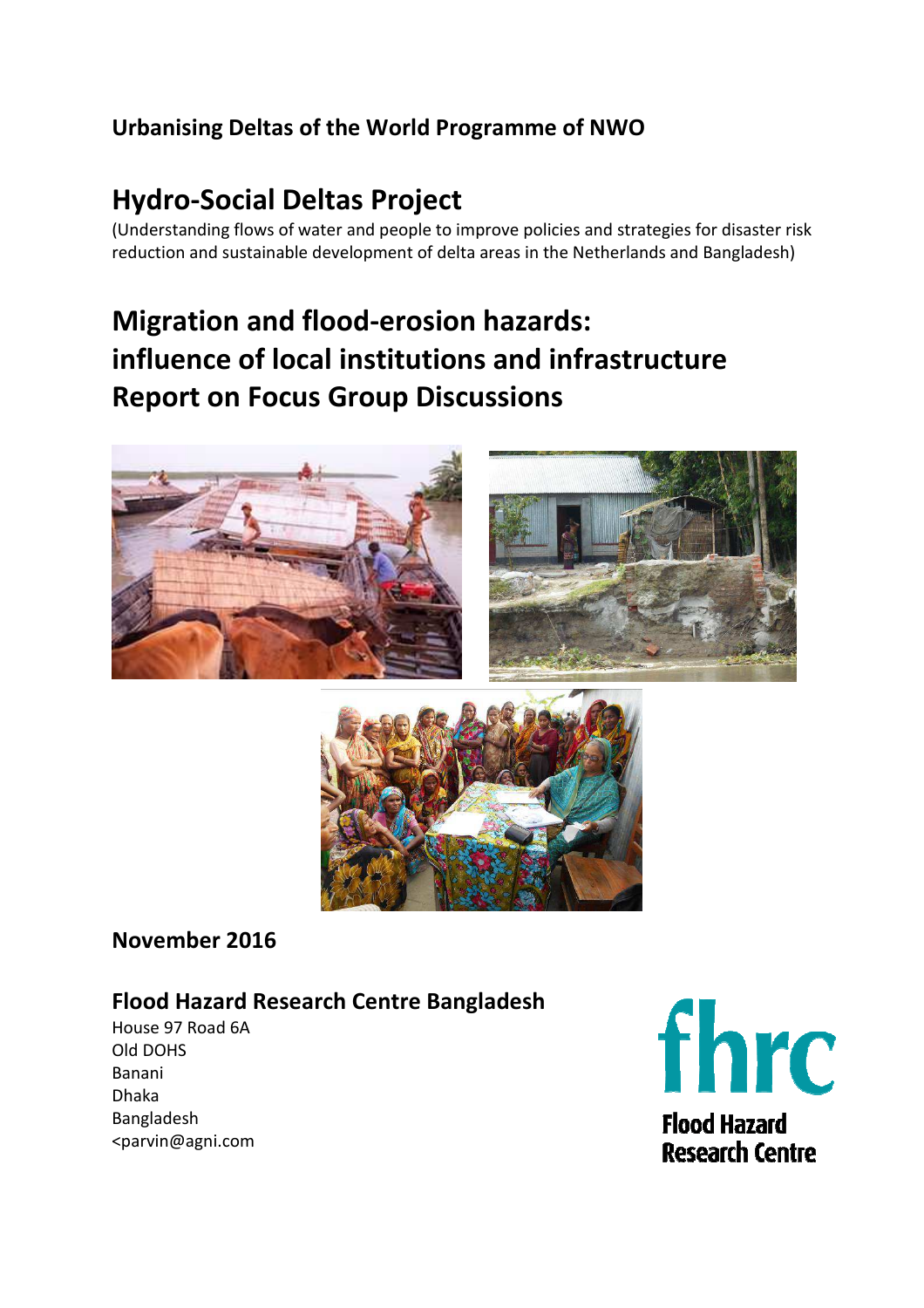## **Contents**

|                                                               | Page           |
|---------------------------------------------------------------|----------------|
|                                                               |                |
| <b>Introduction</b>                                           | $\overline{2}$ |
| <b>Methods</b>                                                | 3              |
| Locations between main river and embankment                   | 4              |
| Context                                                       | 4              |
| 2016 floods                                                   | 5              |
| Seasonal migration                                            | 7              |
| <b>Mainland</b>                                               | 9              |
| Context                                                       | 9              |
| 2016 floods                                                   | 9              |
| Seasonal migration                                            | 12             |
| Permanent migration                                           | 14             |
| <b>Chars</b>                                                  | 14             |
| Context                                                       | 14             |
| 2016 floods                                                   | 15             |
| Seasonal migration                                            | 18             |
| Permanent migration                                           | 20             |
| <b>Interim comparisons</b>                                    | 20             |
| <b>References</b>                                             | 20             |
|                                                               |                |
| <b>Annex</b>                                                  | 22             |
| Detailed tables recording outcomes of focus group discussions |                |

Report prepared by Parvin Sultana

With thanks to Habib Ahmed and Paul Thompson for assistance and to all of the flood and erosion affected people who participated in discussions in the study areas for sharing their experiences.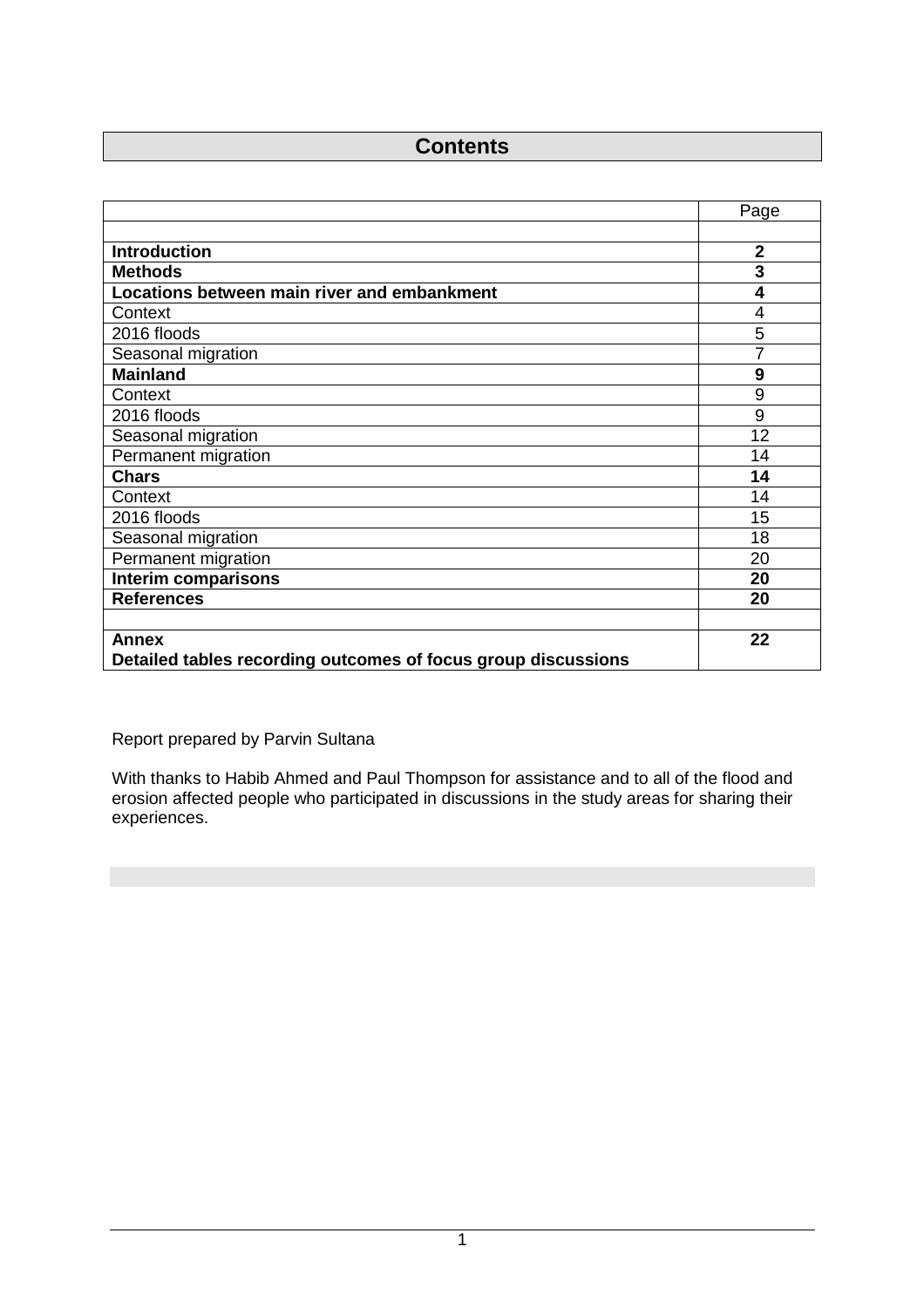## **Introduction**

Although floods in 2016 have not attracted the level of media coverage accorded to floods in previous decades, Bangladesh suffered very severe monsoon floods during July to September along the Brahmaputra-upper Jamuna River and its tributaries (Teesta, Dharala, Dudkumar). Floods are not uncommon to the people living in this delta of three mighty rivers, the Ganges, the Brahmaputra and the Meghna. Intense heavy rainfall occurred in the foothills of the Himalayas from Uttarkhand to Arunachal and Meghalaya during the second week of July, generating high runoff.

The 2016 flood has been estimated to be have about a 1-in-100 year return period as the water level at the Bahadurabad station crossed the previous highest ever recorded water level (from 1988). However, the duration of 2016 flood did not exceed that of 1998 flood for several reasons. The water level of the River Ganges was much below the danger level enabling flood water to flow faster into the Bay of Bengal. Also the main flood peak coincided with weak neap tide conditions in the Bay of Bengal creating a steeper gradient for the receding flood water.

Prior to 2016 over the last three decades, major floods have occurred in Bangladesh in 1987, 1988, 1998, 2004 and 2007. During each flood, hundreds of people have been killed and damage to crops, small enterprises and infrastructure was as high as several billion US dollars, severely disrupting the local economy.

The prospects for floods in Bangladesh are also not promising. Because of global warming, the world temperature is continuously rising and 2015 was the warmest year since 1880. According to NASA and NOAA, June 2016 was also the warmest month compared with the 20th century. Such a continuous rise in temperature will increase water holding capacity in the atmosphere, increasing the probability of heavy rainfall events in the future, and with that increasing the incidence of unusual floods.

Erosion is common along the banks of the main rivers and into the coastal zone (Haque and Zaman, 1989). The Jamuna–Brahmaputra river has been widening and shifting its course since 1830, becoming braided, and the trend has continued during the period for which satellite images are available, widening by about 128 m per year during 1973–2000 (EGIS, 2000). This affects lands that have been settled for generations, and also the islands (chars).

#### **The aim of this study was to investigate the impacts of floods and erosion in 2016 on communities and households living in the active Brahmaputra floodplain, and in particular the use of migration as part of coping strategies, role of community initiatives and influence of flood protection infrastructure.**

In this regard hazard research in the past has treated evacuation as a result of a positive decision to respond to the impending and immediate threat. The key variables influencing a decision to evacuate – in many different cultural circumstances - include the presence of a warning system, the credibility of the warning message, the perceived personal risk presented by the hazard and the logistics of the evacuation itself (Perry, 1979). Demographics are also seen as important, including gender, age, household income, educational attainment and ethnicity (Paul et al., 2010; Elliott and Pais, 2006). The evacuation decision is also theorised as a complex social process, involving family, community and other group interests and interactions (see Falk et al., 2006). It is expected that these complex processes and factors will underlie the more complex decisions in Bangladesh regarding temporary evacuation during flood events, seasonal and temporary movements for work as part of coping strategies, and longer-term movements forced by erosion and permanent loss of land.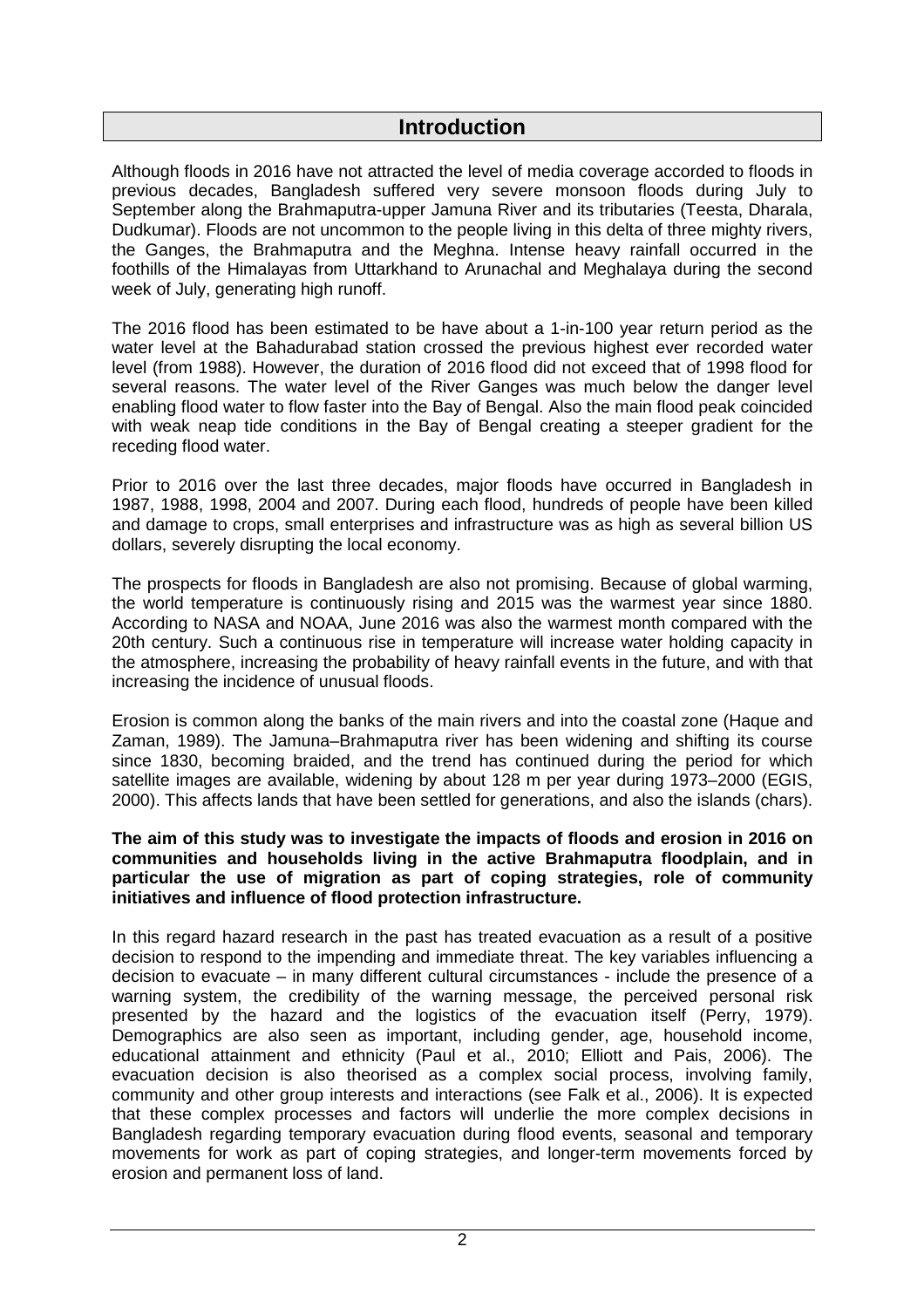Although evacuation and movements in response to cyclones and coastal flooding have been well studied in Bangladesh (reviewed for example in Pennning-Rowsell et al., 2013), riverine floods and erosion are different. For example, over 80% of char households in the Brahmaputra–Jamuna river reported building raised platforms (macha) inside their homes in the major flood of 1988 (Thompson and Tod, 1998). Nevertheless, in severe (bonna) floods there may be no safe shelter in the river chars – about one-quarter of households in some char villages took shelter on boats in 1988 (FAP 14, 1992). Erosion is a long-term or permanent loss of land along with any immovable property on that land; as described by Haque and Zaman (1989) 'staying put' is not an option. When both homestead and land are eroded/ submerged for long periods in the chars, the affected people may move as a whole village (retaining the same village name) to a new location, even some distance away (FAP 16, 1995).

Much of the existing literature relates to 1-2 decades previously when urbanization and interdistrict communications in Bangladesh were less developed than at present. This study adds to knowledge and focuses in part on urban-rural linkages and their role in flood and erosion coping. It is based on case studies of flood and erosion affected communities on the west side of the Brahmaputra in Bangladesh through fieldwork conducted within a few months of flood and erosion events.

## **Methods**

The study is based on two stages and methods - firstly on focus group discussions in each of nine communities /CBO areas, and secondly interviews with a sample of households . This report documents the **focus group discussion** outputs. These were intended to update existing information and fill gaps (on hazard experience, trends, and responses of CBOs in general) as context. They then focused on investigating in greater depth events in 2016, specifically:

- the main migration patterns (if any) adopted by households (disaster response, short term, seasonal, long term);
- migration responses to this year's floods and erosion (e.g. which households engage in migration and which do not migrate, and the reasons);
- the relative advantages and disadvantages of migration;
- the vulnerability of locations people migrate to;
- the influence of flood protection infrastructure on these communities (whether outside or behind it, and whether this is used for temporary shelter, provides protection, traps water, is vulnerable to breaches, etc);
- the extent that CBOs have responded to this year's flooding and erosion, and whether this has helped households (and which ones); and
- any change in resilience or household strategies.

The focus groups were conducted in mid October in nine locations noted in the following sections. In consultation with the concerned community based organisation (CBO) active in each area, and with which FHRC has worked for several years, a suitable location was selected in advance in or near one of the villages most affected by floods and erosion in 2016. Here the study leader and research associate met with about 30 to 40 persons to discuss their experience following a pre-defined checklist.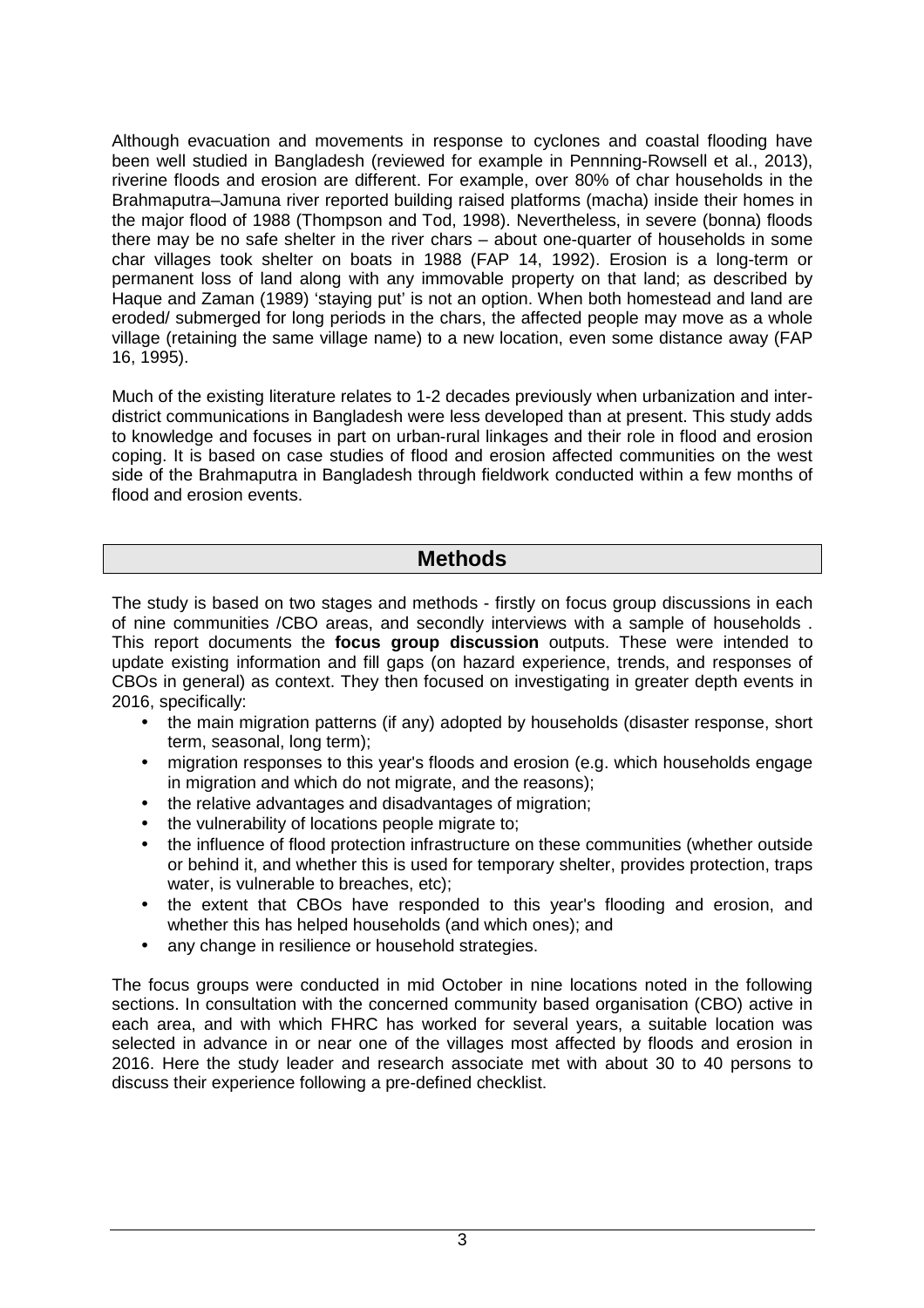## **Locations between main river and embankment**

#### **Context**

Three locations were investigated, all in Gaibandha district, in three different Upazilas, covering a combined total of 13 villages inhabited by about 4,300 households and covering just under 4,000 ha.

Konai Brahmaputra Community Based Fisheries Organisation in Gazaria Union, Fulchari Upazila covering five villages (Khamarpara (char, eroded), Baluchar, Gobindi, Nilkuthi and Katlamari) with about 60% of land considered high and 40% low. Asher Alo Unnayan Sangstha (1) in Kamarjani Union of Gaibandha Sadar Upazila covering four villages (Karaibari (char) and Goghat 1,2,3 (all facing erosion), with about 30% of land considered to be high and 70% low. Asher Alo Unnayan Sangstha (2) - Vati Bochagari Unnayan Samity in Kapasia Union of Sundarganj Upazila covering four villages (Ujan Bhurail (char), Vati Bhurail (char) Rajarchar (char) and Vati Bochagari). These villages are heavily eroded - out of their original areas 60% of Ujan Bhurail village eroded, 17% of Vati Bhurail village eroded, 20% of Rajarchar village eroded, and ) and all of Vati Bochagari has disappeared.

In each of these a community based organisation has been active for several years (named in the column headings in Table 1) working to improve natural resource management and the lives of inhabitants. Notably the site with the largest area reported the lowest number of households (and has had relatively less erosion in the past) and vice versa the smallest of the three areas is by far the most densely populated due to past erosion which has resulted in most people living on public land.

The main sources of livelihood are fishing, farming (as wage labourers, as share croppers, and for a few households farming own land) and migration for work, in two of the sites 50% or more of households have members who seasonally move away for work.

These three sites are frequently affected by river floods and by erosion (Table 1), although this varies between years and between locations the pattern was reported to be more or less the same in Konai Brahmaputra and in Asher Alo 1, while Asher Alo 2 is affected by floods and erosion in some degree each year. The most hazard prone of the three (Asher Alo 2) interestingly reported that morphological changes have been more rapid in the last decade than in the past - with stronger currents, erosion, and reappearance of accreted land.

|                          | Konai Brahmaputra<br><b>Community Based Fisheries</b><br><b>Organisation</b>  | Asher Alo Unnayan Sangstha<br>(1)                                                                                                                                          | Asher Alo Unnayan<br>Sangstha (2): Vati<br><b>Bochagari section</b>                                                                                                                               |
|--------------------------|-------------------------------------------------------------------------------|----------------------------------------------------------------------------------------------------------------------------------------------------------------------------|---------------------------------------------------------------------------------------------------------------------------------------------------------------------------------------------------|
| Flooding                 | Every year but bit more in<br>2004, 2005, 2008, 2011 and<br>2014.             | Causes misery every year but bit<br>more in 2004, 2005, 2008, 2011<br>and 2014                                                                                             | Most years                                                                                                                                                                                        |
| Erosion and<br>accretion | Erosion every year but severe<br>in 2015 and 2016                             | Erosion every year but severe in<br>2015 and 2016<br>Char formation is faster now than<br>before. People do not have to<br>wait for 30-40 years to get their<br>land back. | River current is stronger<br>than 10 years back, river<br>bed silted, erosion and<br>accretion are frequent. It<br>takes 2-3 years to accrete<br>land now in comparison to<br>30-40 years before. |
| Drought                  | 2011 and 2013                                                                 | 2011 and 2013                                                                                                                                                              | 2014                                                                                                                                                                                              |
| <b>Storms</b>            | Excessive rainfall: 2011, 2016<br>Now a days natural calamities<br>decreased. | Excessive rainfall: 2011, 2016<br>Other natural calamities<br>decreased but thunderstorm<br>increased now.                                                                 | Heavy rain and strong<br>wind in 2016 and 2013,<br>Thunder storm killed 16<br>people in this area in<br>2015-16.                                                                                  |

#### **Table 1 Past hazard experience in last 10 years - river side**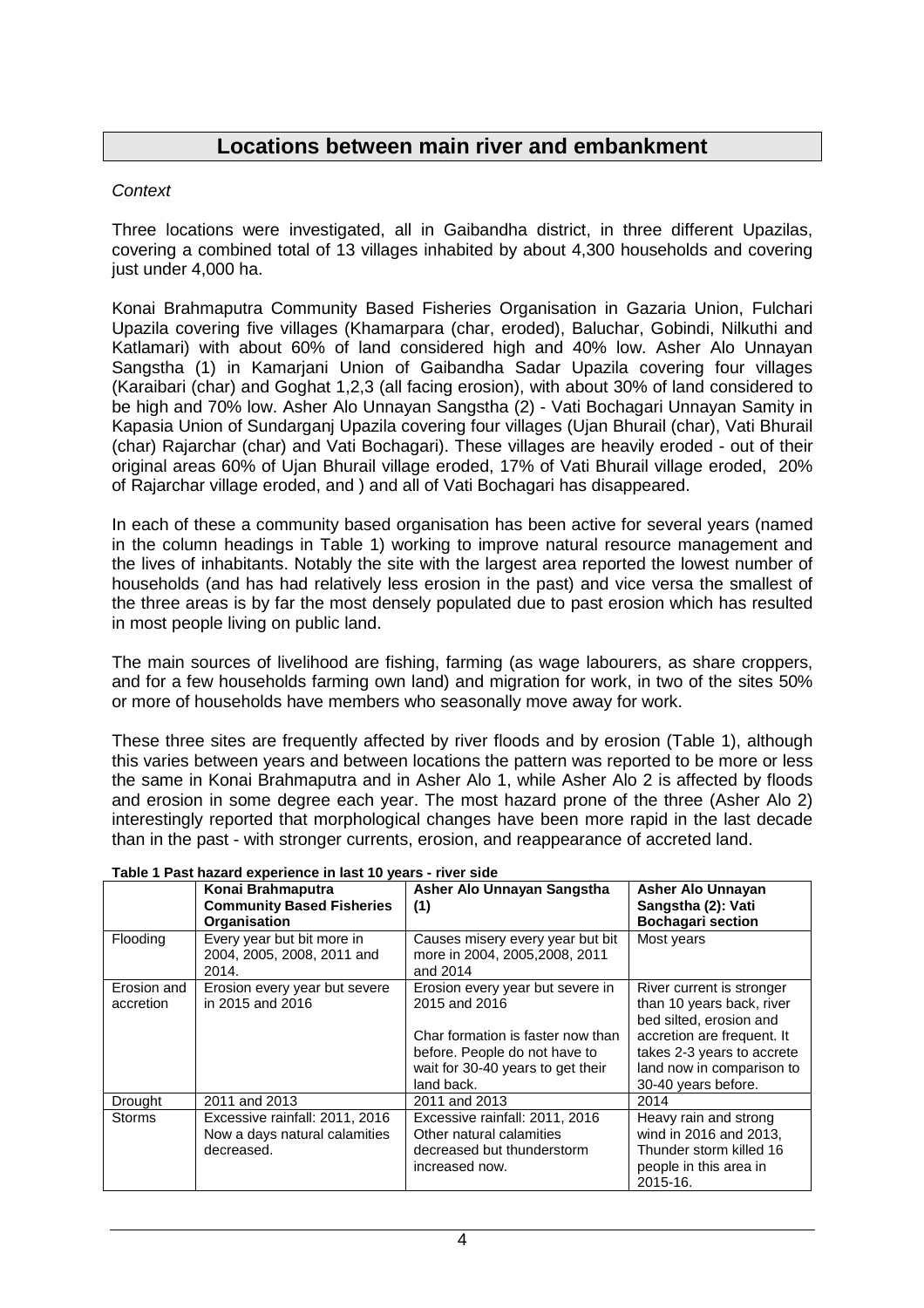#### 2016 Floods

Extensive areas of these three sites were flooded in 2016 (Table 2), and at least half of all households had up to 1.8 m of flood water within their houses for 10-20 days, with their homesteads surrounded by water of around 2-3 m depth (water depths inside houses vary and depend also on house plinth levels). Well over half of households temporarily evacuated during floods for up to a month, and many lost some land to erosion, although in Asher Alo 1 erosion was most severe as 400 households lost their homestead land. Most affected people moved temporarily to embankments and higher public buildings for 20-30 days.

| Site/CBO                                                           | Konai Brahmaputra                                                                                      | <b>Asher Alo Unnayan</b><br>Sangstha(1)                                                                    | <b>Asher Alo Unnayan</b><br>Sangstha (2): Vati<br>Bochagari section                                                  |
|--------------------------------------------------------------------|--------------------------------------------------------------------------------------------------------|------------------------------------------------------------------------------------------------------------|----------------------------------------------------------------------------------------------------------------------|
| Number of households within<br>the site                            | 500                                                                                                    | 800                                                                                                        | 3000                                                                                                                 |
| Land flooded in 2016                                               | 50%                                                                                                    | 100%                                                                                                       | 100%                                                                                                                 |
| Households flooded                                                 | 250                                                                                                    | 400                                                                                                        | 2400                                                                                                                 |
| Duration of standing flood<br>water                                | 10 to 20 days depending<br>on land level                                                               | 15 to 30 days depending<br>on land level                                                                   | 20 days                                                                                                              |
| Depth of water                                                     | Homestead: 3-5 ft<br>Agric land: 6-10ft                                                                | Homestead: 5-6 ft<br>Agric land: 7-10ft                                                                    | Homestead: 5-6 ft<br>Agric land: 10-12ft                                                                             |
| % of flooded households<br>evacuated due to flood                  | 50                                                                                                     | 75                                                                                                         | 80                                                                                                                   |
| Households erosion affected<br>(agricultural land or<br>homestead) | 230                                                                                                    | 600 (400 homesteads<br>affected)                                                                           | 750                                                                                                                  |
| % area reported eroded                                             | 35                                                                                                     | 40%                                                                                                        | 52%                                                                                                                  |
| Movement in flood-erosion<br>event                                 | 90 households moved to<br>nearby areas<br>100 households moved to<br>embankment and flood<br>shelters. | 250 households moved<br>within CBO area to<br>embankment, higher<br>ground and shelters,<br>school ground. | 2400 households moved to<br>nearby villages, within<br>protected area, on the<br>embankment and on higher<br>ground. |
|                                                                    | Others moved temporarily<br>to adjacent areas.                                                         | 50 households move to<br>adjacent area (will move<br>back when new char<br>appears).                       | Rest stayed back in their<br>original places, living on<br>macha (raised platform) or<br>raised plinth.              |
| Duration stayed outside the<br>homestead in 2016 after flood       | 1 month                                                                                                | 20 days                                                                                                    | 1 month                                                                                                              |

| Table 2 Summary of 2016 flood-erosion event - riverside |  |
|---------------------------------------------------------|--|
|                                                         |  |

Cattle are an important movable asset in the area, usually it is easy to graze and maintain livestock in the chars and people like to raise cattle. Notably in the relatively less flood and erosion prone areas there were greater cattle losses as households were keeping cattle expecting to profit from sale in September for Eid ul Azha, particularly in 2016 because India restricted cattle movement to Bangladesh. Here cattle were moved to higher ground such as school grounds and embankments and remained there for up to a month, but about 30% of the livestock died due to poor feed, lack of proper shelter, and being crowded in a small space which spread disease. In Ashar Alo 1 during flood when cattle were moved to higher places people had to stall feed cattle and the feed they could provide was not enough and the livestock health was at stake, but only about 5% died and most people could sell livestock for the Muslim festival. Whereas in the villages in Ashar Alo 2 that are most flood and erosion prone few households keep any livestock as they have to move several times in a year. People who had livestock sold them earlier because it is usually too risky to keep them in the monsoon.

There were multiple flood peaks in 2016, and although the three sites are not so far apart they reported slightly different patterns, all with the main floods in July-August but in total 3-5 flood peaks, including two in September (Table 3). In addition to damage to crops and housing, in Ashar Alo 1 high sand deposition in floods may affect cropping in the next two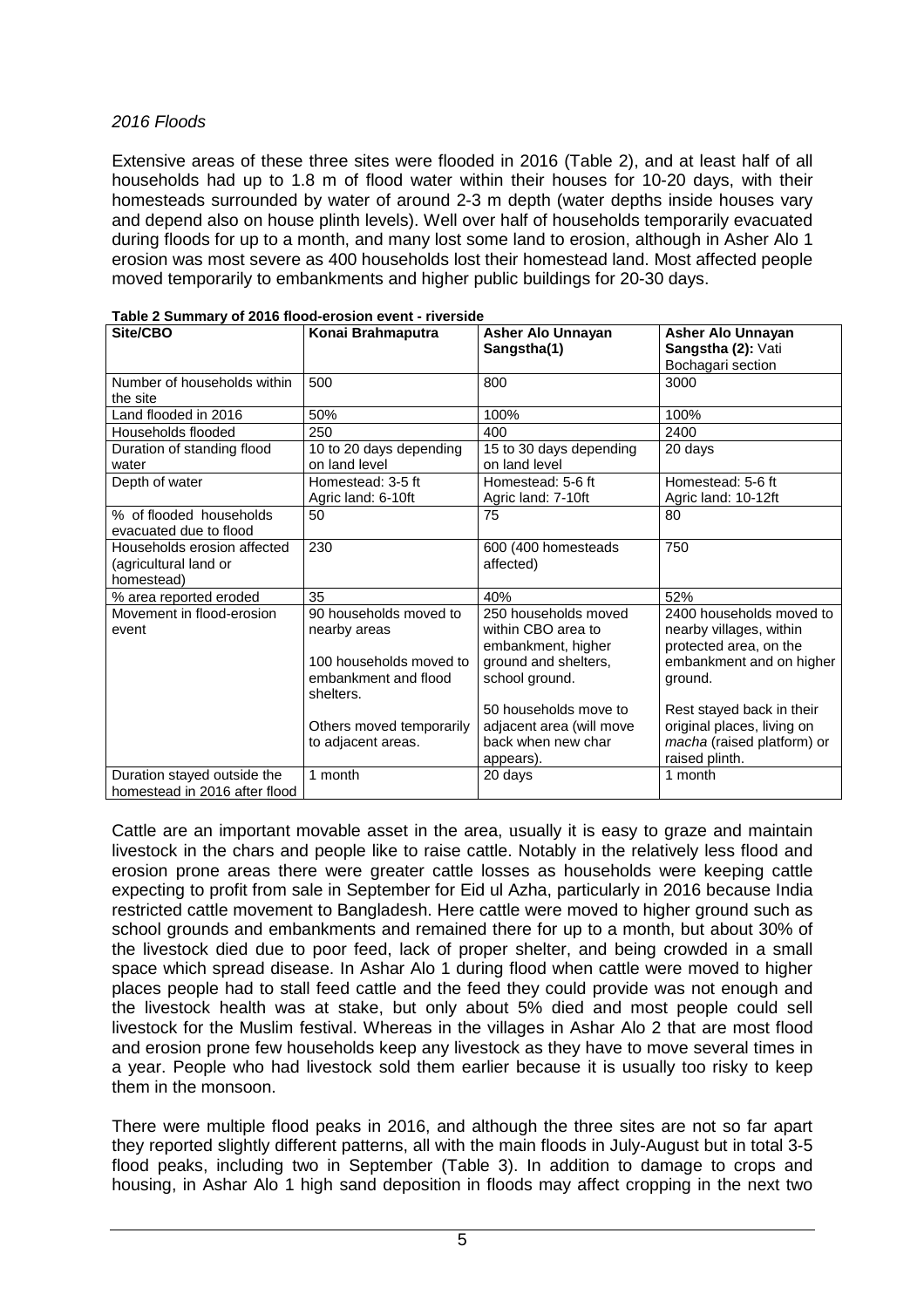years in the lands outside the embankment, but here the embankment held and protected lands and people behind it. In the two other areas embankments breached, adversely affecting the people living behind the embankment. But in all three of these cases for people living normally on the riverside of the embankments the embankments were widely used by flood and erosion affected people to take shelter.

|                                                 | Konai Brahmaputra                                                                                                                                                                                                                                                                                                                                                                                                                  | Asher Alo Unnayan Sangstha                                                                                                                                                                                                                                                                                                                                                                                                                   | <b>Asher Alo Unnayan</b>                                                                                                                                                                                                                                                                                                                   |
|-------------------------------------------------|------------------------------------------------------------------------------------------------------------------------------------------------------------------------------------------------------------------------------------------------------------------------------------------------------------------------------------------------------------------------------------------------------------------------------------|----------------------------------------------------------------------------------------------------------------------------------------------------------------------------------------------------------------------------------------------------------------------------------------------------------------------------------------------------------------------------------------------------------------------------------------------|--------------------------------------------------------------------------------------------------------------------------------------------------------------------------------------------------------------------------------------------------------------------------------------------------------------------------------------------|
|                                                 |                                                                                                                                                                                                                                                                                                                                                                                                                                    | (1)                                                                                                                                                                                                                                                                                                                                                                                                                                          | Sangstha (2): Vati Bochagari                                                                                                                                                                                                                                                                                                               |
|                                                 |                                                                                                                                                                                                                                                                                                                                                                                                                                    |                                                                                                                                                                                                                                                                                                                                                                                                                                              | section                                                                                                                                                                                                                                                                                                                                    |
| Flood<br>pattern                                | Biggest since 1988 (1998 flood<br>did not stay for so long).<br>2016 flood caused more damage<br>than 1988 flood.<br>5 flood peaks:<br>early June for 5-6 days.<br>July for 15 days<br>August for 1 month - this was the<br>devastating one as it causes<br>damage to standing crop.<br>September for 18-19 days<br>end September for 5-6 days.<br>Farmers lost crops that had been<br>planted for 2nd time in this last<br>flood. | One foot lower than flood level in<br>1988. But this year erosion and<br>food hit at the same time making<br>life difficult as they could not<br>return home within a month.<br>Three flood peaks:<br>July/August for 20 days -<br>homesteads were under 5 to 6<br>feet water. Even the highlands<br>went under 1-2 feet water<br>Two in September which stayed<br>for $10-12$ days.<br>Erosion was more this year than<br>in last 10 years. | Four flood peaks:<br>2 big ones in July-August<br>which stayed for 20 days<br>each time<br>2 smaller ones in<br>August/September which<br>stayed for 10 days.<br>Erosion was greater this year<br>than other years.                                                                                                                        |
| Impact of<br>flood                              | Damaged houses, infrastructure,<br>crops (Jute and Paddy),<br>seedbeds were under water                                                                                                                                                                                                                                                                                                                                            | Damaged houses, infrastructure,<br>crops (Jute and Paddy),<br>seedbeds were under water. Lots<br>of sand deposition on the<br>agricultural land. Farmers are<br>afraid that may be in next two<br>years they will not be able to<br>harvest good crop                                                                                                                                                                                        | Some people had to move<br>several times, dismantling<br>their shacks and building<br>again. They lost all their<br>agricultural land.                                                                                                                                                                                                     |
| Role of<br>embankment<br>behind the<br>villages | About 0.5 km of the embankment<br>breached. This big breach in<br>embankment flooded people living<br>inside the embankment. The<br>people living outside the<br>embankment took shelter on the<br>embankment. But respondents<br>said it was "inhuman" to live there<br>as it was so crowded with flooded<br>mainland people as well as char<br>people. Embankment is also used<br>as a road during dry season.                   | Embankment was not breached<br>and people inside the<br>embankment were safe.<br>Embankment saved people who<br>sheltered on it. Erosion victims<br>built houses and live on the<br>embankment. Due to<br>embankment sand deposition on<br>the agricultural land inside the<br>protected area was avoided.<br>However, flood from torrential<br>rain also impacted people's life<br>within the protected area.                               | Embankment breached<br>during the flood in several<br>places. Heavy rain water<br>logging inside, and pressure<br>from outside current caused<br>the breaches. Local people<br>used sand bags and put<br>earth in the breached areas<br>to protect the embankment.<br>Embankment provided<br>shelter for the flood and<br>erosion victims. |

#### **Table 3. 2016 flood impacts and role of embankments - river side**

Erosion led to permanent losses of houses eroded, agricultural land (as well as standing crops), and displaced people moved and many had to stay in open spaces where they are exposed to risk of theft (dacoity). In addition to migration to cities for work and moving home as needed, coping measures include borrowing from NGOs and money lenders (mahajan), selling livestock, and fishing in the river. These are also the main responses for households that were flooded but not eroded (except for moving home).

NGOs are active in all three areas, providing general advice, flood warning systems with community volunteers in two areas, and in the most erosion prone area where two villages have eroded seven times NGOs, mainly Practical Action have helped people move house, raise house plinths and establish new homes, and provided cattle (Table 4). Schools in addition to embankments are used for shelter, and in all three areas government provided food as relief. CBOs differ in their capacities and services in floods, but even in Konai Brahmaputra where this is an organisation of poor fishers it formed a basis for sharing warnings and for members helping one another to move and rebuild house. In all three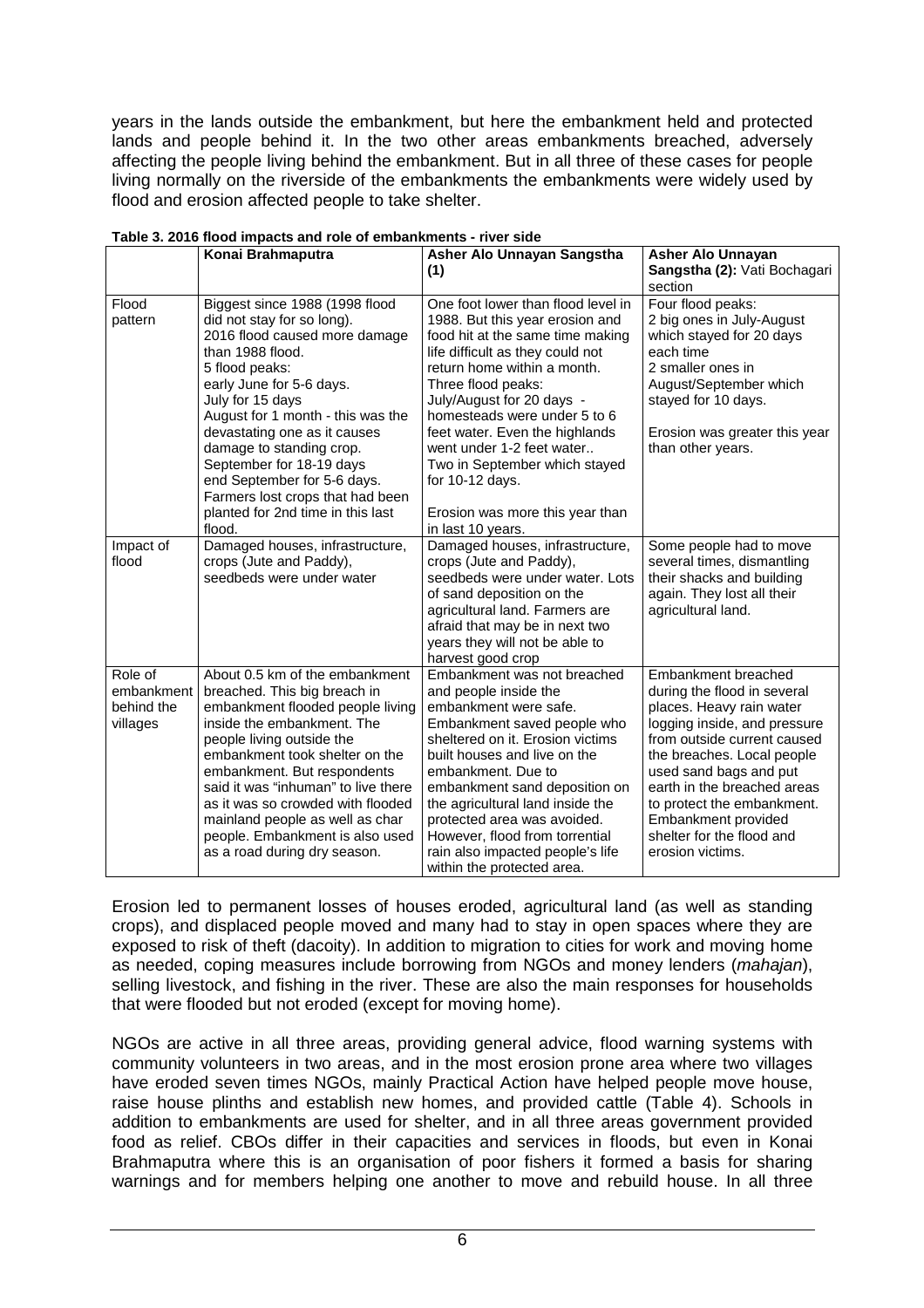locations the CBOs have formed a basis for voluntary assistance in disasters - helping to warn and rescue people, and also contributing some materials for the worst affected.

|                                                        | Konai Brahmaputra                                                                                                                                                                                                                                                                                                                                                                                                                                  | <b>Asher Alo Unnayan</b><br>Sangstha(1)                                                                                                                                                                                                                                                                                                                                               | Asher Alo Unnayan Sangstha<br>(2): Vati Bochagari Unnayan                                                                                                                                                                                                                                                                                                                                                                                                                                           |
|--------------------------------------------------------|----------------------------------------------------------------------------------------------------------------------------------------------------------------------------------------------------------------------------------------------------------------------------------------------------------------------------------------------------------------------------------------------------------------------------------------------------|---------------------------------------------------------------------------------------------------------------------------------------------------------------------------------------------------------------------------------------------------------------------------------------------------------------------------------------------------------------------------------------|-----------------------------------------------------------------------------------------------------------------------------------------------------------------------------------------------------------------------------------------------------------------------------------------------------------------------------------------------------------------------------------------------------------------------------------------------------------------------------------------------------|
|                                                        |                                                                                                                                                                                                                                                                                                                                                                                                                                                    |                                                                                                                                                                                                                                                                                                                                                                                       | Samity                                                                                                                                                                                                                                                                                                                                                                                                                                                                                              |
| NGO and<br>government<br>initiatives to<br>help people | Early warning was given by<br>different NGOs,<br>Government Information<br>Services, Red Crescent,<br>Social welfare department<br>and Union Parisad.<br>However, schools were<br>used as shelter and people<br>moved by themselves as<br>everyone was affected and<br>very difficult to help each<br>other.<br>Government and NGOs<br>provided dry food for one<br>day only.                                                                      | Early warning by NGO and<br>Government was provided.<br>Volunteers were trained before<br>on preparedness and 40 (20 from<br>young group and 20 from<br>community) received training from<br>NGO. Besides hoisting flag,<br>volunteers gave warning by<br>loudspeaker (miking).<br>Embankment and schools were<br>used as shelter.<br>Government provided relief (rice,<br>dal salt). | In 2016 two villages Vati<br>Bochagari and Rajar char was<br>eroded three times. Since 1988<br>char started to erode and since<br>then up to 2015 these chars<br>eroded 7 times. People moved<br>to the land area with the help of<br>the NGO. NGO provided<br>information on flood and<br>erosion.<br>Practical Action, an INGO,<br>raised 100 house plinth and<br>renovated house, built latrine<br>and provided tubewell. In 2007<br>erosion victims who moved to<br>embankment received cattle. |
|                                                        |                                                                                                                                                                                                                                                                                                                                                                                                                                                    |                                                                                                                                                                                                                                                                                                                                                                                       | Government provided relief<br>(rice, dal salt).                                                                                                                                                                                                                                                                                                                                                                                                                                                     |
| CBO role<br>during<br>flood/erosion                    | CBO members are also very<br>poor. Most fish for living.<br>They helped people to move<br>and when needed they<br>helped them to build<br>shelters. Members collect<br>bamboo from whoever has<br>a bamboo grove to build<br>shelter on embankments.<br>They also provided early<br>warnings to their members<br>and their trained volunteers<br>gave training on how to<br>move to a safer place, how<br>to preserve food and<br>essentials, etc. | CBO members helped people to<br>move, provided some help for a<br>day. They provided dry food,<br>formed rescue team and helped<br>people to move to safe places<br>with boat. They also provided<br>information on the flood and<br>erosion to their members.<br>Distributed seeds among the<br>erosion and flood victim.                                                            | CBO provided information on<br>the flood and erosion to their<br>members. They also distributed<br>relief provided by the<br>government and INGOs.                                                                                                                                                                                                                                                                                                                                                  |

**Table 4 Support for coping in 2016 - river side** 

#### Seasonal migration

A high proportion of households present in the area are involved in seasonal migration for work (see Table 5). Although there are some differences between the three sites (see table below for details), the general pattern is that men are away for much of 6-8 months during the dry season taking any work they can get for survival. Some of this work is on trips of 1-2 months at a time, other men are away for the full period. Especially in the most flood-erosion prone site, but also in all three, men come back to their original home/family during the monsoon mainly so that they are there to help their family move or cope with floods and erosion.

While working away from home in urban areas those who earn a better wage (mainly from Konai Brahmaputra area) can afford to rent a room shared by 4-5 people share. Those who are construction workers often sleep in the site. However, most men who move to urban areas for work tend to stay in unhygienic insecure places. Men usually sleep in crowded places, mosques, park benches, footpath, railway station, bus station, under the shade of shops in local markets, etc.; those who pull rickshaw/van sleep on the road in shacks made of plastic; those who come with family often end up sleeping in roadside shacks which they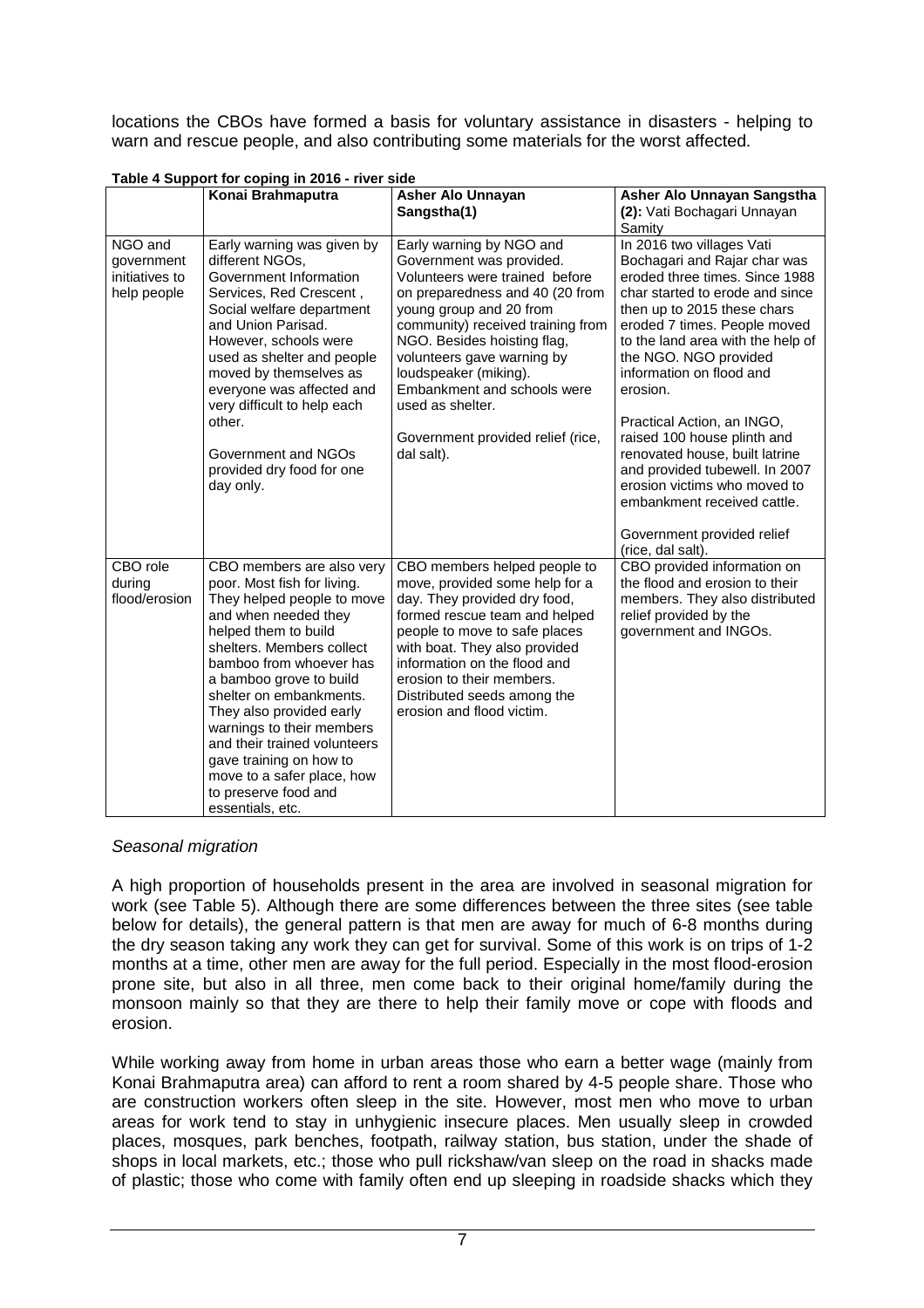have to dismantle during day time. They face problems for food, clean drinking water, toilets, shelter and theft. They also have to pay tolls to local *mastans* (musclemen) and police. Construction labourers complained about getting their wages on time and that they never get full payment. Rickshaw pullers said they have to do hard work and they cannot continuously work for many days, often they fall sick and weak. But at least they can earn for the family, if they stay in the village they cannot earn anything in the locality. The groups said that sometimes people fall in a trap and get involved in drugs and other crime.

| Site/CBO                    | Konai Brahmaputra                                                                                                                                                                                                     | Asher Alo Unnayan Sangstha<br>(1)                                                                                                                                                                                                                        | Asher Alo Unnayan Sangstha<br>(2): Vati Bochagari section                                                                                                                                                         |
|-----------------------------|-----------------------------------------------------------------------------------------------------------------------------------------------------------------------------------------------------------------------|----------------------------------------------------------------------------------------------------------------------------------------------------------------------------------------------------------------------------------------------------------|-------------------------------------------------------------------------------------------------------------------------------------------------------------------------------------------------------------------|
| % of households<br>involved | 25-30%                                                                                                                                                                                                                | 70%                                                                                                                                                                                                                                                      | 75%                                                                                                                                                                                                               |
| Timing                      | October-June, typically 6<br>months                                                                                                                                                                                   | 6-8 months in dry season, work<br>trips are 30-60 days at a time in<br>most cases, except for fishers<br>who can be away up to 6<br>months. Some stay away year-<br>round except for holidays                                                            | Dry season, at least 6 months,<br>up to 8 months                                                                                                                                                                  |
| Urban work                  | Dhaka, Chittagong, work<br>as rickshaw/van puller,<br>earth cutting labour,<br>construction labour,<br>stone carrier. Some<br>people work in factories<br>and live in Gazipur,<br>Joydebpur, Kalagachi<br>and Mirpur. | Dinajpur, Thakurgaon,<br>Rangpur, Dhaka, Munshiganj<br>and work as wage labour in<br>brick field, Garments, drive<br>rickshaw/van/autorickshaw                                                                                                           | Most of the people migrate to<br>Dhaka and Chittagong to work as<br>labour in brick field, pull rickshaw<br>and work as construction labour                                                                       |
| Agricultural work           | In Mushiganj area they<br>work as agricultural<br>labourers specially for<br>planting and harvesting<br>potato.<br>In Sylhet area they go for<br>rice harvesting.                                                     | A big percentage of men and<br>some women go to Mushiganj<br>for planting and harvesting<br>potato.<br>Others go to Dinajpur, Bogra<br>and Rangpur for agricultural<br>work also go twice, once for<br>sowing/ transplanting and once<br>for harvesting. | They go to Manikganj and Bogra<br>to harvest rice. Migration to<br>Mushiganj is for planting and<br>harvesting potato.<br>10% people go to adjacent area<br>(Sreepur, Chadipur) for<br>harvesting Jute and maize. |
| Other work                  |                                                                                                                                                                                                                       | The fishers (about 40% of<br>households) fish in groups in<br>the river and stay away for 6<br>months a year (they do some<br>fishing from home here in river<br>in monsoon)                                                                             |                                                                                                                                                                                                                   |

|  | Table 5 Seasonal migration for work - river side |  |  |
|--|--------------------------------------------------|--|--|
|  |                                                  |  |  |

For agricultural labouring they travel as a group each year to areas where they previously got work, and stay here until the seasonal work ends. They have to find out places to sleep nearby. If the contract for agricultural labour includes food they get food but mostly for other work they have to cook themselves, the same as for non-agricultural work. Getting work everyday is uncertain.

Seasonal migration for work almost always involves men, leaving women living at home to take care of the children and the family, livestock, etc. The absent men are always worried about the family they left at home (although some men who migrate alone sometimes get married and never come back). The women left behind have to face different problems (health, food, etc.) all by themselves. Shortage of money is common, as men may not be able to send money on time. Some have fallen into the trap of moneylenders (mahajan) who give loans on high interest rate and ultimately take almost all the money they earn. In the most erosion affected of these sites no NGO gives loans as they are floating people and have no permanent address or property. Here the women and children tend livestock in the dry season that are mostly sold before the monsoon as they do not have permanent places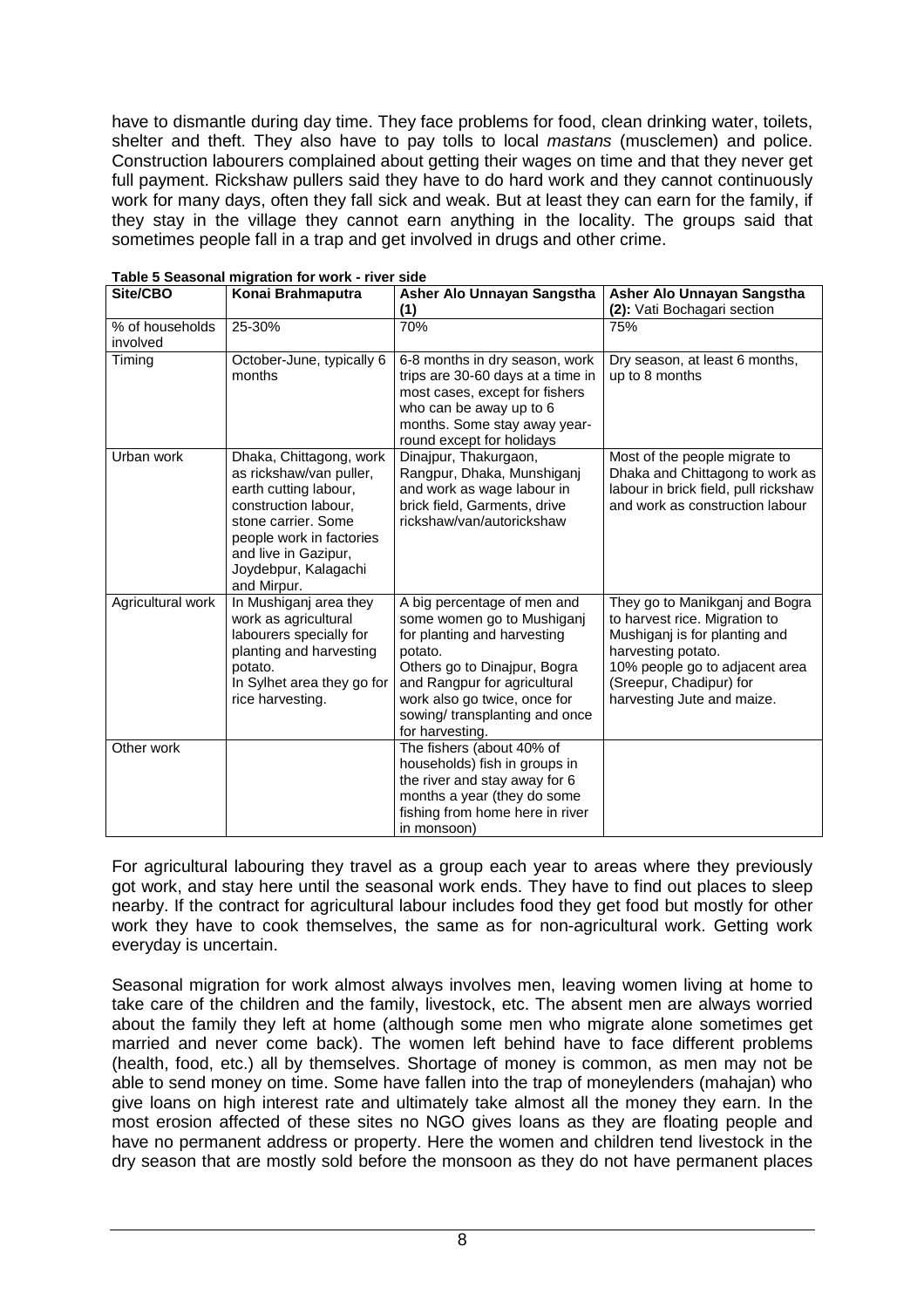to live and lack security for livestock in the monsoon. Some households take an advance for their work and have to fulfil their job at any cost.

## **Mainland**

### **Context**

Three locations in different Upazilas of Lalmonirhat District, all along the Teesta River, were purposively selected. In each there is an active federation - a local development association - with a fixed territory, formed under previous development project initiatives and that FHRC has involved in networking for natural resources management in the past. They are cooperatives which pool resources, and can be termed interest associations which admit members from poor strata of the local society. Each Federation operates at union level which is the lowest tier of the local government of Bangladesh. The federation follows a two tier structure- a small neighbor group at the lower level and federating these a physical and governance component at the higher tier.

Satata Rajapur Federation is in Rajapur Union of Lalmonirhat Sadar Upazila and covers 22 villages, out of which 60% of Rajapur village and 50% of Thakurdari village have been eroded , 30% of a further villages has been eroded, and 75% of two villages are located in chars; in general 70% of remaining land is considered high and 30% low. Progoti Tushvander Federation covers Tushvander Union in Kaliganj Upazila, of the nine villages there (Tushvander, Sundrahobi, Talikbarinagar, Kanchanshar, Dakshin Ghanasham, Uttar Ghanasham), two were eroded (Kashiram-1 and Bairati-3) a few years back but recently accreted and have been reoccupied, while only Talikbarinagar is completely protected by embankments; overall about two thirds of land is high and one third low. Onnesha Velabari Federation covers Velabari Union in Aditmari Upazila, the 10 villages here (Falimari-1 (part char-adjacent), Falimari-2, Velabari (part char-adjacent), Shalmara (part char-adjacent), Mahishtali (part char-adjacent), Talukdulali, Paglarchara, Pashchim Velabari, Purba Velabari, and Mohammadpur) are on average 80% high land and 20% low.

Livelihoods differ between the three areas: Satata Rajapur is mainly inhabited by farmers with their own land, with some working as labourers or traders in the town, in Progoti Tushvander only 20% are farmers, but 30% are fishers and half of households mainly depend on work outside the area, also in Onnesha half the households depend substantially on seasonal migration, and the others mainly work locally, with 15% fishing.

Floods are an annual event here, and 2015 was worse among recent years, particularly in Onnesha (Table 6). However, erosion was reported to be more severe in 2016 and 2015; also in two of the areas morphological changes are reported to be more rapid now - with chars accreting after a shorter interval in areas that eroded..

#### 2016 floods

Substantial parts of two areas were flooded in 2016, and this was accompanied by erosion particularly in part of Progoti Tushvander. Those households that were flooded deeper in their houses mostly moved for about 15 days during the flood peak- in some cases to India which is nearby and had flood free areas, others to embankments and land protected by embankments (Table 7). In two of the areas during flood people temporarily moved to higher ground, schools, and mainly embankment. Respondents said that these places become overcrowded, and they suffered from lack of drinking water and latrine and lack of space for cooking as none provide cooked food, and even for sleeping. Women suffer from lack of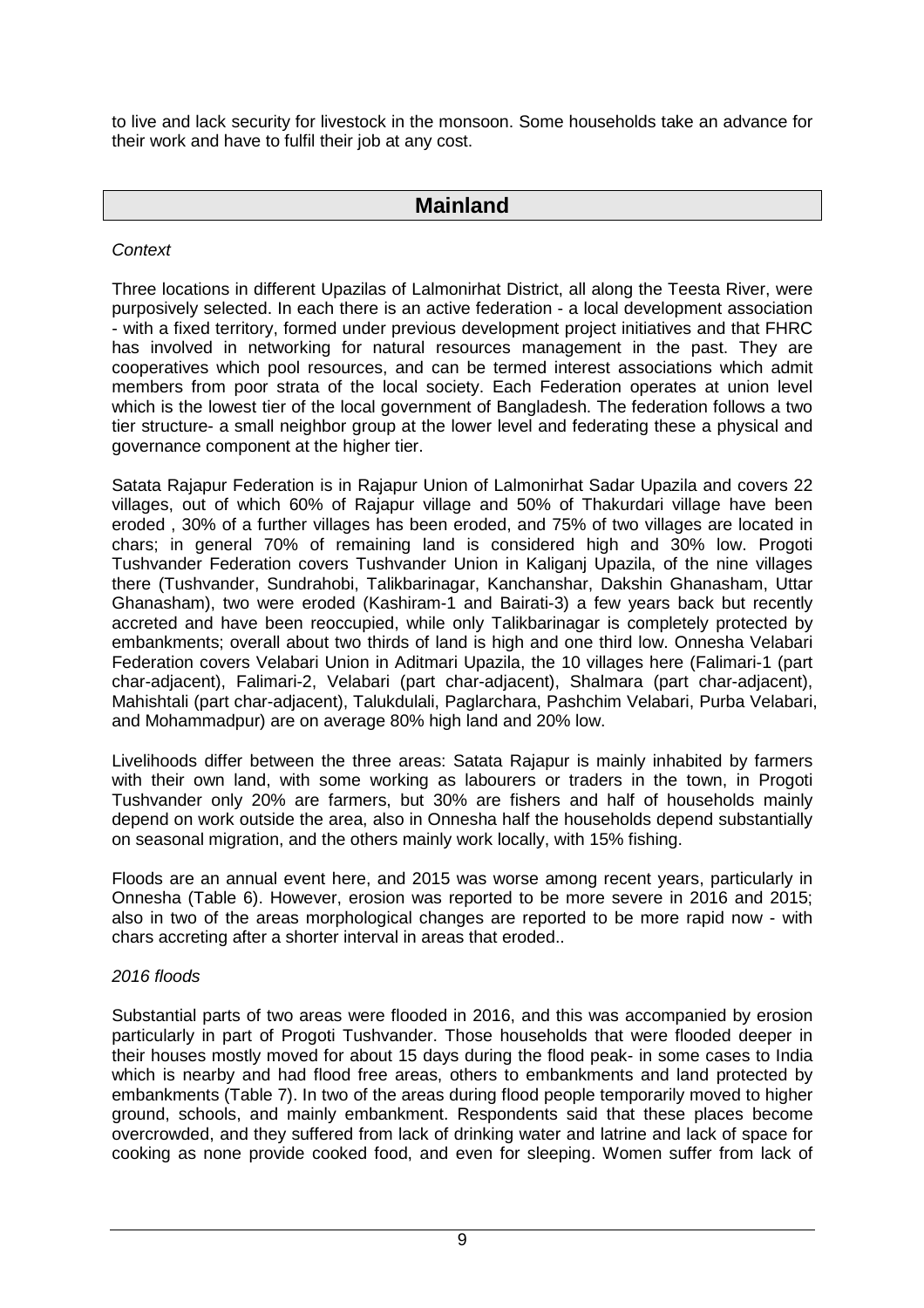security and privacy. Sanitation was a big problem, shortage of clean drinking water most of the time causes water borne diseases.

|                          | Satata Rajapur                                                                            | <b>Progoti Tushvander</b>                                                                                                                                                               | <b>Onnesha Velabari Federation</b>                                                                                                                                                                                                                                                                                   |
|--------------------------|-------------------------------------------------------------------------------------------|-----------------------------------------------------------------------------------------------------------------------------------------------------------------------------------------|----------------------------------------------------------------------------------------------------------------------------------------------------------------------------------------------------------------------------------------------------------------------------------------------------------------------|
|                          | <b>Federation</b>                                                                         | <b>Federation</b>                                                                                                                                                                       |                                                                                                                                                                                                                                                                                                                      |
| <b>Floods</b>            | Every year but was high<br>in 2015 and in 2011.                                           | Causes misery every year but<br>little more in 2004, 2008, 2011<br>and 2014.                                                                                                            | Flood was more severe in 2015<br>than in 2016 - water level was 1 ft<br>higher in homesteads and in<br>agricultural field where it stayed for<br>more than a month in 2015.<br>Floods affected the area every year<br>but it was little higher in 2011,<br>2012, 2013 and in 2014 than other<br>years (except 2015). |
| Erosion and<br>accretion | Erosion every year but<br>severe in 2015 and<br>2016                                      | Erosion every year but severe in<br>2004, 2008, 2015 and 2016.<br>Char formation is faster now than<br>before. People do not have to<br>wait for 30-40 years to get their<br>land back. | In 2016 Ratnai river current was<br>stronger than in 10 years back,<br>erosion and accretion are frequent.<br>It takes 2-3 years to accrete land<br>now in comparison to 30-40 years<br>before.                                                                                                                      |
| Drought                  | 2011 and 2013                                                                             | 2003, 2014 and 2015                                                                                                                                                                     | 2014, 2015 and in 2016.                                                                                                                                                                                                                                                                                              |
| Other<br>hazards         | Excessive rainfall: 2011,<br>2016<br>Now a days other<br>natural calamities<br>decreased. | Excessive rainfall: 2001, 2005,<br>2006 and 2014<br>Other natural calamities<br>decreased but thunderstorm and<br>fog increased now.                                                    | Heavy rain and strong wind in<br>2016.<br>Thunder storm killed several<br>people and livestock in this area in<br>2015.<br>Fog in 2012 and in 2015 caused<br>severe damage to the winter crops.                                                                                                                      |

#### **Table 6 Past hazard experience in last 10 years - mainland**

#### **Table 7 Summary of 2016 flood-erosion event - mainland**

|                       | <b>Satata Rajapur Federation</b> | <b>Progoti Tushvander</b>        | <b>Onnesha Velabari</b>   |
|-----------------------|----------------------------------|----------------------------------|---------------------------|
|                       |                                  | <b>Federation</b>                | <b>Federation</b>         |
| Number of             | 6000                             | 9000                             | 5256                      |
| households within the |                                  |                                  |                           |
| site                  |                                  |                                  |                           |
| Land flooded in 2016  | 60% (10 villages and chars)      | 40%                              | 25%                       |
| Households flooded    | 1200                             | 400                              | 100                       |
| Duration of standing  | 5-7 days depending on land       | 10 to 15 days depending on       | 7-15 days depending on    |
| flood water           | level                            | land level                       | land level                |
| Depth of water        | Homestead: 1 ft                  | Homestead: $4-4.\overline{5}$ ft | Homestead: 1 ft           |
|                       | Agric land: 2-2.5ft              | Agric land: -6-7ft               | Agric land: 5ft           |
| No of households      | 460                              | 400                              | 0                         |
| evacuated for flood   |                                  |                                  |                           |
| Households eroded     | 800                              | 200                              | None - homesteads are far |
|                       |                                  |                                  | from the river bank.      |
| Land eroded           | 20%. Villages in chars           | 100% land of one big village.    | 20%. Usually 5% erodes    |
|                       | suffered erosion more than       | Part of two newly formed chars   | every year                |
|                       | mainland. Homesteads             | eroded.                          |                           |
|                       | eroded more than the             |                                  |                           |
|                       | agricultural land this year.     |                                  |                           |
| Movement in flood-    | 10 households moved to           | 200 homesteads eroded: 100       | People managed to stay at |
| erosion event         | mainland, 50 households          | households moved temporarily     | home and did not move     |
|                       | moved to Paglarhat village.      | to embankment and 100            |                           |
|                       | About 300 households             | households moved to the          |                           |
|                       | moved to India. Some moved       | protected area. Also all 400     |                           |
|                       | to Rajarhat and Rajibpur         | households flooded in their      |                           |
|                       | upazila and others moved         | homes moved temporarily          |                           |
|                       | temporarily to adjacent areas.   | within the area, to the          |                           |
|                       | Poor try to stick to the same    | embankment, higher ground        |                           |
|                       | area.                            | and shelters, school ground.     |                           |
| Duration stayed       | 15 days                          | 15 days                          | na                        |
| outside the           |                                  |                                  |                           |
| homestead in 2016     |                                  |                                  |                           |
| after flood           |                                  |                                  |                           |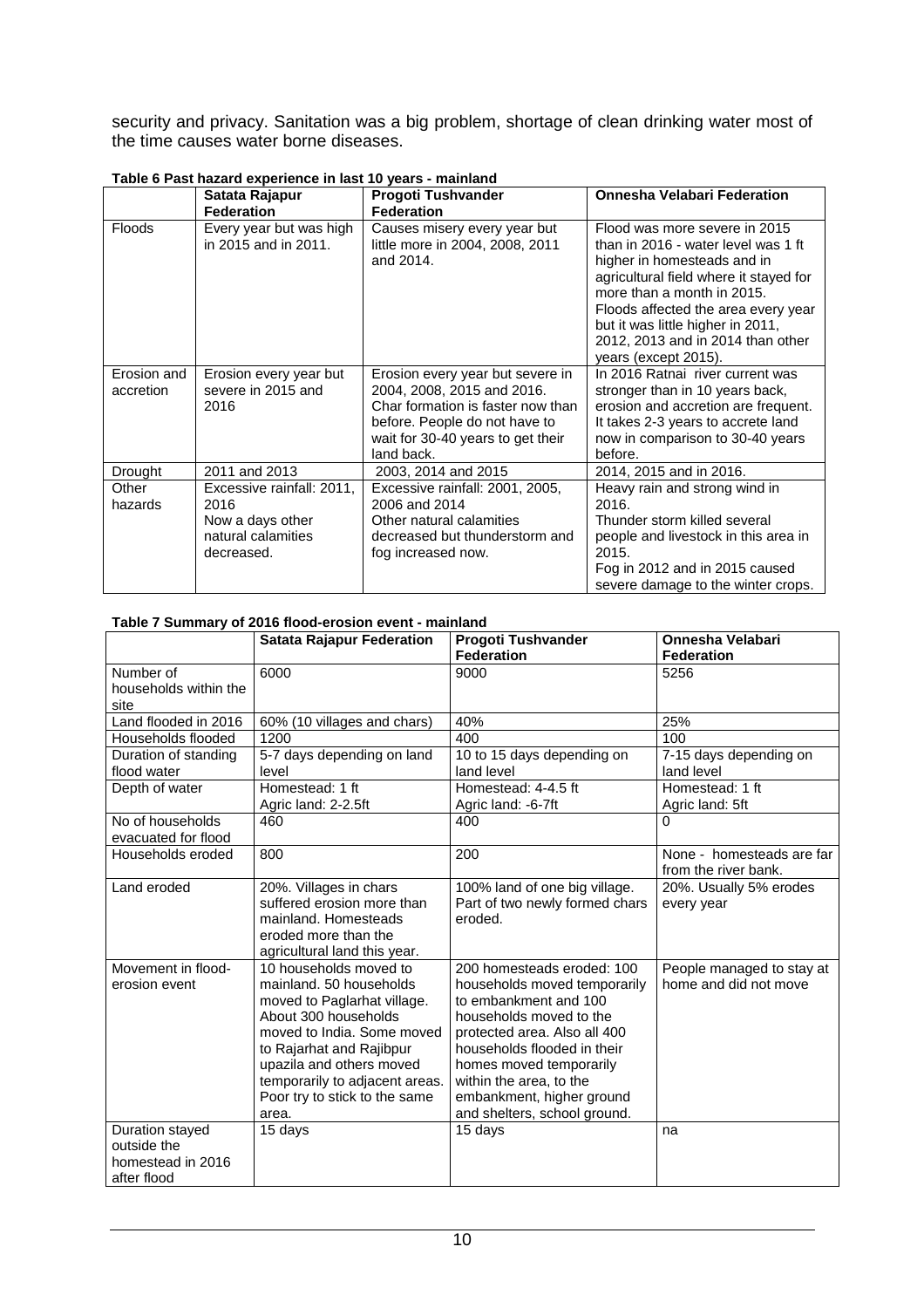In Satata Rajapur during the last 20 years about 5% of households reportedly moved 2 to 5 times due to erosion, but never moved more than 2 miles. Some participants mentioned moving 8-10 times since 1990 but again each time within about 2 miles, and some people moved 2 or even 3 times within the last year (2016).

In all three areas cattle are commonly kept, and were moved to higher protected ground such as school grounds, embankments and other higher land during floods and remained there for about 2-4 weeks until the homesteads dried up. Very few livestock died due to shortage of feed and proper shelter, or disease linked with crowding. People usually keep cattle as a safety net. They take their livestock to chars during dry season for grazing. During flood they had to stall feed cattle, but the feed they can provide was not enough and the livestock health was at stake. However, in 2016 they could sell livestock at high prices as the festival of Eid-ul-Azha coincided with this period. Although middlemen tried to pay less knowing their inability to sell cattle by themselves during flood, as India restricted cattle movement from India to Bangladesh there was a high demand for local cattle.

There were 4 flood peaks in 2016, but the September one was not notable in Satata, the main floods were two in July--August (Table 8). Crops and housing were damaged, and in Onnesha some people had to move home several times, dismantling their shacks and building again. The embankments breached in two areas, but breaches were quickly filled in one site. Embankments in all three sites provide shelter for the flood and erosion affected, even in the location with several breaches the embankment and groynes are viewed favourably because people say they reduced erosion from what it could have been.

|                         | <b>Satata Rajapur Federation</b>                                                                                                                                                                                                                                                                                                                                                                                                                                                                                                                       | Progoti Tushvander                                                                                                                                                                                                                                                                                                                                                | Onnesha Velabari                                                                                                                                                   |
|-------------------------|--------------------------------------------------------------------------------------------------------------------------------------------------------------------------------------------------------------------------------------------------------------------------------------------------------------------------------------------------------------------------------------------------------------------------------------------------------------------------------------------------------------------------------------------------------|-------------------------------------------------------------------------------------------------------------------------------------------------------------------------------------------------------------------------------------------------------------------------------------------------------------------------------------------------------------------|--------------------------------------------------------------------------------------------------------------------------------------------------------------------|
|                         |                                                                                                                                                                                                                                                                                                                                                                                                                                                                                                                                                        | <b>Federation</b>                                                                                                                                                                                                                                                                                                                                                 | <b>Federation</b>                                                                                                                                                  |
| Flood pattern           | 2016 flood hit 3 times (2 times in<br>July and once in August) and<br>stayed for 5 days. Water level on<br>the agricultural land was about 2.5ft<br>and on the homestead water level<br>was about 1 ft.<br>In 2015 flood water stayed on the<br>land for about two weeks. On the<br>charland the water level was about<br>6 ft and on the mainland it was 4ft                                                                                                                                                                                          | 2016 flood hit the area 4<br>times, 2 times in July-August<br>and stayed for 15 days,<br>once in August and once in<br>September and water stayed<br>for 2 weeks. The one in<br>August was worse than the<br>others. Homesteads were<br>under 4 to 4.5ft high water.<br>Erosion was more<br>widespread this year than in<br>last 10 years.                        | 2016 flood came 4 times, 2<br>big ones in July-August<br>which stayed for 10 days<br>each time and 2 small ones<br>in August-September which<br>stayed for 7 days. |
| Status of<br>embankment | Embankment was breached in 3 to<br>4 places, despite 3 groynes here,<br>due to strong current.                                                                                                                                                                                                                                                                                                                                                                                                                                                         | Eight km embankment was<br>not breached and people<br>living inside the<br>embankment were safe.                                                                                                                                                                                                                                                                  | The embankment was built<br>in 1989. Several breaches<br>as they river current was<br>very strong. But government<br>and people repaired it.                       |
| Role of<br>embankment   | Embankment specially groynes<br>saved the villages from massive<br>erosion this year. However, a char<br>is forming and the residents hope<br>to have less erosion next year.<br>Embankment is used as shelter<br>during flood and erosion and also<br>used as road for communication.<br>Respondents said it was "inhuman"<br>to live on the embankment as it<br>was so crowded with char and<br>flooded mainland people.<br>Embankment is also used as road<br>during dry season. There is a<br>railway track which is also<br>providing protection. | Embankment saved people<br>and provided shelter to the<br>flood and erosion victims.<br>Due to embankment sand<br>deposition on the agricultural<br>land inside the protected<br>area was avoided. However,<br>water logging from torrential<br>rain impacted people inside<br>the protected area. Erosion<br>victims build houses and live<br>on the embankment. | Embankment works as<br>shelter for the flood and<br>erosion victims in past<br>years.                                                                              |

**Table 8. 2016 flood impacts and role of embankments - mainland**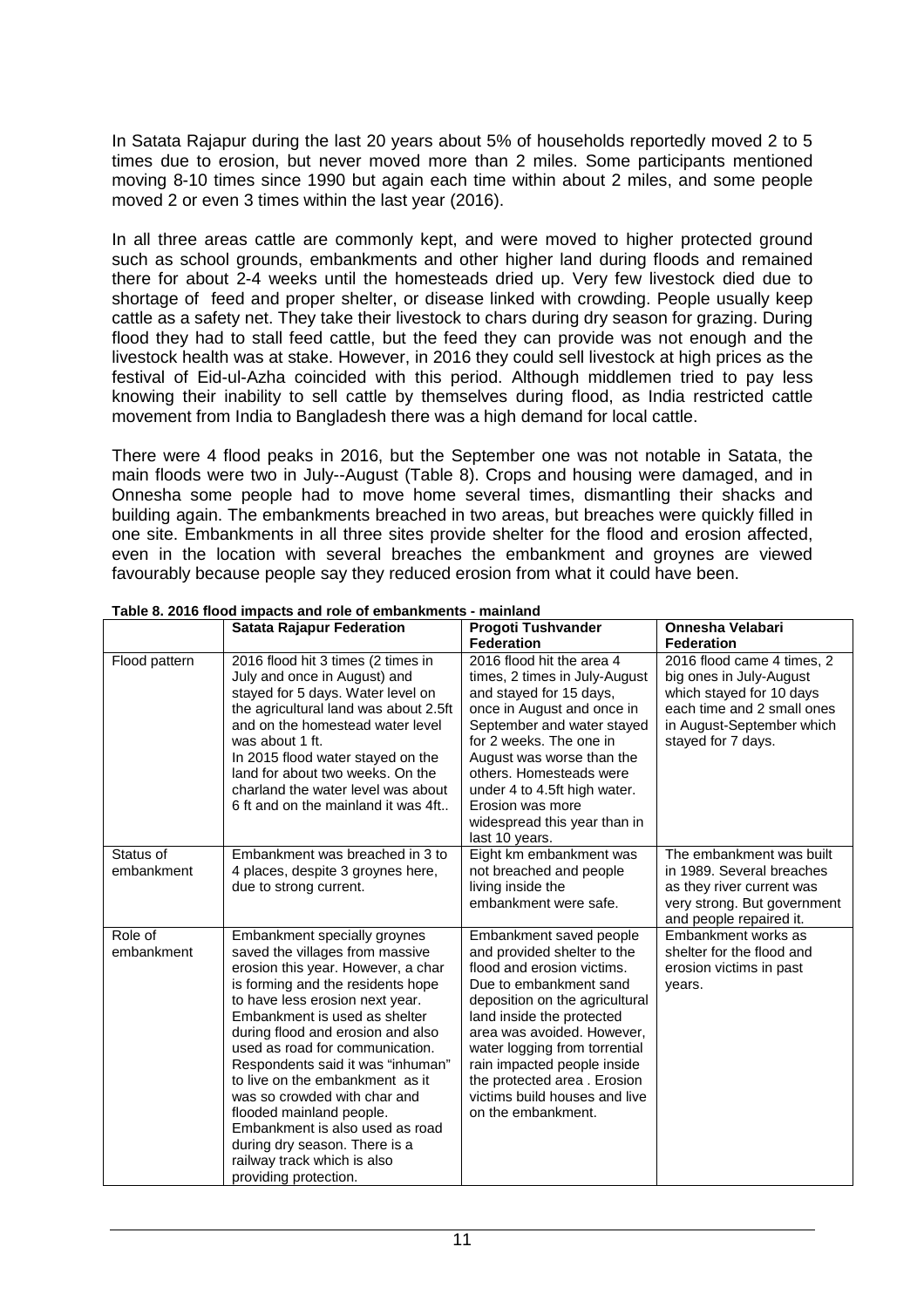In all three locations the CBOs are significantly involved in disaster related activities providing warnings, helping rescue and move people and their possessions, helping affected people access relief and services from local councils, government and NGOs, and also contributing some materials for the worst affected (Table 9). The CBOs form a link with NGOs and other agencies that supported flood warning dissemination through community volunteers in two areas. Because the CBOs here are federations with links to NGOs they have relatively wide coverage and put a priority on disaster risk reduction related activities.

|                                         | <b>Satata Rajapur Federation</b>                                                                                                                                                                                                                                                                                                                                                                                                                                                                                                                            | <b>Progoti Tushvander Federation</b>                                                                                                                                                                                                                                                                                                                                                                                                                                                                                                         | Onnesha Velabari                                                                                                                                                                                                                                                                                                                                                                      |
|-----------------------------------------|-------------------------------------------------------------------------------------------------------------------------------------------------------------------------------------------------------------------------------------------------------------------------------------------------------------------------------------------------------------------------------------------------------------------------------------------------------------------------------------------------------------------------------------------------------------|----------------------------------------------------------------------------------------------------------------------------------------------------------------------------------------------------------------------------------------------------------------------------------------------------------------------------------------------------------------------------------------------------------------------------------------------------------------------------------------------------------------------------------------------|---------------------------------------------------------------------------------------------------------------------------------------------------------------------------------------------------------------------------------------------------------------------------------------------------------------------------------------------------------------------------------------|
|                                         |                                                                                                                                                                                                                                                                                                                                                                                                                                                                                                                                                             |                                                                                                                                                                                                                                                                                                                                                                                                                                                                                                                                              | <b>Federation</b>                                                                                                                                                                                                                                                                                                                                                                     |
| Initiatives to<br>help people           | Early warning was given by<br>different NGOs, Government and<br>Union Parisad. However, people<br>saw the river current and realized<br>that there will be disaster. They<br>moved to higher ground in the<br>main stable area.                                                                                                                                                                                                                                                                                                                             | Early warning by NGO and<br>Government. Volunteers were trained<br>before on preparedness and raised<br>awareness among people. There is a<br>Village Disaster Management<br>Committee. Besides hoisting flag,<br>warnings were spread by<br>loudspeaker (miking) by the<br>volunteers. Embankment and schools<br>were used as shelter. Government<br>provided some relief although people<br>complained it to be not enough.                                                                                                                | The CBO members did<br>not get receive much help<br>as there was very little<br>damage. They got help<br>from the federation.                                                                                                                                                                                                                                                         |
| CBO role<br>during<br>flood/<br>erosion | One of the main activities of the<br>CBO is disaster management.<br>The CBO members received<br>training and formed volunteer<br>group. They provide early<br>warning through own miking<br>system. They help relocate<br>people by using their boats and<br>labour, find space for the people<br>and their livestock to move. They<br>report to RDRS (a regional NGO)<br>for relief and help. They also<br>keep contact with government for<br>post flood/erosion rehabilitation.<br>They also cooperate with Union<br>Parisad during relief distribution. | They provided information on flood<br>and erosion to their members They<br>formed rescue team and helped<br>people to move to safe places with<br>boat and provided some help for a<br>day. They prepared list of flood and<br>erosion victims, appealed to NGOs<br>and government agencies for help for<br>the victims. They also communicate<br>with the Union Parisad.<br>They also help people to rebuild their<br>houses and repair roads. Distributed<br>seeds, tubewell, latrine and medicine<br>among the erosion and flood victims. | The CBO has a Disaster<br>Management Committee.<br>They provided information<br>on flood and erosion to<br>their members. In 2016<br>they provided early<br>warning and helped<br>vulnerable households to<br>safer places before flood.<br>They also provided<br>information on affected<br>people of the area and<br>distributed relief provided<br>by the government and<br>INGOs. |

#### **Table 9 Support for coping in 2016 - mainland**

#### Seasonal migration

In all three areas it is common for men to migrate seasonally for work - from at least 50% of households, the timing depends on availability of work - some is seasonal for planting and harvesting crops in other districts, and others are away for much of the year working in factories, or for shorter periods when they have less work on their own land (Table 10).

As there is very few opportunities for work in the area, the men have to go to the cities and even to other places to earn money to maintain their families. Those who earn a better wage can afford to rent a room where 4/5 people share. Those who are construction worker often sleep in the site. They have to work hard to earn money. Moreover, they are always worried about the family they left at home. Sometimes people fall in trap and get involve in drugs and other crime. All of them complained about the quality of accommodation and food they eat. They tend to stay in unhygienic environment and insecure places. Men working in cities usually sleep in crowded places, mosques, park benches, footpaths, railway station etc. Those who come with family often end up sleeping in roadside shacks which they have to dismantle during the day time. They all face problems for food, clean drinking water, toilet and also theft. Construction labourers complained about not getting their wages on time and they never get full payment. Rickshaw pullers have to do hard work and they cannot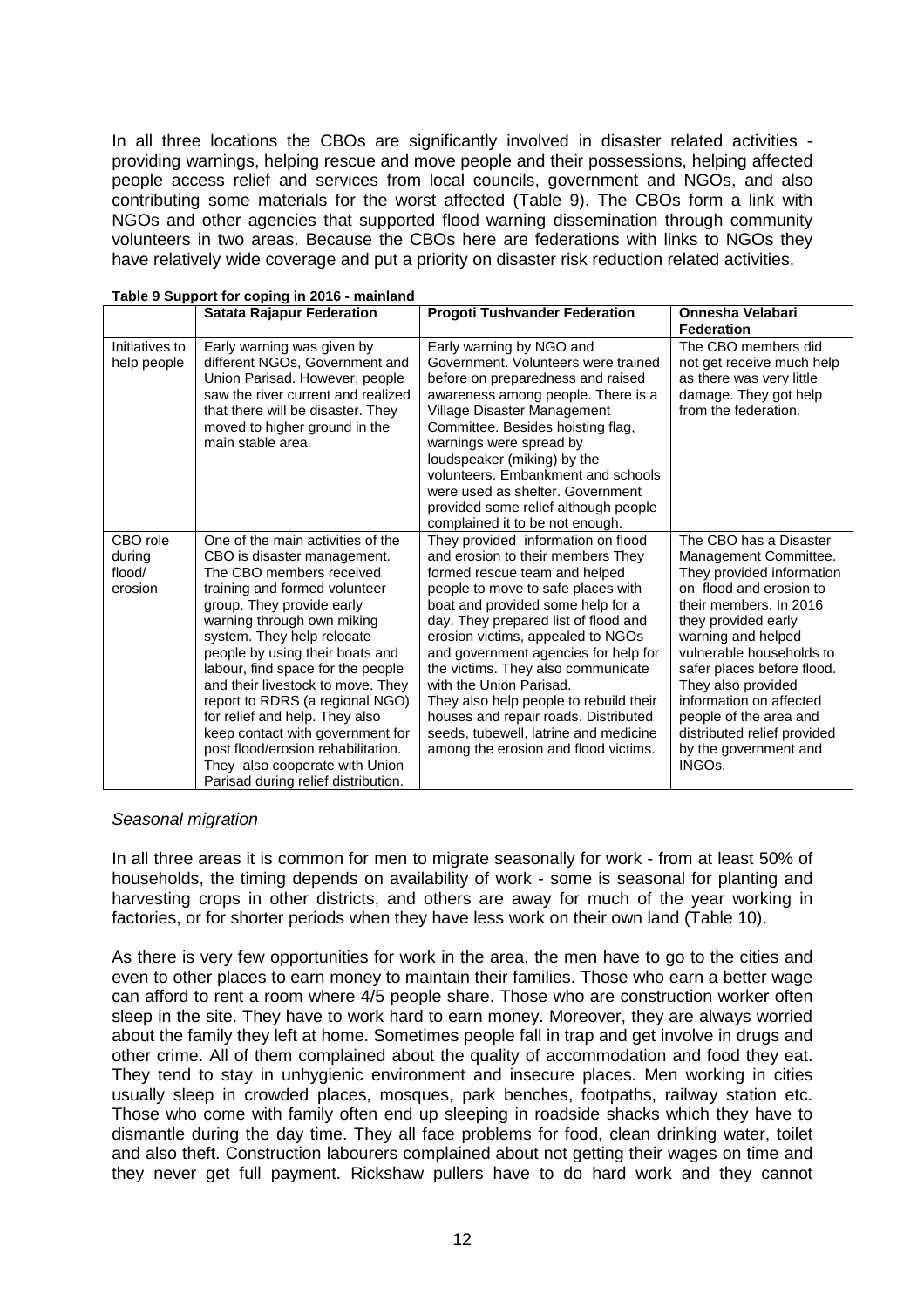continuously work for days. Often they fell sick and weak Those who pull rickshaw/van sleep on the road in shacks made of plastic. All of them said that they face water, sanitation, food and shelter problems. Besides, rickshaw pullers have to pay police, and street vendors have to pay local mastans and police. They also face increasing travel cost to and from the working place.

|                                                                 | <b>Satata Rajapur Federation</b>                                                                                                                                                                                                                                                                                                                          | <b>Progoti Tushvander</b>                                                                                                                                                                                                                                                                                           | Onnesha Velabari                                                                                                                                                                                                                                                            |
|-----------------------------------------------------------------|-----------------------------------------------------------------------------------------------------------------------------------------------------------------------------------------------------------------------------------------------------------------------------------------------------------------------------------------------------------|---------------------------------------------------------------------------------------------------------------------------------------------------------------------------------------------------------------------------------------------------------------------------------------------------------------------|-----------------------------------------------------------------------------------------------------------------------------------------------------------------------------------------------------------------------------------------------------------------------------|
|                                                                 |                                                                                                                                                                                                                                                                                                                                                           | <b>Federation</b>                                                                                                                                                                                                                                                                                                   | <b>Federation</b>                                                                                                                                                                                                                                                           |
| % of households<br>involved                                     | 75% household male members                                                                                                                                                                                                                                                                                                                                | 60% household male members<br>from unprotected area and<br>40% from the protected area                                                                                                                                                                                                                              | 50% household members<br>from unprotected area<br>move temporarily every<br>year for                                                                                                                                                                                        |
| Urban work                                                      | Dhaka and Chittagong (construction<br>work, brick field, pulling rickshaw,<br>professional work like carpentry,<br>masonry)                                                                                                                                                                                                                               | Dhaka and Chittagong<br>(construction work, brick field,<br>pulling rickshaw.)                                                                                                                                                                                                                                      | 15% go to Dhaka and<br>adjacent area to work in<br>the garment industry.                                                                                                                                                                                                    |
| Agricultural work                                               | Comilla, Noakhali, Bogra (agricultural<br>labour). Mushiganj for planting and<br>harvesting potato.                                                                                                                                                                                                                                                       | Comilla, Tangail and Bogra<br>(for agricultural labour).                                                                                                                                                                                                                                                            | Bogra and Sherpur area<br>to plant and harvest<br>Aman paddy.                                                                                                                                                                                                               |
| Duration of<br>temporary/<br>seasonal<br>migration each<br>time | Depends on types of work. They<br>usually come home every 3 to 4<br>months but usually stay out of their<br>home for 6 months.<br>Those who have agricultural land<br>come home frequency to help family.<br>Those who go to work as agricultural<br>labour to on a contract and in group.<br>Usually they go to the same area they<br>are familiar with. | On average 4 to 6 months a<br>year. Urban labourers go for<br>30 to 60 days, come home and<br>again go.<br>Those doing agricultural work<br>go twice, once for sowing/<br>transplanting and once for<br>harvesting.<br>Those who work in garment or<br>other factories go for longer<br>time. They usually come for | Mostly 4-6 months a year<br>for those who go for<br>agricultural work and<br>wage labour (construction<br>labour, brick field etc.)<br>Those who pulls rickshaw<br>work for 15-21 days at a<br>time and come home for a<br>week or two and then they<br>again go to cities. |
| Other factors                                                   | For coping they also sold land, took<br>loan from NGO and from Federation.<br>They also work overtime to earn more<br>money.                                                                                                                                                                                                                              | holidays.<br>20% of the households catch<br>fish in monsoon season and<br>only 10% area involved in risky<br>agriculture.                                                                                                                                                                                           |                                                                                                                                                                                                                                                                             |

#### **Table 10 Seasonal migration for work - mainland**

The agricultural labourers have to find out places to sleep nearby their contraction sites. If the contract for agricultural labour includes food they get food but mostly for other work they have to cook themselves They go in a group and stay there until their specific job is finished. But getting work everyday is uncertain for other wage labour. In the dry season work is available but in monsoon they have to come back home.

In the case of garment workers, the main problems are job security and personal security. These people get less salary than the others. They face problem for getting rental houses at prices they can afford. They are forced to stay in low cost houses and in crowded places where they are not connected to water supply and gas.

Women living at home take care of the children and the family, livestock etc. Women left in the house have to bear all the problems at home: shortage of money (as men may not be able to send money on time), health problems for themselves and the children, etc.

Seasonally migrating men have to borrow money in advance to give to the family before they leave at a high interest rate. Some fell in the trap of Mahajan who give loan on high interest rate and take all the money they earn. In these three sites the federations have their own credit system and members can borrow from the federation. Some get advance for their work and have to fulfill their job at any cost. While living away some men get married again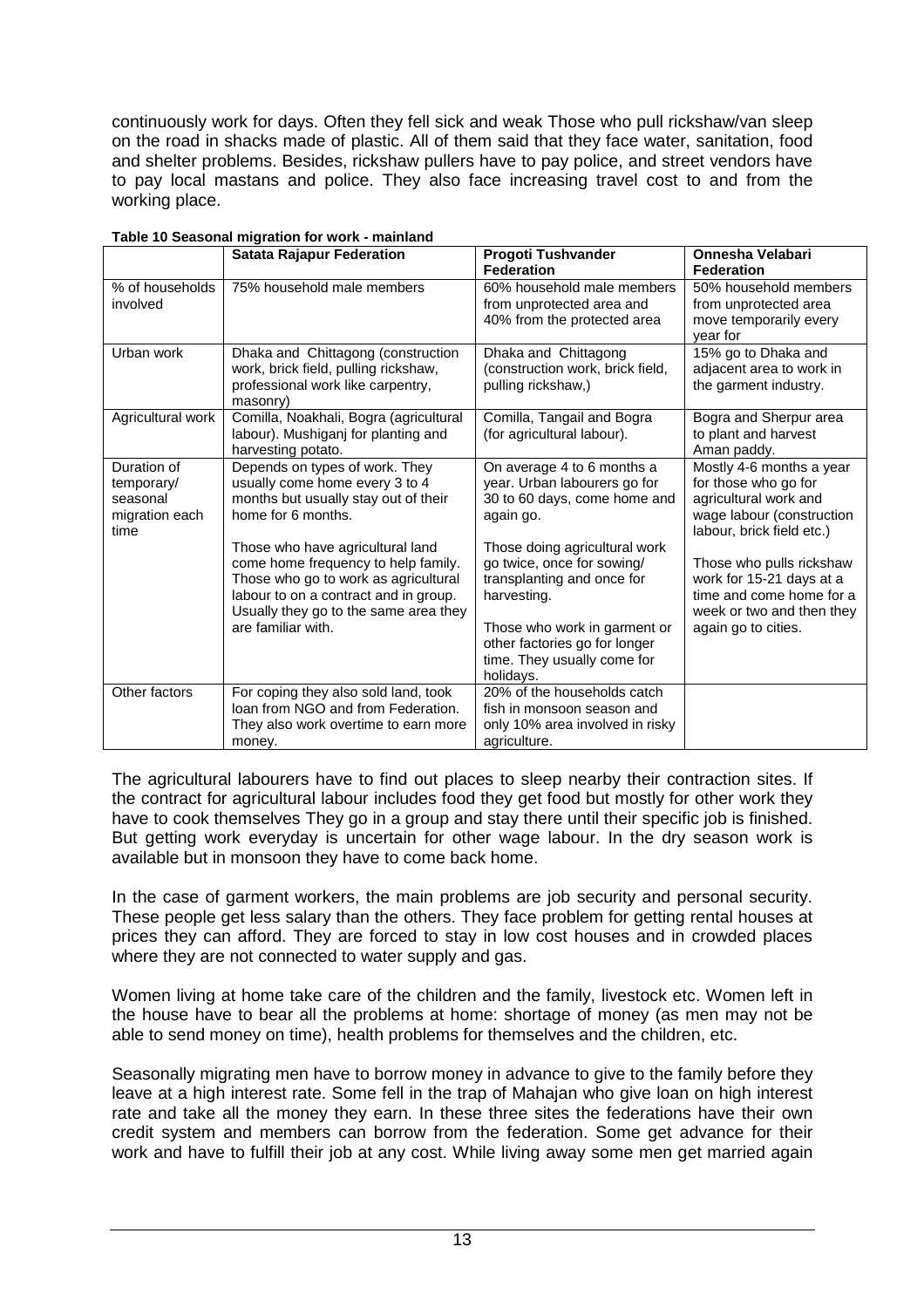and never come back to the village. Some families send their school going children for work to cope with the situation.

### Permanent migration

People who have money and are affected by erosion buy land outside the area and go permanently, but the percentages are very small. Some went to India and never came back. Women who go to cities to work in garment factories can only come home during festivals or long holidays as they only get one day off weekly. But some work overtime to make more money. In 2016 very few people migrated permanently as they wanted to stick together with their family and be secure and get help from each other. They said they are afraid of moving from their birth place and they do not have money to buy better land outside the area and they do not know other there.

## **Chars**

### **Context**

The chars are the most flood prone environment in Bangladesh, and this has shaped livelihoods. In extreme events by definition the entire riverine charlands are inundated (since this area is within the active river channels and flood protection is not feasible in this highly dynamic environment where land erodes and also accretes and river channels in the braided river are prone to shifting.. Although life in the charlands is dominated by floods and the seasonal rise and fall of river levels, when charland is above river level and thus cultivable significant areas of sandy soils dry out and are only suited to crops such as millets and groundnuts. In the Brahmaputra-Jamuna the dominant crops traditionally were are single cropping of boro, a single millet crop, and mixed aus and aman paddy. A notable feature of substantial areas of accreted charland is the extent of grasses known as khaisa or catkin grasses (Saccharium sp.). These grasses are used as grazing/cut-and-carry fodder, for fuel, and as one of the main house construction materials in the chars – both as thatch and (using the older stems) for house walls. Grasses form the initial stage in the sequence of converting new chars to cultivation and are the natural colonists of chars. Livestock are a key asset for char people, they not only offer a means of adding value to the grasses that colonise recently accreted land before cultivation is possible, but they are also a mobile asset in the face of erosion. Nevertheless livestock are also vulnerable to floods, theft, and normal disease hazards, and these problems are more significant in char areas than mainland because of the lack of services to counter these threats. Fishing is an important but not dominant economic activity in the charlands.

Three locations in two Upazilas of Kurigram District were purposively selected. In each there is an active federation (samity) - a local development association - covering multiple villages within a fixed territory, formed under previous development project initiatives and that FHRC has involved in networking for natural resources management in the past. Jatrapur federation in Jatrapur Union under Kurigram sadar Upazila includes 18 villages along the Dharla and Brahmaputra Rivers, out of which 6 villages are river char and the other villages are partly (about half) in the chars. Land is considered to be 65% high and 35% low. Goruhara Gram Unayan Samity is in Panchgachia Union in Kurigram Sadar Upazila includes 9 villages (Kadamtala, Sitaijhar, Balamajhir char, Dakshin Goruhara, Kamarchar, Goldarchar, Dharalar char, Mazhipara, Dhakshin Nowabash) along the Dharla (west) and Brahmaputra (east) Rivers, about half the land is considered high and half is low. Porarchar Gram Unnayan Samity in Begumganj Union of Ulipur Upazila is in the Brahaputra river chars, it covers 7 villages (Mondolpara, Hazipara, Kalimuddinpara, Memberpara, Porarchar, Sluice gate para and Inol Haque Para), and about 60% of land is considered high and the rest low.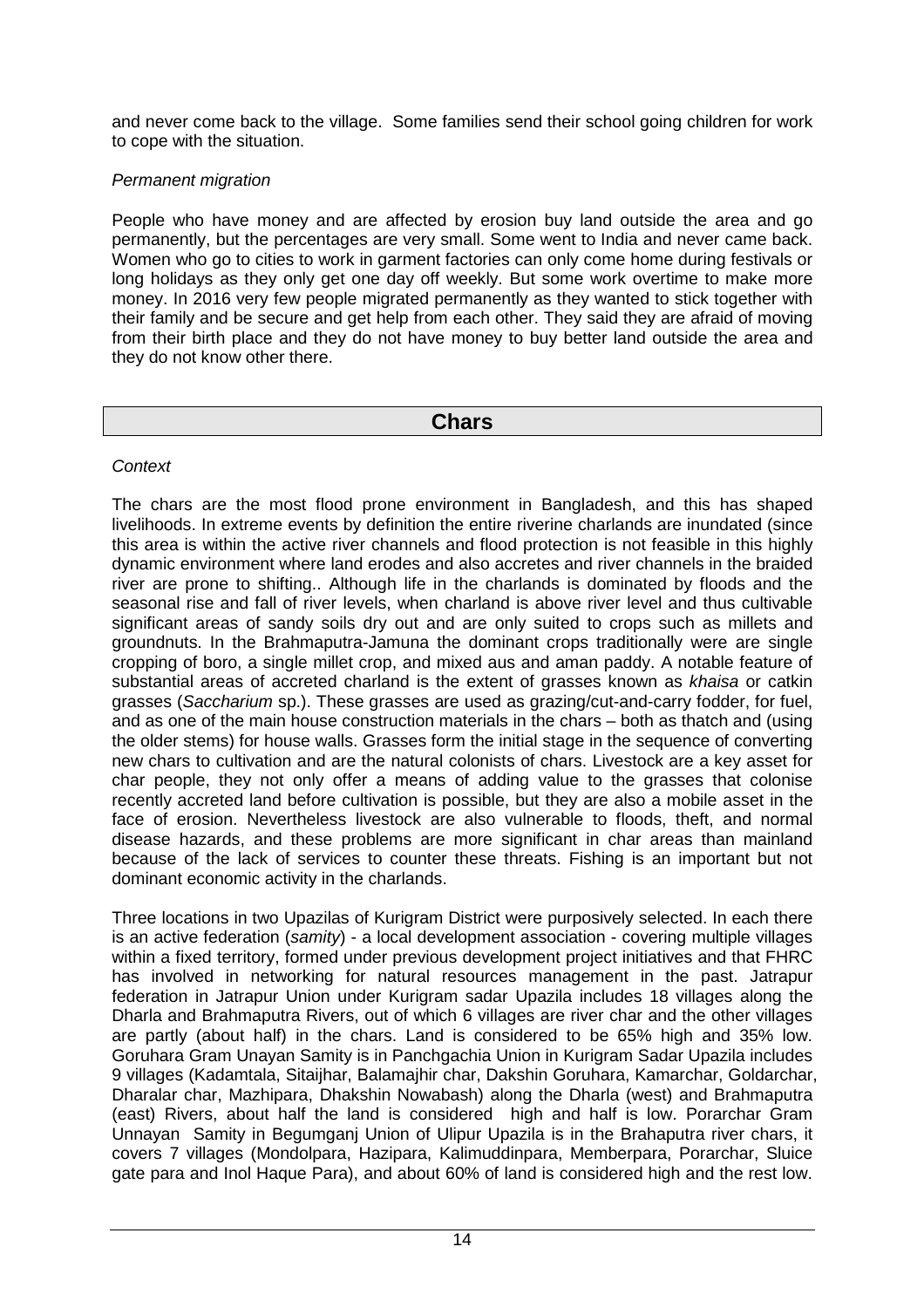Overall a third of the Jatrapur area is behind embankments and all of the other two areas are unprotected. The FGD was limited to the char area of Jatrapur.

In Goruhara and Porarchar 50% or more of households depend on seasonal migration, and the others work as labourers, fish, or farm their own land (about 30% of Goruhara households). In Jatrapur 60% of households are involved in agriculture and the rest work in towns.

All three areas experience flooding every year, but reported it was slightly higher than normal in several recent years, and that 2016 was exceptional (Table 11), for example flooding homesteads unlike 1998 or being almost as high as in 1988 (the two largest previous floods affecting the area). Respondents said that flood usually comes here in August-September, but this year it started in July. Erosion is also an annual hazard here, but was worse in 2016. Two sites reported that accretion is more rapid here in recent years: before it took 15 to 20 years (or even more) for a char to arise and it might be far from the eroded area which influenced violent conflict over access to the new land. Now chars rise up faster, within 5-6 years and near to the eroded char, so it is easier to locate their own land. Respondents said the river is shallower and more braided now.

|                          | <b>Jatrapur Federation</b>                                                                                                                                                                                 | Goruhara Gram Unayan                                                                                                                                                                                               | Porarchar Gram Unnayan                                                                                                                                                                                                                                                    |
|--------------------------|------------------------------------------------------------------------------------------------------------------------------------------------------------------------------------------------------------|--------------------------------------------------------------------------------------------------------------------------------------------------------------------------------------------------------------------|---------------------------------------------------------------------------------------------------------------------------------------------------------------------------------------------------------------------------------------------------------------------------|
|                          |                                                                                                                                                                                                            | Samity                                                                                                                                                                                                             | Samity                                                                                                                                                                                                                                                                    |
| Flooding                 | Every year but was not so<br>high. Flood affected in<br>2010, 2014 and in 2015<br>due to high rainfall.<br>Flood was 2 ft less than in<br>1988.                                                            | Causes misery every year but<br>more in 2013, 2014, 2015 and<br>2016.<br>During 1998 flood homesteads<br>were not flooded but<br>continuously there was standing<br>water for 3 months on the<br>agricultural land | Affected every year but it was little<br>higher in 2011, 2012, 2013 and<br>2014. Flood in 2016 was little less<br>than 1988 flood, but river was<br>violent in 2016. According to the<br>respondents water level was<br>higher in the homesteads in 2016<br>than in 2015. |
| Erosion and<br>accretion | Erosion every year but<br>severe in 2015 and 2016                                                                                                                                                          | Erosion every year but severe in<br>2013                                                                                                                                                                           | Erosion and accretion are<br>frequent. In 2016 Dharla river<br>current was stronger than 10<br>years back.                                                                                                                                                                |
| Drought                  | 2011, 2012, 2013 and 2014                                                                                                                                                                                  | 2010, 2011 and 2015                                                                                                                                                                                                | 2010 and in 2015/16.                                                                                                                                                                                                                                                      |
| Other hazards            | Excessive rainfall: 2010,<br>2015<br>Now a days the period of<br>other natural calamities<br>shifted a month ahead.<br>Untimely rain, drought, fog,<br>shorter winter and less<br>winter rain are evident. | Excessive rainfall: 2014 and<br>2014.<br>Other natural calamities<br>decreased but thunderstorm<br>and fog increased now                                                                                           | Fog in high in 2014 caused severe<br>damage to the winter crops.                                                                                                                                                                                                          |

|  |  | Table 11 Past hazard experience in last 10 years - Chars |
|--|--|----------------------------------------------------------|
|  |  |                                                          |

#### 2016 floods

All of the unprotected land in the these areas was flooded in 2016 (Table 12), and all of the households in two areas and many of those in the other areas were flooded, with water present for 5-20 days and in the range of 1-1.5 m in homes. Erosion mainly affected agricultural land, but two complete villages were eroded (close to 400 households) plus 15- 20 other households in Goruhara Gram area. These erosion affected households, plus half of flooded households in Jatrapur moved to embankments and higher land for about two weeks, whereas almost all households in Porarchar Gram stayed in their houses living on raise platforms (macha) or boats for two weeks.

In general many households keep livestock, about half fatten cattle and sell them during or before the monsoon. It is not easy to maintain livestock in the chars during monsoon but during dry season there is plenty of grass for the cattle. When flood comes they move the livestock to safe places. In 2016 cattle were moved to higher ground such as school ground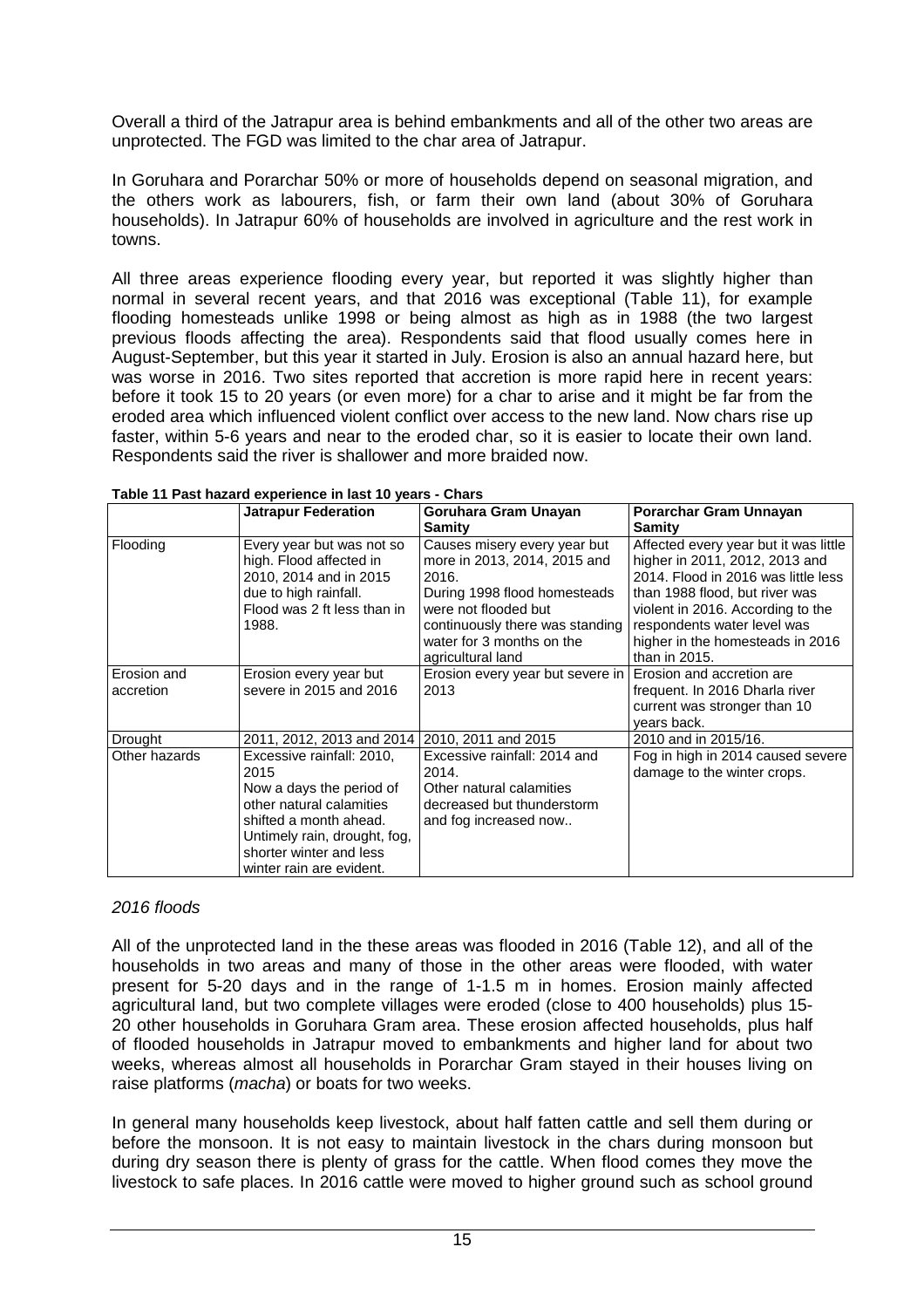or embankment for 15-30 days until the homesteads dried up. Very few livestock died. In 2016 many households fattened cattle for sale, as India restricted cattle movement to Bangladesh, they could be sold before/during the floods for the Muslim festival of Eid-ul-Azha. However, they said they could not get proper prices as middlemen paid less knowing their inability to sell cattle by themselves due to floods and also the lack of shelter. In one of the sites about 30% were sold to recover from the after flood shock, and because they have to stall feed cattle and it is difficult to feed and keep cattle healthy during floods.

|                                                                    | <b>Jatrapur Federation</b>                                                                                                                                                                                                                                                     | Goruhara Gram Unayan                                                                                                                    | <b>Porarchar Gram</b>                                                                      |
|--------------------------------------------------------------------|--------------------------------------------------------------------------------------------------------------------------------------------------------------------------------------------------------------------------------------------------------------------------------|-----------------------------------------------------------------------------------------------------------------------------------------|--------------------------------------------------------------------------------------------|
|                                                                    |                                                                                                                                                                                                                                                                                | <b>Samity</b>                                                                                                                           | <b>Unnayan Samity</b>                                                                      |
| Number of<br>households                                            | 5825                                                                                                                                                                                                                                                                           | 2000                                                                                                                                    | 960                                                                                        |
| Area                                                               | 7000 ha                                                                                                                                                                                                                                                                        | 728 ha                                                                                                                                  | 380 ha                                                                                     |
| Land flooded in<br>2016                                            | 66% (12 villages and chars)                                                                                                                                                                                                                                                    | 100%                                                                                                                                    | 100%                                                                                       |
| Households<br>flooded                                              | < 2000                                                                                                                                                                                                                                                                         | 2000                                                                                                                                    | 900                                                                                        |
| Duration of<br>standing flood<br>water                             | $5-16$ days                                                                                                                                                                                                                                                                    | 15 to 30 days depending<br>on land level                                                                                                | 15-20 days in the<br>homestead and one<br>month on the agricultural<br>land.               |
| Depth of water                                                     | Homestead: 4-5 ft<br>Agric land: 5-12ft<br>In the unprotected area the water<br>level was about 10-12 ft and in the<br>protected area it was 5ft.                                                                                                                              | Homestead: 4-5 ft<br>Agric land: -10-15ft                                                                                               | Homestead: 3-4 ft<br>Agric land: 7-8ft<br>Lowlands: 12ft                                   |
| No. of households<br>evacuated due to<br>flood                     | 1700                                                                                                                                                                                                                                                                           | 200                                                                                                                                     | 14                                                                                         |
| Land eroded in<br>2016                                             | 25% land eroded. Villages in chars<br>(Garuhara-50%, Parbatipur-25%,<br>Char Jatrapur mouza) suffered more<br>than the villages adjacent to<br>mainland. Erosion happens every<br>year but this year current was high<br>and agricultural land eroded more<br>than homesteads. | 100% land of Kadamtala<br>and Dakshin Goruhara<br>village eroded, in other<br>char villages about 15-20<br>households eroded<br>partly. | 25%. Usually 5% erodes<br>every year                                                       |
| Households eroded                                                  | 27, Within 10km land area in last 10<br>years only 1.5 km area exists. Now<br>the people living in that area has no<br>land.                                                                                                                                                   | In two villages all<br>households eroded and<br>in other chars 15-20<br>households eroded.                                              | 20<br>(most homesteads are<br>far from the river bank).                                    |
| Movement in flood-<br>erosion event                                | 1000 households moved to mainland<br>- to embankment, higher ground and<br>adjacent areas. Others made high<br>platform and lived there. Some lived<br>on the roof, some lived on boats                                                                                        | All 400 eroded<br>households moved to the<br>protected area, on the<br>embankment, higher<br>ground and shelters,<br>school ground.     | Most people managed to<br>stay at home on raised<br>platform and boats and<br>did not move |
| Duration stayed<br>outside the<br>homestead in 2016<br>after flood | 16 days                                                                                                                                                                                                                                                                        | 20 days                                                                                                                                 | 15 days                                                                                    |

**Table 12 Summary of 2016 flood-erosion event - chars**

In all three areas there were the same three flood peaks, with the first in July lasting longest (15-20 days). Overall crops and houses were damaged, with some people in Porarchar having to dismantle and move house; in two areas sand was deposited on land which will affect crops in future years (Table 13). Porarchar has no embankment nearby (which is one reason why people had to stay in their houses on platforms during the floods), whereas flood and erosion victims move to the embankments which are not too far away in the other two areas. In one area the embankment breached in 2016 disrupting road communications. But in Goruhara Gram area the embankment was built in 1996 and prevented flooding so that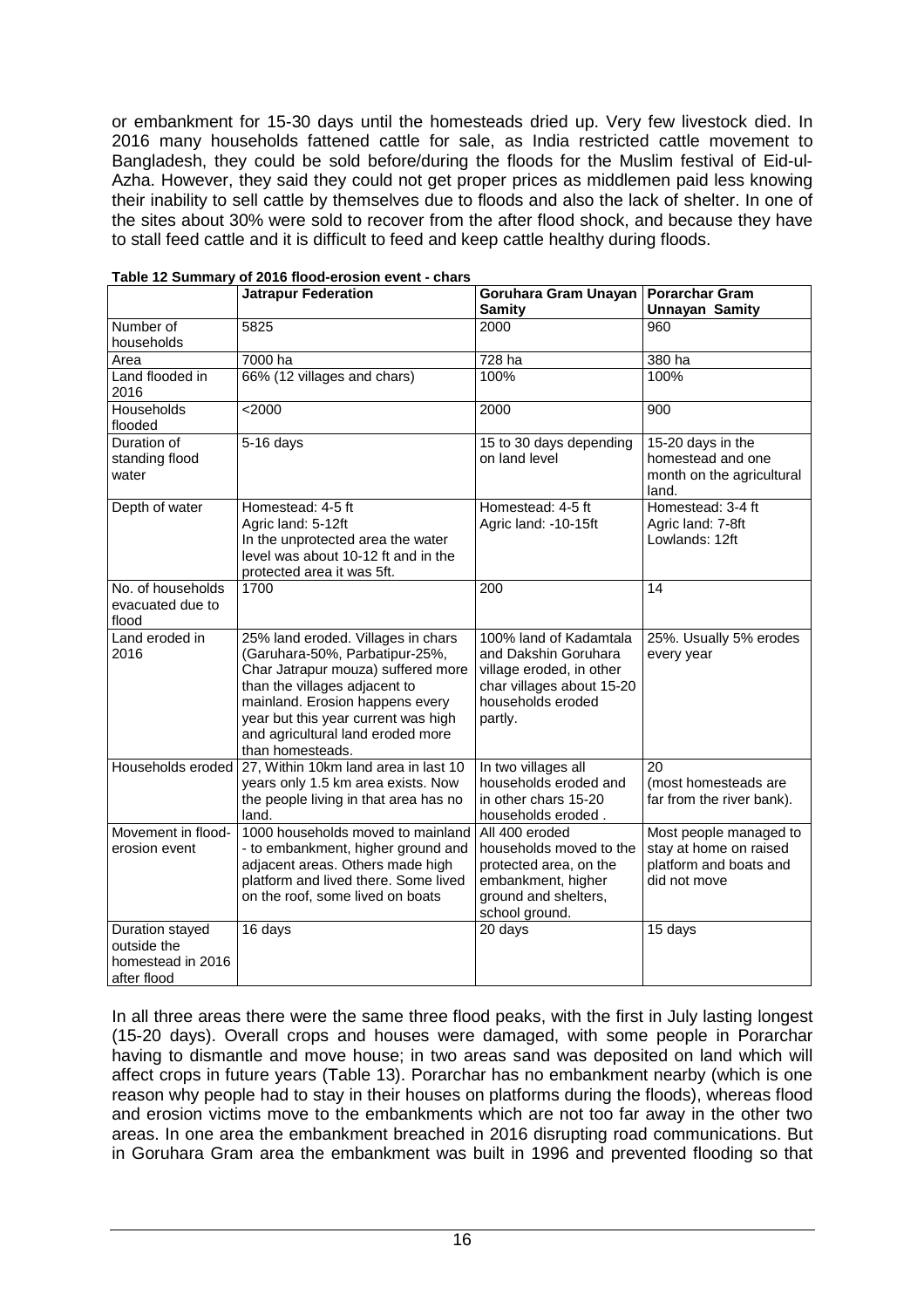people had fish ponds, different crops and a good irrigation system in the mainland there, before they moved to the new chars where they have to move frequently due to erosion.

|                       | Jatrapur federation                                                                                                                                                                                                                                                                                                                                                                                                                                      | Goruhara Gram Unayan<br>Samity                                                                                                                                                                                                                                                                                                                                                                                 | Porarchar Gram Unnayan<br><b>Samity</b>                                                                                                                                                                                                                             |
|-----------------------|----------------------------------------------------------------------------------------------------------------------------------------------------------------------------------------------------------------------------------------------------------------------------------------------------------------------------------------------------------------------------------------------------------------------------------------------------------|----------------------------------------------------------------------------------------------------------------------------------------------------------------------------------------------------------------------------------------------------------------------------------------------------------------------------------------------------------------------------------------------------------------|---------------------------------------------------------------------------------------------------------------------------------------------------------------------------------------------------------------------------------------------------------------------|
| Flood pattern         | Flood hit 3 times (once in July,<br>once in August and once in<br>September). The big one in July<br>stayed for 16 days but in<br>August and September stayed<br>for 5 days.                                                                                                                                                                                                                                                                             | Flood hit the area 3 times, 2<br>times in early July to early<br>August and stayed for 20<br>days, and once in August and<br>water stayed for 2 weeks. The<br>one in early July was worse<br>than the others                                                                                                                                                                                                   | 3 peaks - one big one in<br>July/August for 15-20 days<br>and two small ones in August-<br>September for 7days. Water<br>stayed for one month on<br>agricultural land.                                                                                              |
| Impact of flood       | Damaged houses,<br>infrastructure, crops (Aman,<br>Mash kalai, peanuts), seedbeds<br>were under water. Sand<br>deposition on agricultural land<br>also indicates that within next 2<br>years they will not be able to<br>harvest better crops.                                                                                                                                                                                                           | Damaged houses,<br>infrastructure, crops (Paddy),<br>seedbeds were under water.<br>In exposed areas                                                                                                                                                                                                                                                                                                            | Some people had to move<br>several times. They had to<br>dismantle their shacks and<br>rebuild. About 1.5 to 2ft sand<br>has been deposited on all the<br>agricultural land. Some<br>standing crops were buried<br>under sand. They had to sell<br>their livestock. |
| Role of<br>embankment | Normally embankment is used<br>as shelter during flood and<br>erosion and also used as road<br>for communication. In the<br>adjacent chars are 3 km of<br>embankment of which 1km was<br>breached in 2 places, cutting<br>the road cum embankment. As<br>most of the char area is<br>unprotected they could not<br>protect their standing crops<br>(Aman rice, Mashkalai and<br>peanuts).<br>There are 4 shelters (higher<br>ground, killa) in this area | Western part of the<br>embankment was breached in<br>2010 and eastern part eroded<br>in 2013; these have not been<br>repaired.<br>Embankment provides shelter<br>to flood and erosion victims,<br>but it also traps water inside<br>when it rains a lot, sometimes<br>damaging standing crops.<br>Erosion victims build houses<br>and live on the embankment.<br>There is one shelter in the<br>mainland area. | There is no embankment                                                                                                                                                                                                                                              |

**Table 13. 2016 flood impacts and role of embankments - chars**

Erosion resulted in loss of crop land and houses. Those who lost their homesteads (mainly Goruhara Gram) had to pay the costs of moving and stay in open spaces exposed to rain and storms. They had to sell some livestock and became separated from their original community. To cope with erosion and with floods, households borrowed from NGOs, CBO (federation), and moneylenders, moved to cities for work, sold livestock and fixed assets, and caught fish in the river.

During the 2016 flood those people who temporarily moved to higher places (schools, embankment, roads) faced overcrowding, shortage of drinking water and latrines, and also places for cooking as no organisation provided cooked food. Lack of safe drinking water commonly caused diseases. Relief was not enough. Women in particular suffered from lack of security and privacy. People in Porarchar preferred to stay on raised platforms in their homestead or on a boat near their homestead due to fear of theft and with the hope that the water would recede quickly.

In Porarchar area no NGO or government assistance was reported, and despite almost all houses being flooded people stayed living in them and reported little damage. There their CBO helped warn people and to move some vulnerable households. In the other two areas also CBOs were active helping people to move and rebuild their houses or do repairs, and also forming a link with NGOs and government, including local councils, to access relief for the worst affected by erosion or floods. Also NGOs and government besides relief gave flood warnings in these two areas, although people said thy could also tell for themselves that it would be a severe flood (Table 14).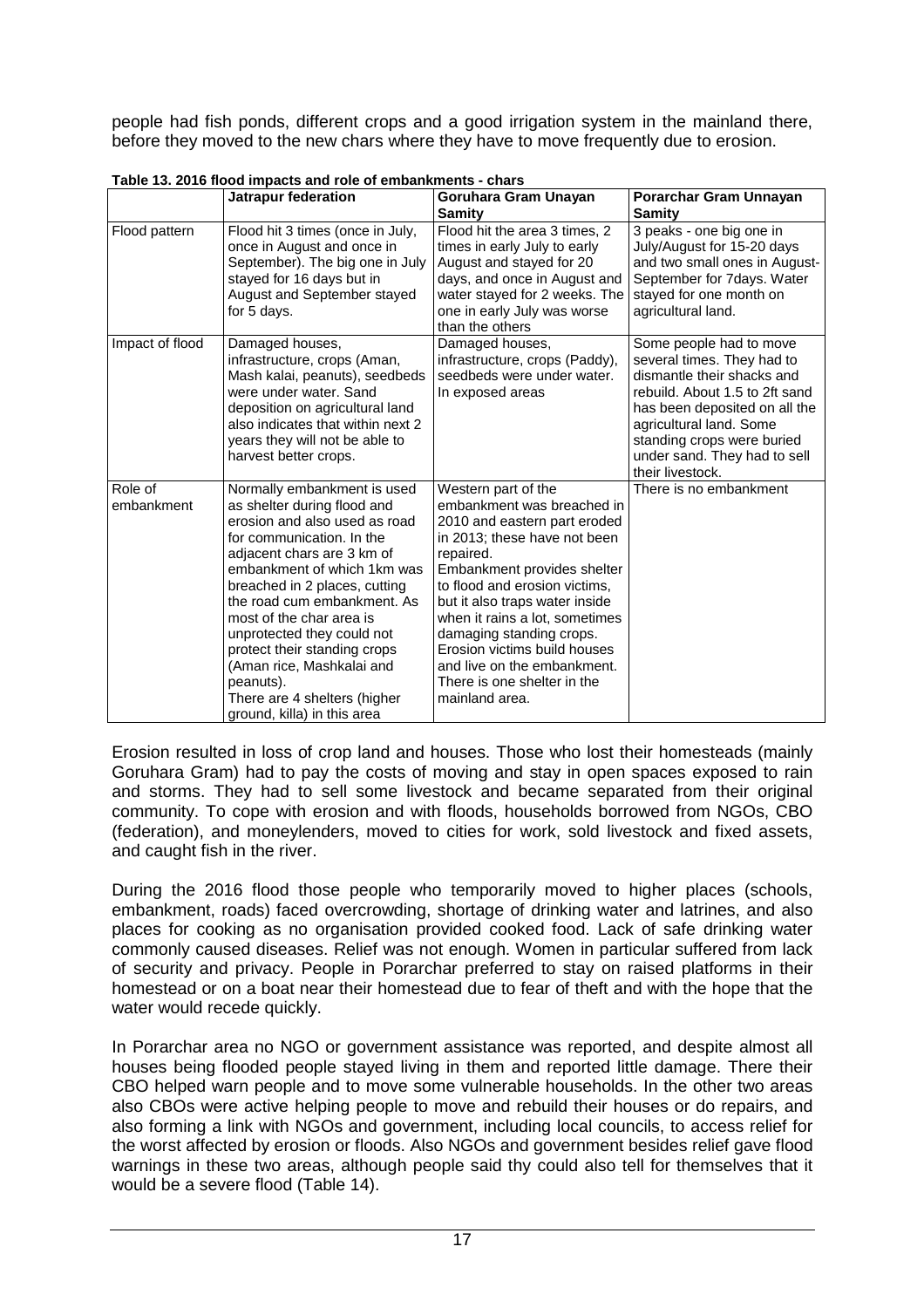|                                                        | Table 14 Support for coping in 2010 - chars<br>Jatrapur federation                                                                                                                                                                                                                                                                                                                                                                                                                                                                                             | Goruhara Gram Unayan                                                                                                                                                                                                                                                                                                                                                               | <b>Porarchar Gram</b>                                                                                                                                                                                                                                                                             |
|--------------------------------------------------------|----------------------------------------------------------------------------------------------------------------------------------------------------------------------------------------------------------------------------------------------------------------------------------------------------------------------------------------------------------------------------------------------------------------------------------------------------------------------------------------------------------------------------------------------------------------|------------------------------------------------------------------------------------------------------------------------------------------------------------------------------------------------------------------------------------------------------------------------------------------------------------------------------------------------------------------------------------|---------------------------------------------------------------------------------------------------------------------------------------------------------------------------------------------------------------------------------------------------------------------------------------------------|
|                                                        |                                                                                                                                                                                                                                                                                                                                                                                                                                                                                                                                                                | <b>Samity</b>                                                                                                                                                                                                                                                                                                                                                                      | <b>Unnayan Samity</b>                                                                                                                                                                                                                                                                             |
| NGO and<br>Government<br>Initiatives to help<br>people | Early warning was given by different<br>NGOs, Government and Union<br>Parisad. Looking at the river current<br>and rainfall upstream, char people<br>realized that there would be a<br>disaster. They moved to higher<br>ground in the stable area.                                                                                                                                                                                                                                                                                                            | Early warning was provided by<br>NGO and Government.<br>Embankment and schools were<br>used as shelter. Government<br>provided some relief although<br>people complained it was not<br>enough.                                                                                                                                                                                     | The CBO members<br>did not get much<br>help as there was<br>very little damage.                                                                                                                                                                                                                   |
| CBO role during<br>flood/erosion                       | One of the main activities of the<br>CBO is disaster management. The<br>CBO members received training and<br>formed volunteer group. They<br>provide early warning through own<br>miking system . They relocate people<br>by using their boats and man power,<br>find places for the people and their<br>livestock to move. They report to<br>RDRS (a regional NGO) for relief<br>and help. They also keep contact<br>with government departments for<br>post flood/erosion rehabilitation<br>They also cooperate Union Parisad<br>during relief distribution. | CBO members helped people to<br>move and build new houses or<br>repair damaged ones. But as<br>the members are all poor and<br>have very limited funds they<br>were not able to do much. They<br>prepared lists of flood and<br>erosion victims, and appealed to<br>NGOs and government<br>agencies for help for the victims.<br>They also communicated with<br>the Union Parisad. | The CBO provided<br>information on the<br>flood and erosion to<br>its members. They<br>provided early<br>warning and helped<br>vulnerable<br>households move to<br>safer places by CBO<br>boat before flood.<br>They also provided<br>water purification<br>tablets and tablets<br>for diahorrea. |

#### **Table 14 Support for coping in 2016 - chars**

In Jatrapur area more local movements were reported due to erosion - in the last 10 years 5% of households were reported to have moved 2 to 5 times but remained within the adjacent area. Some participants in the focus group said they moved home 10-12 times since 1990 but never moved more than 2 miles. And some people moved 2 to 3 times within the last one year. Ten years back less people were migrating and going to adjacent towns or areas such as Rangpur and Bogra; but now more people move and go to further places where they can get work.

#### Seasonal migration

Men from between 60% and 75% of all households in the three areas move seasonally away for work (Table 15). The patterns are very similar in the three areas, they spend 6-9 months a year away, but come back home every 2 months or less (usually under a month away at a time for rickshaw pullers). Most people go to large cities (Dhaka and Chittagong) for construction work, to work in brickfields or pulling rickshaws. A small number have moved away longer term to work in factories, mainly garments. Those who work away as agricultural labourers go on a contract and in a group to districts southeast of Dhaka to work on planting and harvesting. Usually they go to the same area every year as they are familiar with the land owners and the area.

Those men who move to cities for work and earn a better wage can afford to rent space in a room shared by 4-5 people. However, the majority of migrants complained about the unhealthy environment in the cities where they face problems of cooking, accommodation and sanitation. Construction workers often sleep in their site. Those who pull rickshaw/van sleep on the sidewalk in shacks made of plastic. Migrants are forced to sleep in public places, on the sidewalks, mosques, park benches, railway station, bus station, under the shade of shops in local markets, etc. Those who come with family often end up sleeping on roadside shacks which they have to dismantle during day time. Shortage of drinking water, toilets are expose them to health problems. Rickshaw pullers have to do hard work and they cannot continuously work for days, often they fell sick and weak. Getting work everyday is uncertain for wage labourers. Construction labourers complained about not getting their wages on time and that they never get the full payment. Other challenges facing migrants in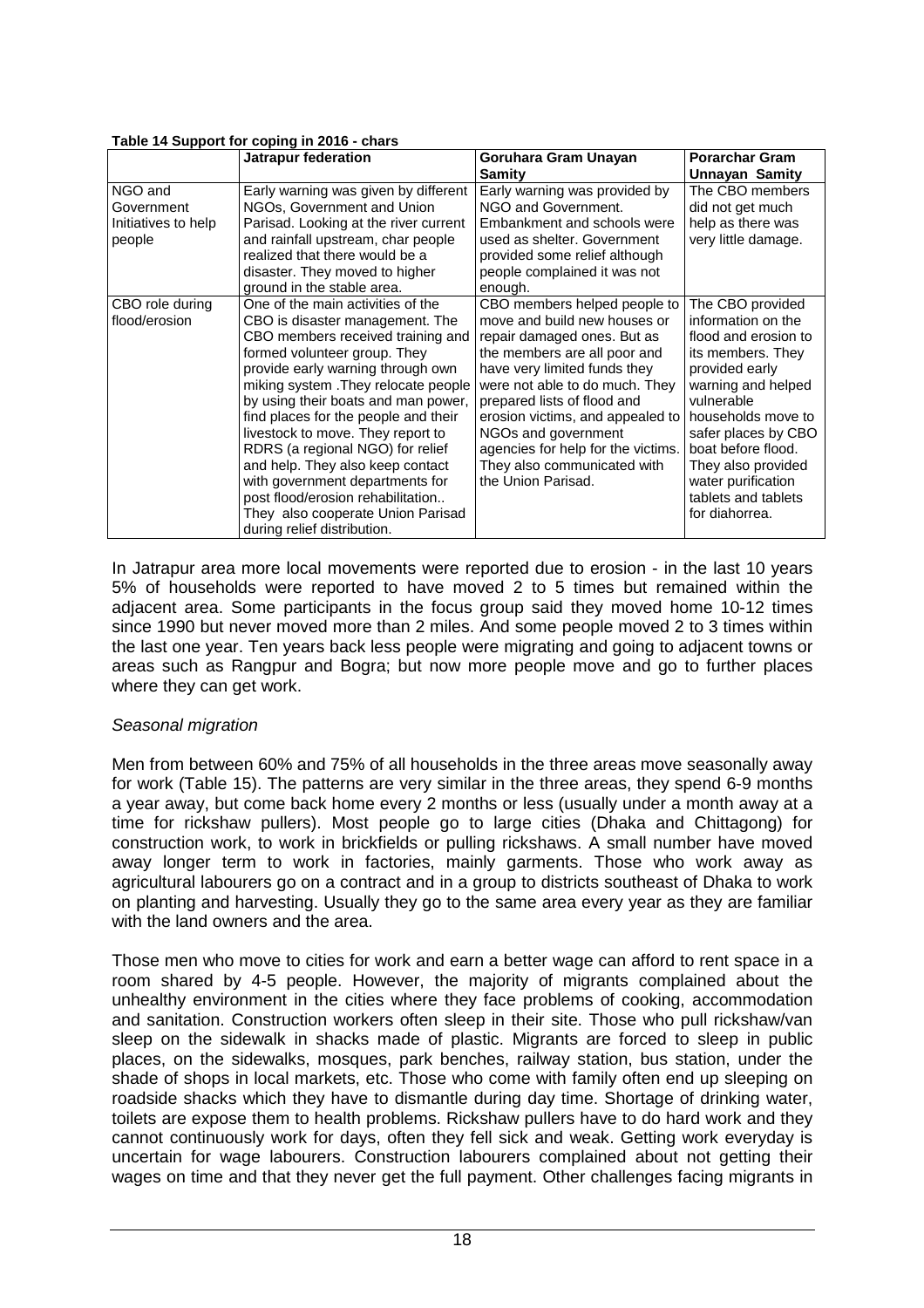cities are theft and corruption - rickshaw pullers have to pay the police, and street vendors have to pay local mastans and police. Migrants also mentioned high travel cost to and from their working place. Also sometimes people fall in a trap and get involved in drugs and/or crime.

|                                       | <b>Jatrapur federation</b>                                                                                                                                              | Goruhara Gram Unayan<br>Samity                                                                                                                                                                                                                                                                                | Porarchar Gram Unnayan<br>Samity                                                                                                                                                                                                                                                  |
|---------------------------------------|-------------------------------------------------------------------------------------------------------------------------------------------------------------------------|---------------------------------------------------------------------------------------------------------------------------------------------------------------------------------------------------------------------------------------------------------------------------------------------------------------|-----------------------------------------------------------------------------------------------------------------------------------------------------------------------------------------------------------------------------------------------------------------------------------|
| % of households<br>involved           | 60-70%                                                                                                                                                                  | 75%                                                                                                                                                                                                                                                                                                           | 75%                                                                                                                                                                                                                                                                               |
| Urban work                            | Dhaka and Chittagong<br>(garments, construction<br>work, brick field, pulling<br>rickshaw, professional work<br>like carpentry, masonry)                                | Dhaka(construction work, brick<br>field, pulling rickshaw).                                                                                                                                                                                                                                                   | 10% go to Dhaka and adjacent<br>area to work in the garment<br>industry. Most go seasonally to<br>Dhaka, Chittagong (construction<br>work, brick field, pulling rickshaw).                                                                                                        |
| Agricultural work                     | Comilla and Noakhali,<br>(agricultural labour).                                                                                                                         | Comilla, Feni, Munshiganj and<br>Narayanganj Districts                                                                                                                                                                                                                                                        | Comilla, Feni, Munshiganj<br>districts to plant and harvest Aman<br>paddy and Potato                                                                                                                                                                                              |
| Duration of<br>temporary<br>migration | About 6 months. Depends<br>on types of work. They<br>usually come home every 2<br>to 3 months.<br>Those who have<br>agricultural land t come<br>home frequently to help | On average 6 to 8 months.<br>Labourers work for 30 to 60<br>days, come home and again go.<br>Those who go for agricultural<br>work go twice, once for<br>sowing/transplanting and once<br>for harvesting.<br>Garment and other industry<br>workers go for longer, but they<br>usually come home for holidays. | 6-9 months.<br>Those who go for agricultural work<br>and wage labour (construction<br>labour, brick field etc.) usually<br>work for 4-6 months a year.<br>Those who pull rickshaws work for<br>15-21 days and come home for a<br>week or two and then they again<br>go to cities. |
| Other coping<br>actions               | For coping they also sold<br>land, livestock, took loan<br>from NGO and from<br>Federation. They also work<br>overtime to earn more<br>money.                           | 20% of the households catch<br>fish in monsoon season and but<br>75% are involved in risky<br>agriculture as sand is deposited<br>on farm land every year making<br>land less fertile.                                                                                                                        |                                                                                                                                                                                                                                                                                   |

#### **Table 15 Seasonal migration for work - chars**

If the contract for agricultural labour includes food they get food but mostly for other work they have to cook themselves. The agricultural labourers have to find places to sleep near their contract sites. They go in a group and stay there until their specific job is finished.. In the dry season work is available but in monsoon they have to come back home to help their families.

All households where men migrate have to borrow money in advance to give to the family before they leave. Some households fell in the trap of moneylenders (mahajan) who give loans on high interest rate and then take all the money they earn. The CBOs have their own credit system which helps members who can borrow from the CBO. Also NGOs provide short term loans. But many migrants have to take advances for their work and then must fulfill their job at any cost. Lastly they are always worried about the family they left at home.

Women living at home take care of the children and the family, livestock etc. They have to face different problems (health, food etc.) all by themselves. Sometime they do not get money from their male partners on time. Some family send their school going children for work to cope with the situation.

In the case of garment workers, the main problems are job security and personal security. These people get less salary than the others. They face problems to rent houses which usually cost more than they can afford. So they are forced to stay in low cost houses and in crowded places where they are not connected to water supply and gas.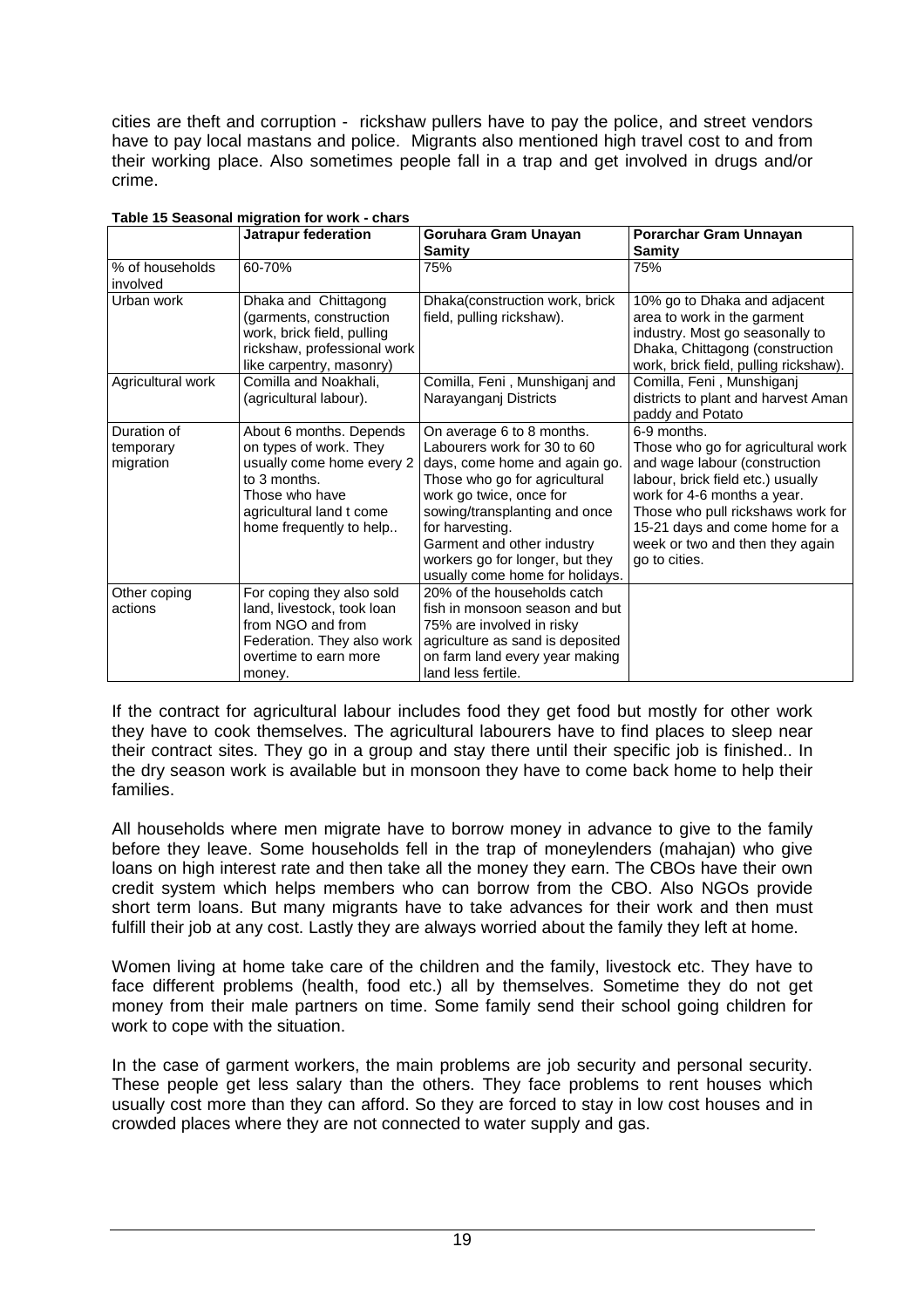#### Permanent migration

Permanent movement away from these char areas is rare. In Porarchar Gram or example no households were known to have migrated permanently from this area. But from 20% of households members go to cities to work in the garment industries for longer time. In Jatrapur area very few people who have money bought land outside the area and left permanently. A few people went to India and never came back. Women who move for work in the garment industry can only come home during festivals or long holidays. They only get one day off weekly. But some work overtime to make more money.

Goruhara Gram area is significantly different - none migrated permanently as they wanted to stick together with their family and be secure and get help from each other. They said they are afraid of moving from their birth place and they do not have money to buy better land outside the area and they do not know other there.

## **Interim comparisons**

In all of the areas investigated the 2016 floods were among the worst experienced by people in those localities and came in several flood peaks. In six out of eight locations with embankments there were beaches in 2016. Nevertheless embankments were widely appreciated as places of refuge and many households that lost their homes to erosion or had flooding inside their homes moved temporarily to shelter on embankments. However living conditions there, and in other places of shelter such as schools and other high places, were very difficult due to overcrowding, poor water and sanitation, and difficulty to cook. People from one char location preferred not to evacuate and stayed to protect their homes on boats or raised platforms. Warning systems appear to have been quite effective with NGOs and government providing warnings. CBOs played an important role in some of the most vulnerable areas, such as chars, by helping the worst affected people move their possessions and salvageable house materials and finding safe places for them, and also helped affected people access relief and assistance from NGOs and government.

Migration for work, mostly by men, is very common in all of the areas, particularly in the more hazardous areas. This is either to cities and their edges for work in construction, labouring, pulling rickshaws, and rarely in factories; or to distant districts as teams/groups to work planting and harvesting crops during peaks in demand for agricultural labour. Especially from the more vulnerable locations, this is seasonal migration for six or more months of the year, usually in several trips, and these men avoid migrating for work in the flood season to be ready to cope and safeguard their homes. Conditions faced by temporary/ seasonal migrants are difficult - they have no proper shelter, face poor sanitation and drinking water, and are vulnerable to exploitation in the cities. Moreover, they have to borrow to provide initial funds for their wives and families that remain behind, to cover travel costs, and to cover initial living costs when they move; all of which reduce the actual benefit these households receive.

## **References**

EGIS (2000). Riverine Chars in Bangladesh Environmental Dynamics and Management Issues. Dhaka: Environment and GIS Support Project for Water Sector Planning (EGIS) and The University Press Limited.

Elliott, J. R. and J. Pais (2006). Race, class, and Hurricane Katrina: Social differences in human responses to disaster. Social Science Research 35(2): 295-321.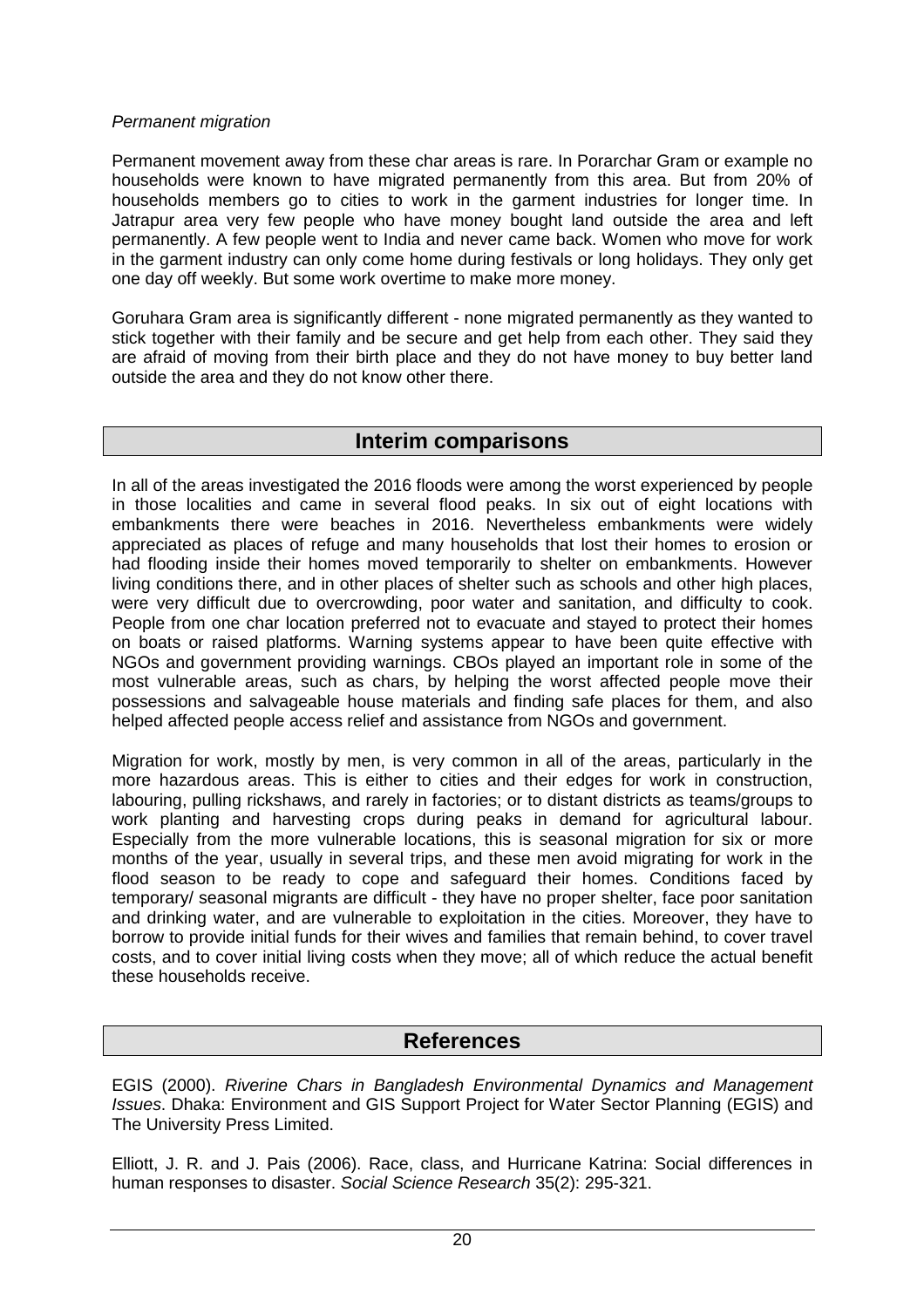Falk, W., Hunt, M.O. and Hunt. L.L. (2006). Hurricane Katrina and New Orleanians' Sense of Place - Return and Reconstitution or "Gone with the Wind"?" Du Bois Review 3(1): 115-28.

FAP 14 (1992). Flood Response Study Draft Final Report and Planning Guidelines. Flood Action Plan component 14. Dhaka: Flood Plan Coordination Organisation, Ministry of Irrigation Water Development and Flood Control (prepared by Irrigation Support Project for Asia and the Near East).

FAP 16 (1995). Meghna Confluence Charland Socio-economic RRA. Flood Action Plan component 16. Dhaka: Flood Plan Coordination Organisation, Ministry of Irrigation Water Development and Flood Control (prepared by Irrigation Support Project for Asia and the Near East).

Haque, C. E. and Zaman, M.Q. (1989). Coping with Riverbank Erosion Hazard and Displacement in Bangladesh: Survival Strategies and Adjustments. Disasters 13(4): 300-313.

Paul, B.K., Rahman, M.K. and Rashit, B.C. (2010). Post-cyclone Sidr illness patterns in coastal Bangladesh: an empirical study. Natural Hazards 56: 841–852.

Penning-Rowsell, E., Sultana, P. and Thompson, P. 2013. The 'last resort'? Population movement in response to climate-related hazards in Bangladesh Environmental Science & Policy (2013), pp. 44-59. DOI: 10.1016/j.envsci.2012.03.009

Perry, R.W. (1979). Evacuation decision-making in natural disasters. Mass Emergencies 4: 25–38.

Thompson, P. and Tod, I. (1998). Mitigating flood losses in the active floodplains of Bangladesh. Disaster Prevention and Management 7: 113–123.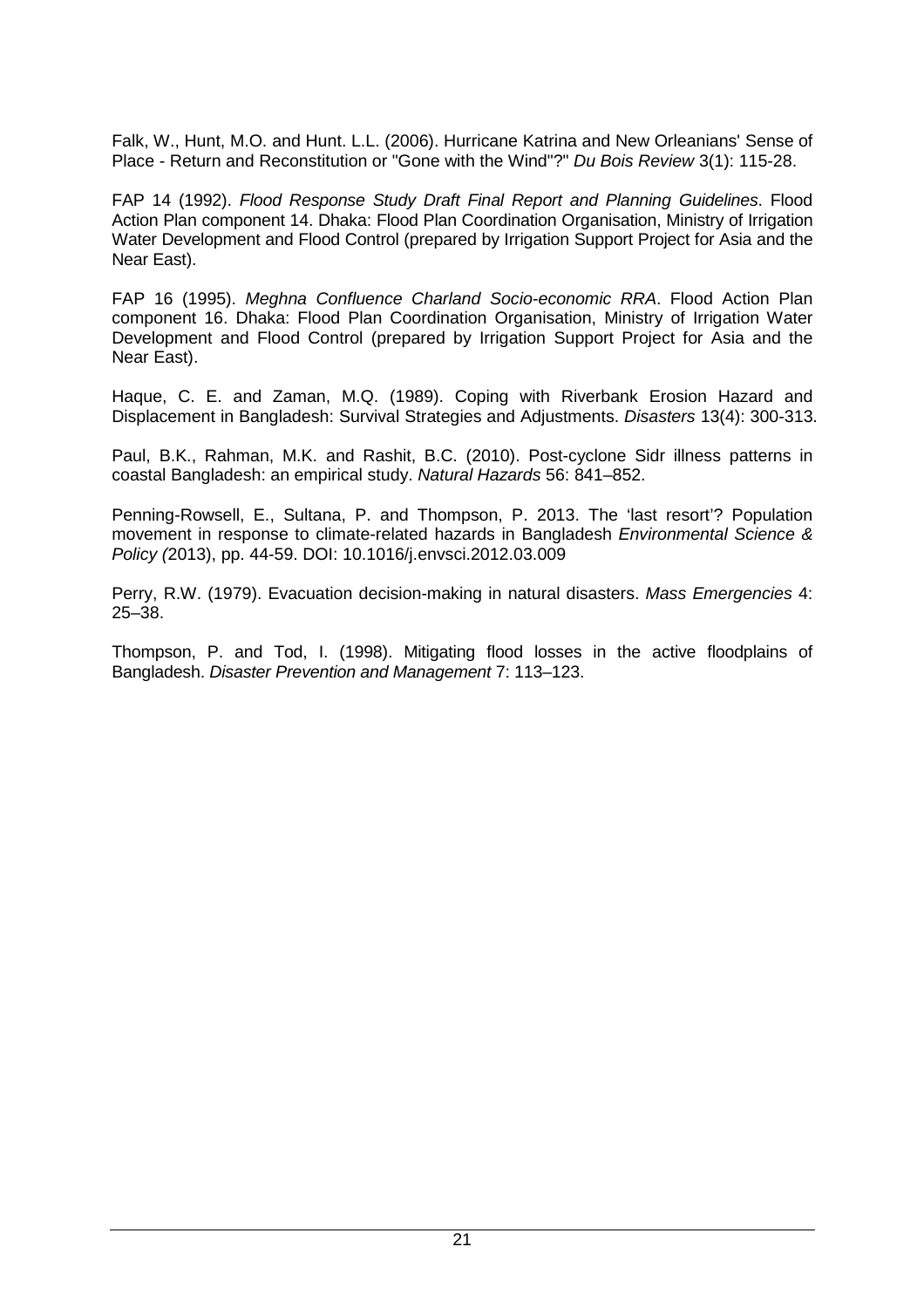## **Annex - Detailed records of focus group discussions**

## **1 Category: Between River and Embankment**

| <b>River side</b>             | Konai Brahmaputra Community Based              | Asher Alo Unnayan Sangstha(1)                                                                | Asher Alo Unnayan Sangstha (2): Vati            |
|-------------------------------|------------------------------------------------|----------------------------------------------------------------------------------------------|-------------------------------------------------|
|                               | <b>Fisheries Organisation</b>                  |                                                                                              | Bochagari Unnayan Samity                        |
| Location                      | Union: Gazaria                                 | Union: Kamarjani                                                                             | Union: Kapasia                                  |
|                               | Upazila: Fulchari                              | Upazila: Sadar                                                                               | Upazila: Sundarganj                             |
|                               | District: Gaibandha                            | District: Gaibandha                                                                          | District: Gaibandha                             |
| Number of villages covered by | 5 villages                                     | 4 villages                                                                                   | 4 villages                                      |
| CBO                           | Khamarpara (char, eroded), Baluchar,           | Karaibari(char) and Goghat 1,2,3(facing erosion)                                             | Ujan Bhurail (char), Vati Bhurail (char)        |
|                               | Gobindi, Nilkuthi and Katlamari)               |                                                                                              | Rajarchar (char) and vati bochagari             |
| Land level                    | 60% high, 40% low                              | 30% high, 70% low                                                                            | In Ujan Bhurail village 40% land exist, in Vati |
|                               |                                                |                                                                                              | Bhurail village 17% eroded, in Rajarchar        |
|                               |                                                |                                                                                              | village 20% eroded and vati bochagari 100%      |
| <b>Adjacent River</b>         | Brahmaputra (Jamuna)                           | Brahmaputra                                                                                  | <b>Brahmaputra and Teesta</b>                   |
| Number of households within   | 500                                            | 800                                                                                          | 3000                                            |
| the site                      |                                                |                                                                                              |                                                 |
| Area                          | 20sq.km                                        | 1175ha                                                                                       | 780ha                                           |
| Protected area                | 20%                                            | 0%                                                                                           | $0\%$                                           |
| Unprotected                   | 80%                                            | 100%                                                                                         | 100%                                            |
| Occupation                    | Most of the people go fishing, do agriculture  | 40% people are fishers, 10% cultivate their own                                              | 75% migrate seasonally for work, 5% work as     |
|                               | on leased land, share crop or work as labour.  | land and rest work as labourers, go outside the                                              | agricultural labourers and rest 20% live on     |
|                               | Some work in the town as day labourers.        | area for work.                                                                               | fishing                                         |
| Land eroded in 2016           | 35%, every year erosion happens but the        | 80% land of one big village eroded, all                                                      | 52%. 100% people live on Khas (government)      |
|                               | year when current is high there is more        | homesteads eroded and the 300 households                                                     | land.                                           |
|                               | erosion happened.                              | moved temporarily and 100 households moved                                                   |                                                 |
|                               |                                                | permanently from the area.                                                                   |                                                 |
| Land flooded in 2016          | 50%                                            | 100%                                                                                         | 100%                                            |
| Frequency of flood in 2016    | According to respondents this is a big flood   | Flood in this area was one feet lower than flood                                             | This year flood came about 4 times-2 big ones   |
|                               | after 1988 one. There was flood in 1998 but it | level in 1988. But this year erosion and food hit                                            | in July/August Which stayed for 20 days each    |
|                               | did not stay for longer. The flood in 2016     | at the same time making life difficult as they                                               | time and two small ones in August/September     |
|                               | caused more damage than 1988 flood. Flood      | have not been able to come back home within a                                                | which stayed for 10 days.                       |
|                               | came about 5 times-once in early June which    | month. Flood hit hard the area thrice once in                                                |                                                 |
|                               | stayed for 5/6 days. The second one came in    | July/August and stayed for 20 days. Erosion was                                              | Erosion was high this year than other years,    |
|                               | July and stayed for 15 days. The third one     | high this year than other years. Frequency and                                               | but extent increased from last year.            |
|                               | came in August and stayed for 1 month. This    | extent of erosion are higher this year than in last                                          |                                                 |
|                               | was the devastating one as it causes damage    | 10 years. Another two in September which                                                     |                                                 |
|                               | to standing crop. The fourth one came in       | stayed for 10-12 days. Homesteads were under                                                 |                                                 |
|                               |                                                | September and stayed for 18/19 days and the 5 to 6 feet water. Even the highlands went under |                                                 |
|                               | last one came in end September and stayed      | 1-2 feet water.                                                                              |                                                 |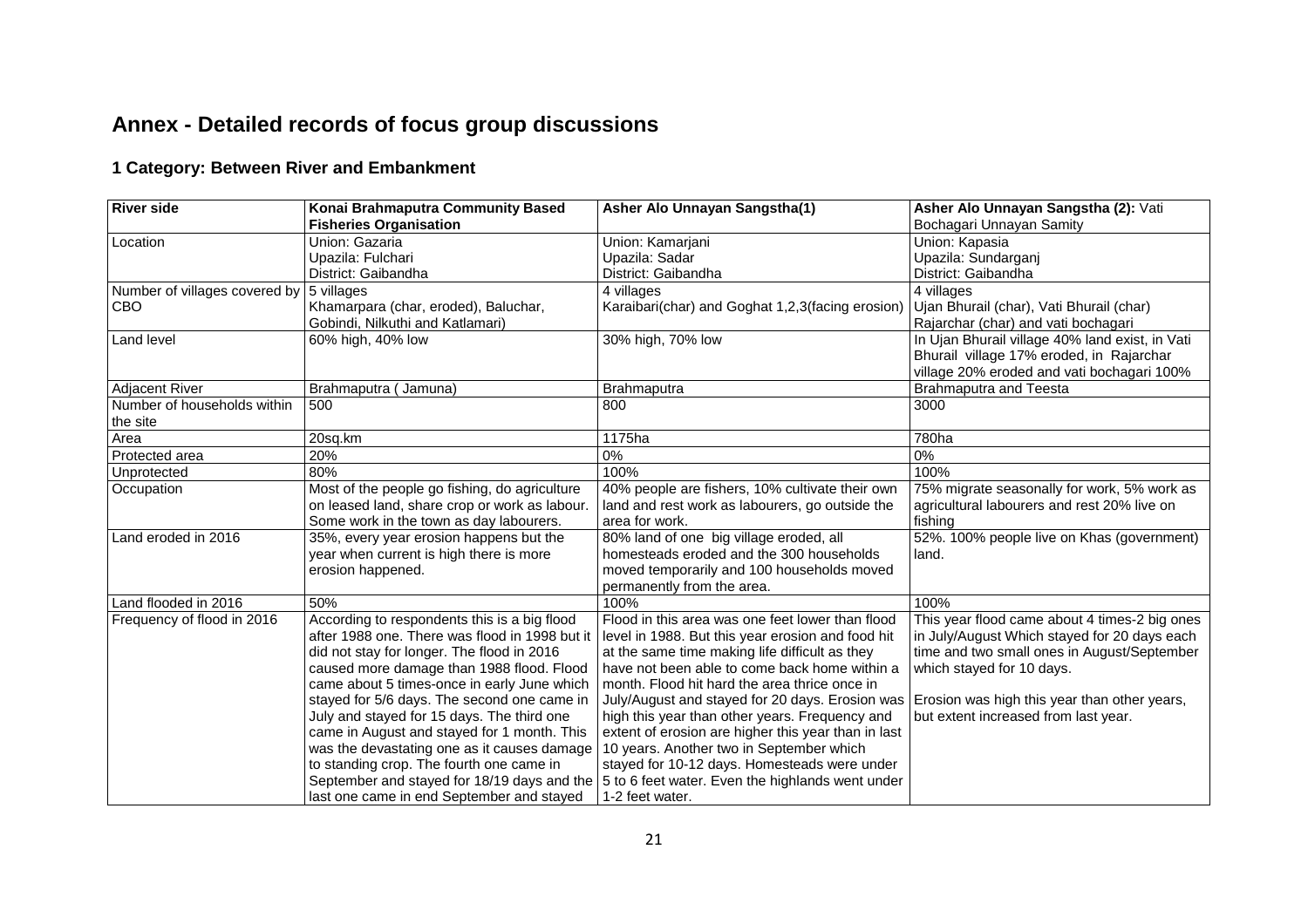| <b>River side</b>                                        | Konai Brahmaputra Community Based<br><b>Fisheries Organisation</b>                                                                                                                                                                                                                                                                                                                                               | Asher Alo Unnayan Sangstha(1)                                                                                                                                                                                                                                                                                                                                                                                                                             | Asher Alo Unnayan Sangstha (2): Vati<br>Bochagari Unnayan Samity                                                                                                                                                                                                                                                                                                                                                                                                                                                                                                                                                                                                                                 |
|----------------------------------------------------------|------------------------------------------------------------------------------------------------------------------------------------------------------------------------------------------------------------------------------------------------------------------------------------------------------------------------------------------------------------------------------------------------------------------|-----------------------------------------------------------------------------------------------------------------------------------------------------------------------------------------------------------------------------------------------------------------------------------------------------------------------------------------------------------------------------------------------------------------------------------------------------------|--------------------------------------------------------------------------------------------------------------------------------------------------------------------------------------------------------------------------------------------------------------------------------------------------------------------------------------------------------------------------------------------------------------------------------------------------------------------------------------------------------------------------------------------------------------------------------------------------------------------------------------------------------------------------------------------------|
|                                                          | for 5/6 days. Farmers lost second time<br>planted crop in end September one.                                                                                                                                                                                                                                                                                                                                     |                                                                                                                                                                                                                                                                                                                                                                                                                                                           |                                                                                                                                                                                                                                                                                                                                                                                                                                                                                                                                                                                                                                                                                                  |
| Households eroded                                        | 230                                                                                                                                                                                                                                                                                                                                                                                                              | 600                                                                                                                                                                                                                                                                                                                                                                                                                                                       | 750                                                                                                                                                                                                                                                                                                                                                                                                                                                                                                                                                                                                                                                                                              |
| Households flooded                                       | 250                                                                                                                                                                                                                                                                                                                                                                                                              | 400                                                                                                                                                                                                                                                                                                                                                                                                                                                       | 2400                                                                                                                                                                                                                                                                                                                                                                                                                                                                                                                                                                                                                                                                                             |
| Duration of standing flood<br>water                      | 10 to 20 days depending on land level                                                                                                                                                                                                                                                                                                                                                                            | 15 to 30 days depending on land level                                                                                                                                                                                                                                                                                                                                                                                                                     | 20 days                                                                                                                                                                                                                                                                                                                                                                                                                                                                                                                                                                                                                                                                                          |
| Height of water                                          | Homestead: 3-5 ft<br>Agric land: 6-10ft                                                                                                                                                                                                                                                                                                                                                                          | Homestead: 5-6 ft<br>Agric land: 7-10ft                                                                                                                                                                                                                                                                                                                                                                                                                   | Homestead: 5-6 ft<br>Agric land: 10-12ft                                                                                                                                                                                                                                                                                                                                                                                                                                                                                                                                                                                                                                                         |
| % of households evacuated<br>due to flood                | 50                                                                                                                                                                                                                                                                                                                                                                                                               | 75                                                                                                                                                                                                                                                                                                                                                                                                                                                        | 80                                                                                                                                                                                                                                                                                                                                                                                                                                                                                                                                                                                                                                                                                               |
| Migration                                                | 90hh moved outside the area (Fakirhat,<br>Kalirbazar, Bonarpara, Taluk Kanupur, Nakai<br>hat), but not too far.<br>100 moved to embankment and flood<br>shelters.<br>Others moved temporarily to adjacent areas.<br>Poor try to stick to the same area.                                                                                                                                                          | 250 households moved within CBO area to<br>embankment, higher ground and shelters,<br>school ground. 50 households move to adjacent<br>area specially to adjacent area Sundarganj,<br>Malibari, Dariapur. These people will move back<br>when new char will be visible.                                                                                                                                                                                   | 2400 hh moved to nearby villages, within<br>protected area, on the embankment and on<br>higher ground. Rest stayed back in their<br>original places, living on macha (raised<br>platform). Some have raised house where they<br>and their livestock live.                                                                                                                                                                                                                                                                                                                                                                                                                                        |
| Coping                                                   | 25-30% household male members<br>Seasonally migration to Dhaka, Chittagong,<br>Sylhet, Munshiganj and Cox'sbazar                                                                                                                                                                                                                                                                                                 | 70% household male members migrate to<br>Dinajpur, Thakurgaon, Rangpur, Dhaka,<br>Munshiganj and work as wage labour in brick<br>field, Garments, drive rickshaw/ van/<br>autorickshaw.a big percentages of the male and<br>some female also go to Munshiganj for planting<br>and harvesting potato.<br>40% of the households catch fish in monsoon<br>season and only 10% area involved in risky<br>agriculture.                                         | 75% household members move temporarily<br>every year for atleast 6 months in search of<br>work. During dry season 10% people go to<br>adjacent area (Sreepur, Chadipur) for<br>harvesting Jute and maize. Most of the people<br>migrate to Dhaka and Chittagong to work as<br>labourers in brick field, pull rickshaw and work<br>as construction labourers. They also go to<br>Manikganj and Bogra for harvesting rice.<br>Migration to Munshiganj is for planting and<br>harvesting potato. Rest 6 months they mostly<br>sit idle. They usually sell livestock before<br>monsoon as they do not have permanent<br>place to live and security for the livestock.<br>They also do sharecropping. |
| Duration of<br>temporary/seasonal migration<br>each time | Depends on types of work. On an average<br>most of the people go for 6 months (between<br>October and June) in a year. In cities like<br>Dhaka and Chittagong they work as<br>rickshaw/van puller, earth cutting labour,<br>construction labour, stone carrier etc. In<br>Mushiganj area they work as agricultural<br>labourers specially for planting and harvesting<br>potato. In Sylhet area they go for rice | On an average people stay away from home for<br>6 to 8 months. The fishers fish in group in the<br>river and stay away for 6 months a year. The<br>labourers work for 30 to 60 days, come home<br>and again go. Those who go for agricultural work<br>go twice, once for sowing/transplanting and once<br>for harvesting. They go to Dinajpur, Bogra and<br>Rangpur area. Those who work in garment<br>industry or other industry/factories go for longer | Due to lack of work and extreme risk, people<br>spend more time outside the area for work.<br>They spend at least 8 months during dry<br>period and come back to their original place<br>during monsoon to help their family move or<br>cope. They do any work they can get for<br>survival.                                                                                                                                                                                                                                                                                                                                                                                                     |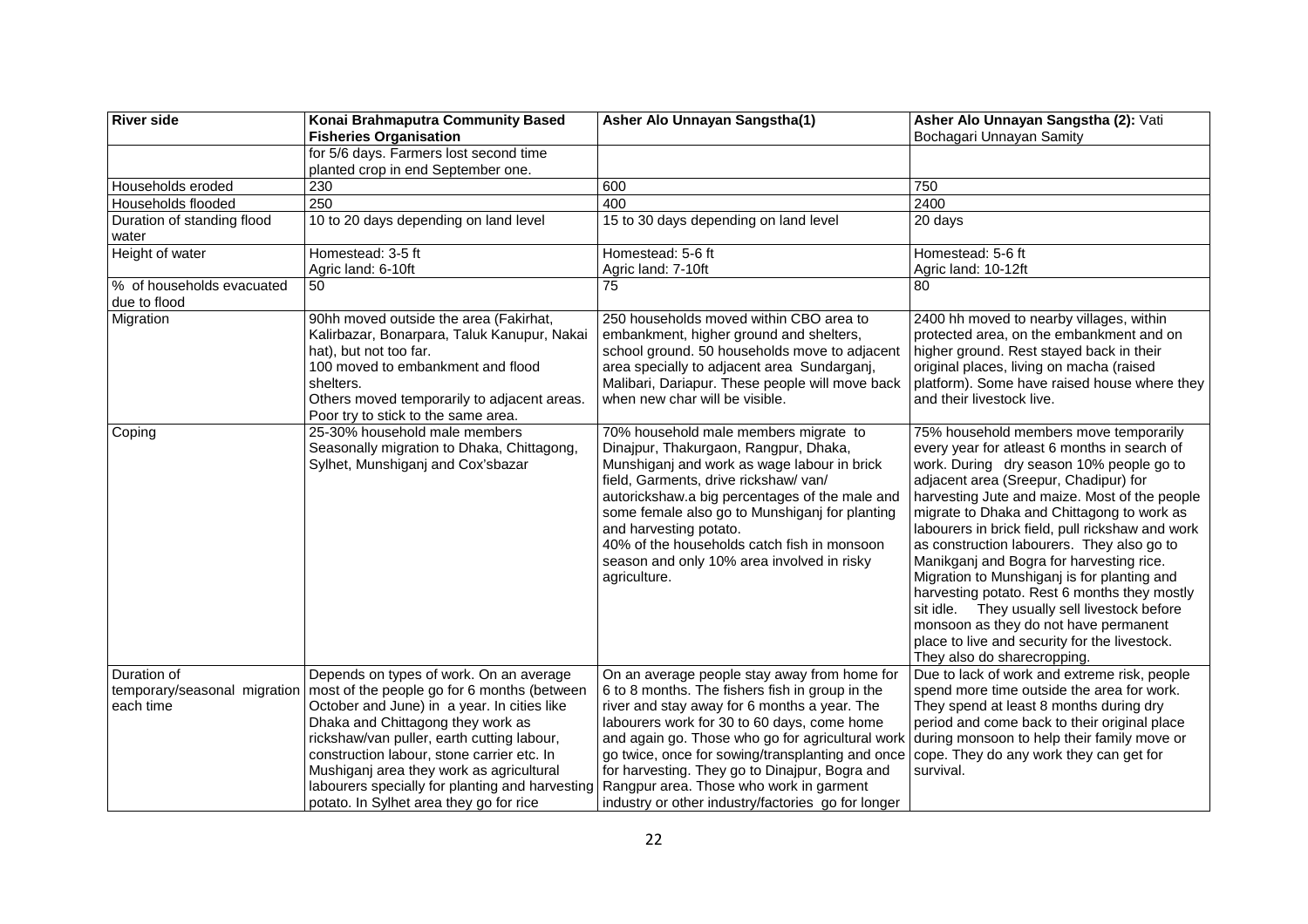| <b>River side</b>          | Konai Brahmaputra Community Based                                                                                                                                                                                                                                                                                                                                                                                                                                                                                                                                                                                                                                                                                                                                                                                                                                                                                                                                                                                                                                                                                                                                                                                                                                                                                                                                                                                                                                                                                                                                                                                               | Asher Alo Unnayan Sangstha(1)                                                                                                                                                                                                                                                                                                                                                                                                                                                                                                                                                                                                                                                                                                                                                                                                                                                                                                                                                                                                                                                                                                   | Asher Alo Unnayan Sangstha (2): Vati                                                                                                                                                                                                                                                                                                                                                                                                                                                                                                                                                                                                                                                                                                                                                                                                                                                                                                                                                                                                                                                                                                                                                                                                                                                                                                                                                                                                                                                                                                                                                                                                                                                                                 |
|----------------------------|---------------------------------------------------------------------------------------------------------------------------------------------------------------------------------------------------------------------------------------------------------------------------------------------------------------------------------------------------------------------------------------------------------------------------------------------------------------------------------------------------------------------------------------------------------------------------------------------------------------------------------------------------------------------------------------------------------------------------------------------------------------------------------------------------------------------------------------------------------------------------------------------------------------------------------------------------------------------------------------------------------------------------------------------------------------------------------------------------------------------------------------------------------------------------------------------------------------------------------------------------------------------------------------------------------------------------------------------------------------------------------------------------------------------------------------------------------------------------------------------------------------------------------------------------------------------------------------------------------------------------------|---------------------------------------------------------------------------------------------------------------------------------------------------------------------------------------------------------------------------------------------------------------------------------------------------------------------------------------------------------------------------------------------------------------------------------------------------------------------------------------------------------------------------------------------------------------------------------------------------------------------------------------------------------------------------------------------------------------------------------------------------------------------------------------------------------------------------------------------------------------------------------------------------------------------------------------------------------------------------------------------------------------------------------------------------------------------------------------------------------------------------------|----------------------------------------------------------------------------------------------------------------------------------------------------------------------------------------------------------------------------------------------------------------------------------------------------------------------------------------------------------------------------------------------------------------------------------------------------------------------------------------------------------------------------------------------------------------------------------------------------------------------------------------------------------------------------------------------------------------------------------------------------------------------------------------------------------------------------------------------------------------------------------------------------------------------------------------------------------------------------------------------------------------------------------------------------------------------------------------------------------------------------------------------------------------------------------------------------------------------------------------------------------------------------------------------------------------------------------------------------------------------------------------------------------------------------------------------------------------------------------------------------------------------------------------------------------------------------------------------------------------------------------------------------------------------------------------------------------------------|
|                            | <b>Fisheries Organisation</b>                                                                                                                                                                                                                                                                                                                                                                                                                                                                                                                                                                                                                                                                                                                                                                                                                                                                                                                                                                                                                                                                                                                                                                                                                                                                                                                                                                                                                                                                                                                                                                                                   |                                                                                                                                                                                                                                                                                                                                                                                                                                                                                                                                                                                                                                                                                                                                                                                                                                                                                                                                                                                                                                                                                                                                 | Bochagari Unnayan Samity                                                                                                                                                                                                                                                                                                                                                                                                                                                                                                                                                                                                                                                                                                                                                                                                                                                                                                                                                                                                                                                                                                                                                                                                                                                                                                                                                                                                                                                                                                                                                                                                                                                                                             |
|                            | harvesting. Some people work in factories<br>and live in Gazipur, Joydebpur, Kalagachi<br>and Mirpur. In almost all cases they go in<br>group to find job.                                                                                                                                                                                                                                                                                                                                                                                                                                                                                                                                                                                                                                                                                                                                                                                                                                                                                                                                                                                                                                                                                                                                                                                                                                                                                                                                                                                                                                                                      | time. They usually come for holidays.                                                                                                                                                                                                                                                                                                                                                                                                                                                                                                                                                                                                                                                                                                                                                                                                                                                                                                                                                                                                                                                                                           |                                                                                                                                                                                                                                                                                                                                                                                                                                                                                                                                                                                                                                                                                                                                                                                                                                                                                                                                                                                                                                                                                                                                                                                                                                                                                                                                                                                                                                                                                                                                                                                                                                                                                                                      |
| Pros and Cons of migration | During temporary evacuation, respondents<br>said that the place become overcrowded, lack<br>of drinking water and latrine and place for<br>cooking as none provide cooked food. Males<br>from almost every household migrate<br>seasonally/temporarily outside the area for<br>work. They earn money there to maintain<br>their families. Those who earn a better wage<br>can afford to rent a room where 4/5 people<br>share. Those who are construction worker<br>often sleep in the site. The agricultural labour<br>have to find out places to sleep nearby their<br>contraction sites. They go in a group and stay<br>there until their specific job is finished. But<br>getting work everyday is uncertain. They have<br>to work hard to earn money. Moreover, they<br>are always in worry about the family they left<br>at home. Sometimes people fall in trap and<br>get involve in drugs and other crime. All of<br>them complained about accommodation and<br>food they eat. Construction labourers<br>complained about getting their wages on time<br>and they never get full payment. Those who<br>pull rickshaw/van sleep on the road in shacks<br>made of plastic. All of them said that they<br>face water, sanitary, food and shelter<br>problem. Besides they have to pay local<br>mastans and police.<br>Women living at home take care of the<br>children and the family, livestock etc. They<br>have to face different problems (health, food<br>etc.) all by themselves. Sometime they do not<br>get money from their male partners on time.<br>They have to loan from local Mahajans on<br>high interest. | During temporary evacuation in the shelter they<br>suffer from space problem. Too many people<br>have to stay in the same place crowded where<br>cooking and sleeping, sanitation are bigger<br>problem. Getting clean drinking water most of<br>the time causes water borne disease. Women<br>face problems like unhygienic environment and<br>lack of security. People who leave their original<br>place tend to stay in unhygienic environment<br>and insecure places. Men usually sleep in<br>crowded places, mosques, park benches,<br>footpath, railway station etc. They have to face<br>problem for food, clean drinking water, toilet and<br>theft. Men who goes alone sometimes get<br>married and never comes back. Those who<br>come with family often end up sleeping on<br>roadside shacks which they have to dismantle<br>during day time. Shortage of drinking water,<br>toilets are expose them to health problem.<br>Women left in the house have to bear all the<br>problems at home-shortage of money (as men<br>may not be able to send money on time), health<br>problem of herself and the children etc. | During temporary evacuation majority moved<br>to embankment, some made shacks on the<br>higher ground near school, Madrasa, and killa.<br>Migrants have to live in very crowded places,<br>some people even do not get space for<br>sleeping, due to mosquito and lack of clean<br>drinking water they fell sick. For women latrine<br>is a problem. According to the participants<br>some NGO helped people to raise plinth<br>where they can stay. Some people live on the<br>boat. Cooking food is problem for dry fuel and<br>space. They cook one in a day and eat that.<br>Getting work is a problem. However, they<br>mentioned relief is a positive point for them<br>although it is not enough.<br>When men migrate to cities or to other places<br>for work they have to live in inhuman<br>environment having problem of food, shelter<br>and water. They are forced to sleep in<br>mosques, railway station, bus station, under<br>the shade of shops in local markets etc. If the<br>contract for agricultural labour includes food<br>they get food but mostly for other work they<br>have to cook themselves. For the other<br>labourers this is also applicable. Rickshaw<br>pullers have to do hard work and they cannot<br>continuously work for days. Often they fell sick<br>and weak. But they earn for the family. If they<br>stay back they cannot earn anything in the<br>locality. Some fell in the trap of Mahajan who<br>give loan on high interest rate and rip off all the<br>money they earn. No NGO give loan in this<br>area s they are floating people and has no<br>permanent address or property. Some get<br>advance for their work and has to fulfill their<br>job at any cost. |
| Permanent migration        | People who have money they buy land                                                                                                                                                                                                                                                                                                                                                                                                                                                                                                                                                                                                                                                                                                                                                                                                                                                                                                                                                                                                                                                                                                                                                                                                                                                                                                                                                                                                                                                                                                                                                                                             | Very few people migrated permanently as they                                                                                                                                                                                                                                                                                                                                                                                                                                                                                                                                                                                                                                                                                                                                                                                                                                                                                                                                                                                                                                                                                    | None migrated permanently as they get                                                                                                                                                                                                                                                                                                                                                                                                                                                                                                                                                                                                                                                                                                                                                                                                                                                                                                                                                                                                                                                                                                                                                                                                                                                                                                                                                                                                                                                                                                                                                                                                                                                                                |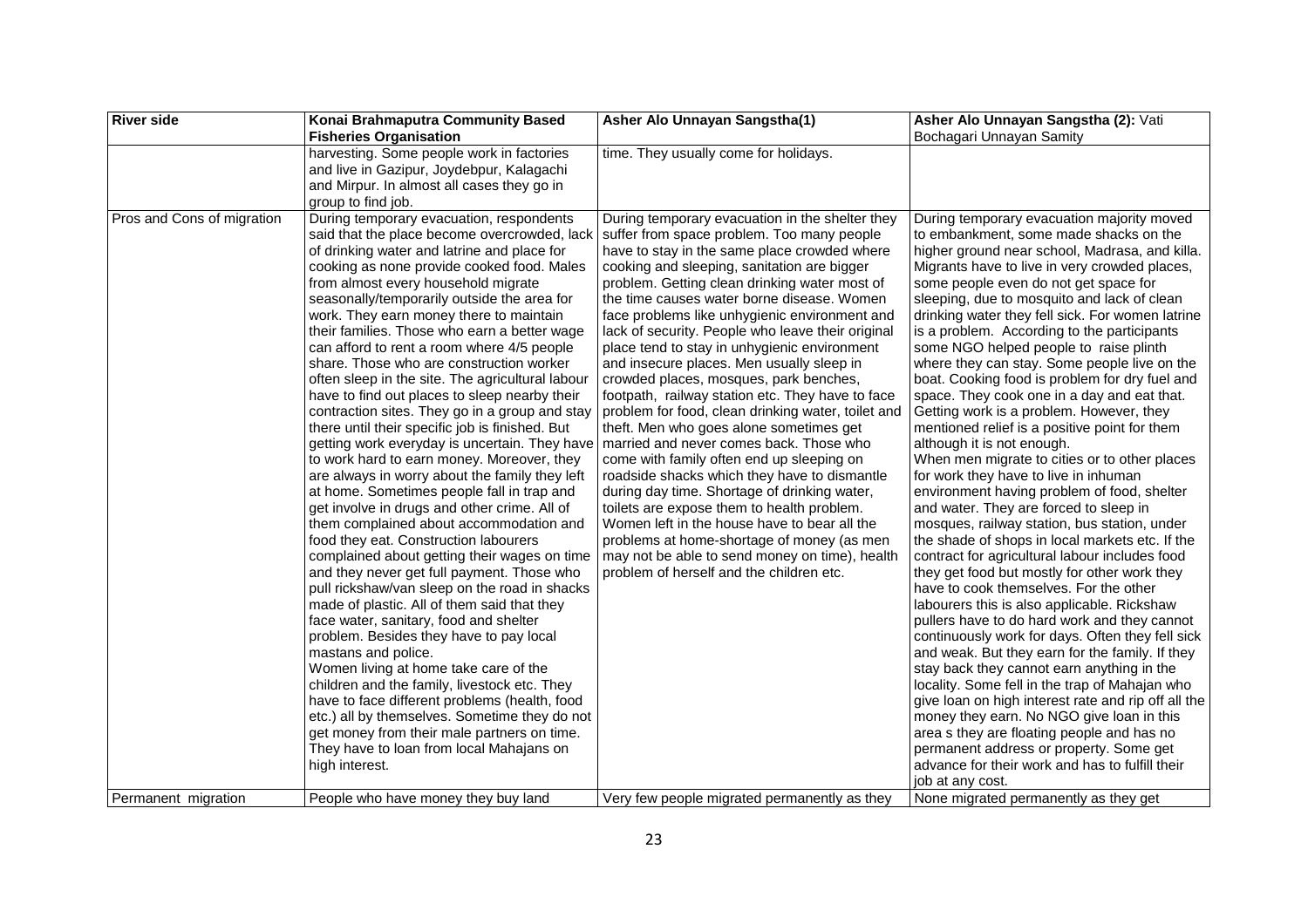| <b>River side</b>                           | Konai Brahmaputra Community Based<br><b>Fisheries Organisation</b>                                                                                                                                                                                                                                                                                                                                                                                                                                                                                                                                                                   | Asher Alo Unnayan Sangstha(1)                                                                                                                                                                                                                                                                                                                                                                                                                                                                              | Asher Alo Unnayan Sangstha (2): Vati<br>Bochagari Unnayan Samity                                                                                                                                                                                                                                                                                                                                                                                                                 |
|---------------------------------------------|--------------------------------------------------------------------------------------------------------------------------------------------------------------------------------------------------------------------------------------------------------------------------------------------------------------------------------------------------------------------------------------------------------------------------------------------------------------------------------------------------------------------------------------------------------------------------------------------------------------------------------------|------------------------------------------------------------------------------------------------------------------------------------------------------------------------------------------------------------------------------------------------------------------------------------------------------------------------------------------------------------------------------------------------------------------------------------------------------------------------------------------------------------|----------------------------------------------------------------------------------------------------------------------------------------------------------------------------------------------------------------------------------------------------------------------------------------------------------------------------------------------------------------------------------------------------------------------------------------------------------------------------------|
| Duration stayed outside the                 | outside the area and go permanently, but the<br>percentages are very small. About 30<br>households migrated to Dinajpur and never<br>came back.<br>1 month                                                                                                                                                                                                                                                                                                                                                                                                                                                                           | wanted to stick with their extended family and be<br>secure and get help from each other. They said<br>they are afraid of moving from their birth place<br>and they do not have money to buy better land<br>outside the area.<br>20 days                                                                                                                                                                                                                                                                   | supports from the neighbor and from NGO.<br>1 month                                                                                                                                                                                                                                                                                                                                                                                                                              |
| homestead in 2016 after flood               |                                                                                                                                                                                                                                                                                                                                                                                                                                                                                                                                                                                                                                      |                                                                                                                                                                                                                                                                                                                                                                                                                                                                                                            |                                                                                                                                                                                                                                                                                                                                                                                                                                                                                  |
| Status of livestock during<br>flood/erosion | Cattle were moved to higher ground such as<br>school ground, embankment and higher land<br>and remained there for one month. About<br>30% of the livestock died due to feed and<br>proper shelter. Too many cattle in the same<br>space spread disease. People usually keep<br>cattle and fatten for selling. This is a common<br>practice. Specially in 2016 people raised<br>cattle with the hope to make profit during Eid-<br>ul-Azha (sacrificing livestock). As India<br>restricted cattle movement from India to<br>Bangladesh and there was huge demand for<br>cattle during this festival, people fattened<br>cows to sell. | Cattle were moved to higher ground such as<br>school ground, embankment and higher land<br>and remained there for 20 days. About 2%<br>livestock died and 5% were sold to recover from<br>the after flood shock. Usually it is easy to<br>maintain livestock in the chars and people like to<br>raise cattle. During flood they have to stall feed<br>cattle but the feed they can provide was not<br>enough and the livestock health was at stake.<br>But they can sell livestock during Muslim festival. | They do not keep any livestock as they have to<br>move several times in a year.                                                                                                                                                                                                                                                                                                                                                                                                  |
| Status of embankment behind<br>the villages | About 0.5 km of the embankment breached<br>between Katlamari and Singria due to high<br>current pressure in the river.                                                                                                                                                                                                                                                                                                                                                                                                                                                                                                               | Embankment was not breached and people<br>inside the embankment was safe.                                                                                                                                                                                                                                                                                                                                                                                                                                  |                                                                                                                                                                                                                                                                                                                                                                                                                                                                                  |
| Initiatives to help people                  | Early warning was given by different NGOs,<br>Government Information Services, Red<br>Crescent, Social welfare department and<br>Union Parisad. However, schools were used<br>as shelter and people moved by themselves<br>as everyone was affected and very difficult to<br>help each other.                                                                                                                                                                                                                                                                                                                                        | Early warning by NGO and Government was<br>provided. Volunteers were trained before on<br>preparedness and 40 (20 from young group and<br>20 from community) received training from NGO<br>Besides hoisting flag, miking was also<br>performed by the volunteers. Embankment and<br>schools were used as shelter.                                                                                                                                                                                          | In 2016 two villages Vati Bochagari and Rajar<br>char was eroded three times. Since 1988 char<br>started to erode and since then upto 2015<br>these chars eroded 7 times. People moved to<br>the land area with the help of the NGO. NGO<br>provided information on flood and erosion.<br>Practical Action, an INGO, raised 100 house<br>plinth and renovated house, built latrine and<br>provided tubewell. In 2007 erosion victims<br>who moved to embankment received cattle. |
|                                             | Government and NGOs provided dry food for<br>one day only.                                                                                                                                                                                                                                                                                                                                                                                                                                                                                                                                                                           | Government provided relief (rice, dal salt).                                                                                                                                                                                                                                                                                                                                                                                                                                                               | Government provided relief (rice, dal salt).                                                                                                                                                                                                                                                                                                                                                                                                                                     |
| CBO role during flood/erosion               | CBO members are also very poor. Most of<br>them fish for living. They helped people to<br>move and when needed they helped them to<br>build other's shack. Members collect bamboo<br>from whoever have Bamboo groves for house                                                                                                                                                                                                                                                                                                                                                                                                       | CBO members have helped people to move,<br>provided some help for a day. They provided dry<br>food, formed rescue team and helped people to<br>move to safe places with boat. They also<br>provided information on the flood and erosion to                                                                                                                                                                                                                                                                | CBO provided information on the flood and<br>erosion to their members. They also<br>distributed relief provided by the government<br>and INGOs.                                                                                                                                                                                                                                                                                                                                  |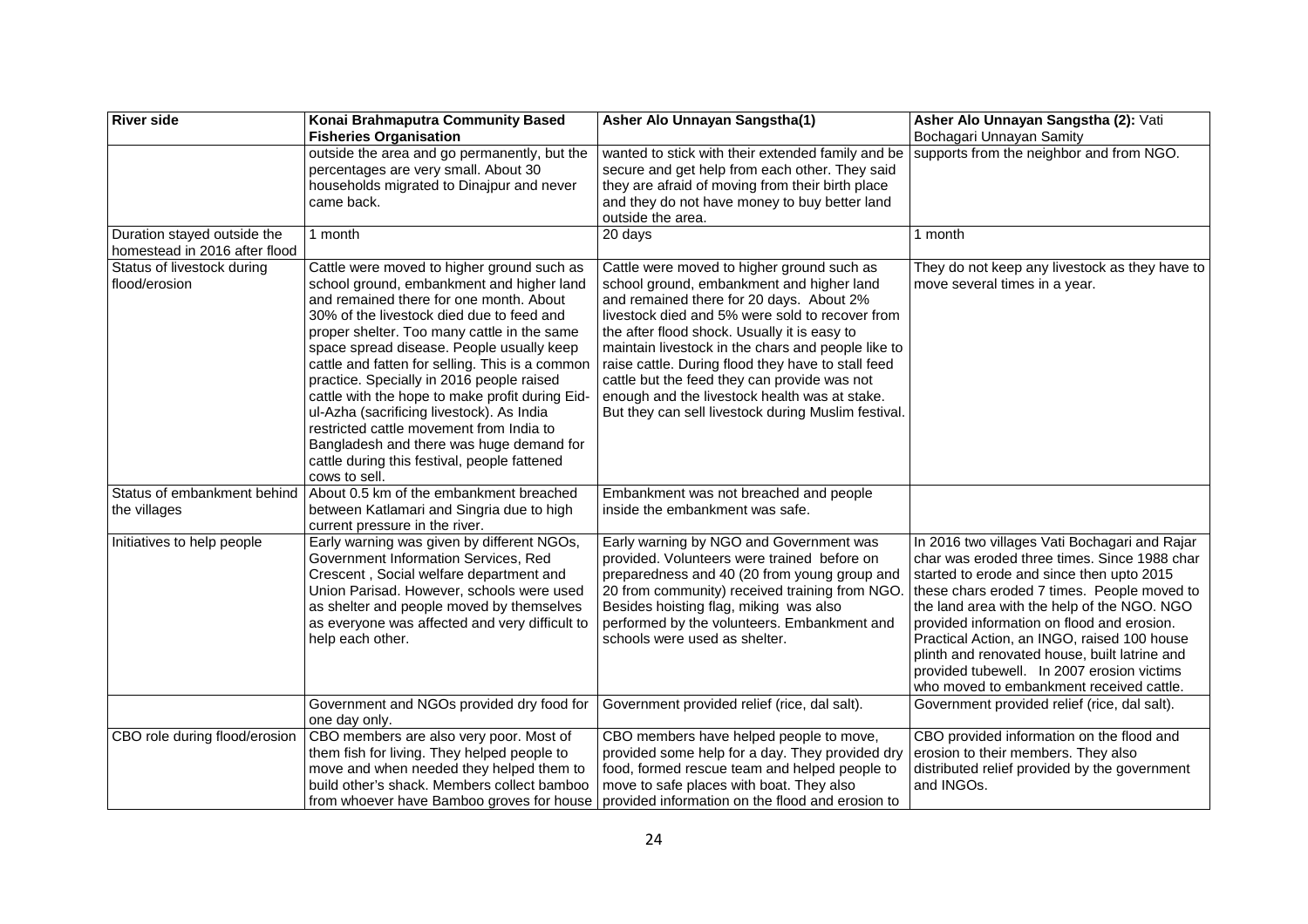| <b>River side</b>          | Konai Brahmaputra Community Based                                                                                                                                                                                                                                                                                                                                              | Asher Alo Unnayan Sangstha(1)                                                                                                                                                                                                                                                                                                                                                                         | Asher Alo Unnayan Sangstha (2): Vati                                                                                                                                                                                                                                                                                                                |
|----------------------------|--------------------------------------------------------------------------------------------------------------------------------------------------------------------------------------------------------------------------------------------------------------------------------------------------------------------------------------------------------------------------------|-------------------------------------------------------------------------------------------------------------------------------------------------------------------------------------------------------------------------------------------------------------------------------------------------------------------------------------------------------------------------------------------------------|-----------------------------------------------------------------------------------------------------------------------------------------------------------------------------------------------------------------------------------------------------------------------------------------------------------------------------------------------------|
|                            | <b>Fisheries Organisation</b>                                                                                                                                                                                                                                                                                                                                                  |                                                                                                                                                                                                                                                                                                                                                                                                       | Bochagari Unnayan Samity                                                                                                                                                                                                                                                                                                                            |
|                            | rebuilding on the embankments. They also<br>provided early warning messages to their<br>members and their trained volunteers gave<br>training on how to move to a safer place, how<br>to preserve food and essentials etc.                                                                                                                                                     | their members. Distributed seeds among the<br>erosion and flood victim.                                                                                                                                                                                                                                                                                                                               |                                                                                                                                                                                                                                                                                                                                                     |
| Impact of embankment       | As these people were living outside the<br>embankment they took shelter on the<br>embankment. A big breach in embankment<br>make the people living inside the<br>embankment vulnerable to flooding.<br>Respondents said it was "inhuman" to live<br>there as it was so crowded with char and<br>flooded mainland people. Embankment is<br>also used as road during dry season. | Embankment have saved people providing<br>shelter on it. Due to embankment sand<br>deposition on the agricultural land inside the<br>protected area was avoided. However, flood<br>from torrential rain also impacted people's life<br>within the protected area. Erosion victims build<br>houses and live on the embankment.                                                                         | Embankment breached in 20 places during the<br>flood in several places. From inside due to<br>heavy rain water logging and pressure from<br>outside current causes the breach. Local<br>people used sand bags and put earth in the<br>breached area to protect the embankment.<br>Embankment works as shelter for the flood<br>and erosion victims. |
| Disasters in last 10 years | Flooding in every year but bit more in 2004,<br>2005,2008, 2011 and 2014.<br>Erosion every year but severe in 2015 and<br>2016<br>Drought: 2011 and 2013<br>Excessive rainfall: 2011, 2016<br>Now a days natural calamities decreased.                                                                                                                                         | Flood causes misery every year but in little more<br>in 2004, 2005, 2008, 2011 and 2014.<br>Erosion every year but severe in 2015 and 2016<br>Char formation is faster now than before. People<br>do not have to wait for 30-40 years to get their<br>land back.<br>Drought: 2011 and 2013<br>Excessive rainfall: 2011, 2016<br>Other natural calamities decreased but<br>thunderstorm increased now. | River current was stronger in 2016 than 10<br>years back, river bed is silted, erosion and<br>accretion are frequent. It takes 2-3 years to<br>accrete land now in comparison to 30-40 years<br>before.<br>Heavy rainfall and strong wind in 2016 and<br>2013,<br>Drought in 2014,<br>Thunder storm killed 16 people in this area in<br>2015-16.    |
| Impact of flood            | Damaged houses, infrastructure, crops (Jute<br>and Paddy), seedbeds were under water                                                                                                                                                                                                                                                                                           | Damaged houses, infrastructure, crops (Jute<br>and Paddy), seedbeds were under water. Lots of<br>sand deposition on the agricultural land.<br>Farmers are afraid that may be in next two years<br>they will not be able to harvest good crop                                                                                                                                                          | Some people have to move several times.<br>They have to dismantle their shacks and build<br>it again. They lost all their agricultural land,<br>they have to sell all their livestock.                                                                                                                                                              |
| Impact of erosion          | Houses eroded, agricultural land eroded,<br>people moved to safer places.                                                                                                                                                                                                                                                                                                      | Houses eroded, agricultural land eroded. As<br>they have to stay in the open space they are<br>exposed to dacoity.                                                                                                                                                                                                                                                                                    | Houses eroded, lost standing crops.                                                                                                                                                                                                                                                                                                                 |
| Coping with Flooding       | Loan from NGO, Mahajan, sell livestock, fish<br>business                                                                                                                                                                                                                                                                                                                       | Loan from NGO, Mahajan, sell livestock, catch<br>fish in the river, migrate to work in other cities.                                                                                                                                                                                                                                                                                                  | Loan from Mahajan, sold livestock, catch fish<br>in the river, migrate to work in other cities.                                                                                                                                                                                                                                                     |
| Coping with Erosion        | Migration, Loan from NGO, Mahajan, sell<br>livestock                                                                                                                                                                                                                                                                                                                           | Loan from NGO, Mahajan, sell livestock, catch<br>fish in the river, migrate to work in other cities                                                                                                                                                                                                                                                                                                   | Loan from Mahajan, sold livestock, catch fish<br>in the river, migrate to work in other cities.                                                                                                                                                                                                                                                     |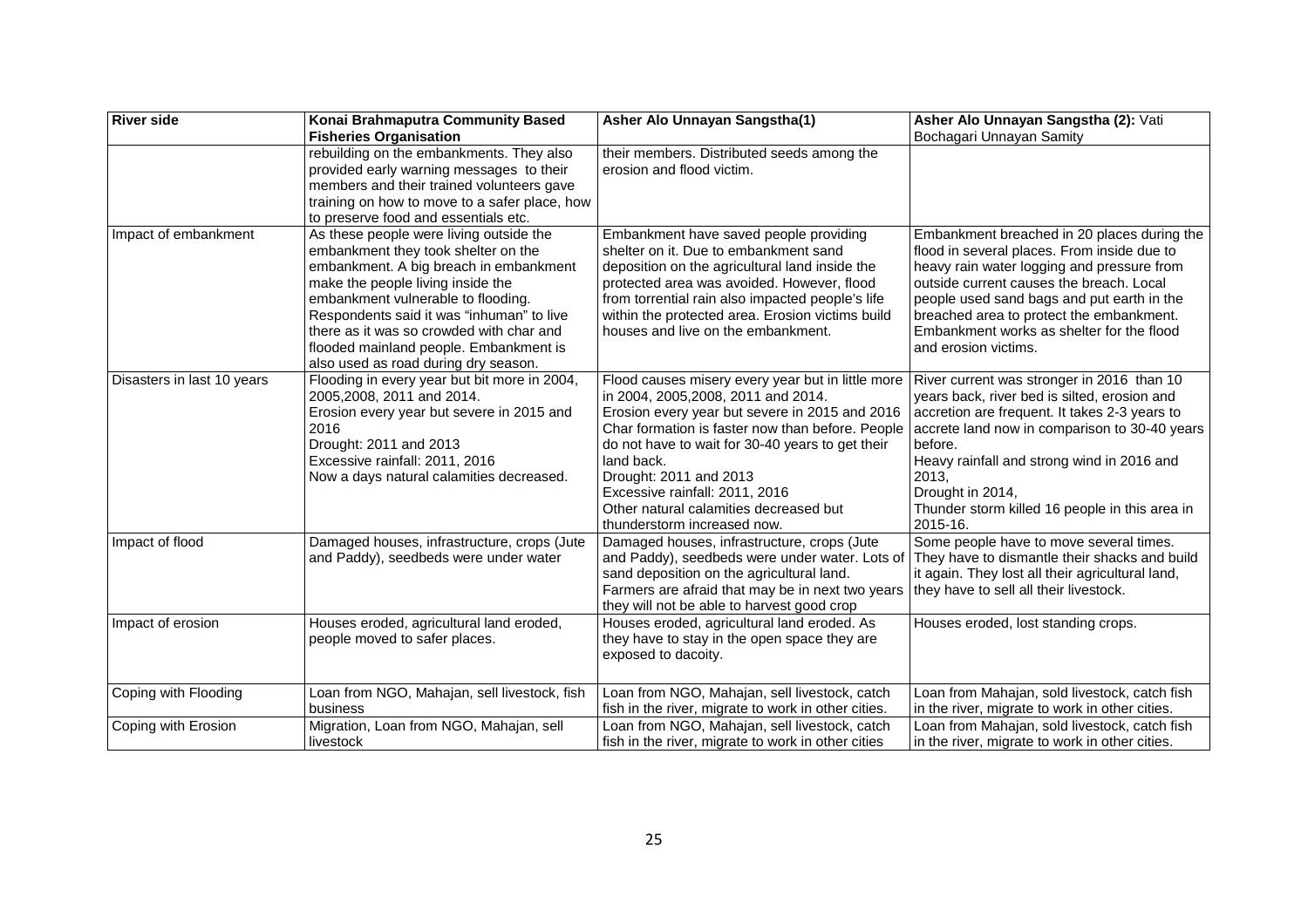## **Category: Mainland**

| Mainland                      | <b>Satata Rajapur Federation</b>               | <b>Progoti Tushvander Federation</b>              | <b>Onnesha Velabari Federation</b>               |
|-------------------------------|------------------------------------------------|---------------------------------------------------|--------------------------------------------------|
| Location                      | Union: Rajpur                                  | Union: Tushvander                                 | Union: Velabari                                  |
|                               | Upazila: Sadar                                 | Upazila: Kaliganj                                 | Upazila: Aditmari                                |
|                               | District: Lalmonirhat                          | District: Lalmonirhat                             | District: Lalmonirhat                            |
| Number of villages covered by | The Federation includes 22 villages, out of    | 9 villages (Tushvander, Sundrahobi,               | 10 villages                                      |
| CBO                           | which 60% of Rajapur village and 50% of        | Talikbarinagar, Kanchanshar, Dakshin              | Falimari (part char-adajacent)-1, Falimari-2,    |
|                               | Thakurdari village was eroded, 30% of 7        | Ghanasham, Uttar Ghanasham, 2 are eroded          | Velabari(part char-adajacent), Shalmara (part    |
|                               | villages was eroded, 75% of two villages are   | (Kashiram-1 and Bairati-3) few years back but     | char-adajacent), Mahishtali (part char-          |
|                               | in char.                                       | now again accreted and occupied.                  | adajacent), Talukdulali, Paglarchara,            |
|                               |                                                | Talikbarinagar is completely save by              | Pashchim Velabari, Purba Velabari, and           |
|                               |                                                | embankment                                        | Mohammmadpur.                                    |
| Land level                    | 70% high, 30% low                              | 66% high, 33% low                                 | 80% high land, 20% low                           |
| Adjacent River                | Tista                                          | Tista                                             | Ratnai Nadi connected to Dharla                  |
| Number of households within   | 6000                                           | 9000                                              | 5256                                             |
| the site                      |                                                |                                                   |                                                  |
| Area                          | 2560ha                                         | 3650ac                                            | 7941ac                                           |
| Protected area                | 80%                                            | Tushvander, Sundrahobi, Talikbarinagar 70% of     | 56%                                              |
|                               |                                                | Dakshin Ghanasham, Uttar Ghanasham 30% of         |                                                  |
|                               |                                                | Bairati, 40% of Kashiram-1, Kashiram-2 are        |                                                  |
|                               |                                                | protected by embankment. In Kanchanshar           |                                                  |
|                               |                                                | 100% of the embankment is eroded.                 |                                                  |
| Unprotected                   | 20%                                            | 30%                                               | 44%                                              |
| Occupation                    | Most of the people Re involved in agriculture, | 30% people are fishers, 20% cultivate their own   | 50% migrate seasonally for work, 35% work as     |
|                               | petty trade in the town and work as wage       | land and rest work as labour outside the area.    | agricultural labour and rest 15% live on fishing |
|                               | labour.                                        |                                                   |                                                  |
| Land eroded in 2016           | 20% land eroded in 2016. Villages in chars     | 100% land of one big village eroded, Part of two  | 20%. Usually 5% erodes every year                |
|                               | suffered erosion more than the villages in     | newly formed chars eroded. 200 homesteads         |                                                  |
|                               | mainland. Erosion happens every year but       | eroded and 100 households moved temporarily       |                                                  |
|                               | this year the homesteads eroded more than      | on the embankment and 100 households moved        |                                                  |
|                               | the agricultural land.                         | to the protected area                             |                                                  |
| Land flooded in 2016          | 60% (10 villages and chars)                    | 40%                                               | 25%                                              |
| Frequency of flood in 2016    | According to respondents flooding was less     | Erosion was high this year and flood hit the area | This year flood came about 4 times-2 big ones    |
|                               | than in 2015. In 2015 the flood water stayed   | due to 4 times, 2 times in July/August and        | in July/August Which stayed for 10 days each     |
|                               | on the land for about two weeks. On the        | stayed for 15 days and once in August and once    | time and two small ones in August/September      |
|                               | charland the water level was about 6 feet and  | in September and water stayed for 2 weeks. The    | which stayed for 7days.                          |
|                               | on the mainland it was 4ft This year flood hit | one in August was worse than the others.          |                                                  |
|                               | 3 times (2 times in July and once in August)   | Erosion was high this year than other years.      |                                                  |
|                               | and stayed for 5 days. Water level on the      | Frequency and extent of erosion are higher this   |                                                  |
|                               | agricultural land was about 2.5ft and on the   | year than in last 10 years. Homesteads were       |                                                  |
|                               | homestead water level was about 1 ft.          | under 4 to 4.5ft high water.                      |                                                  |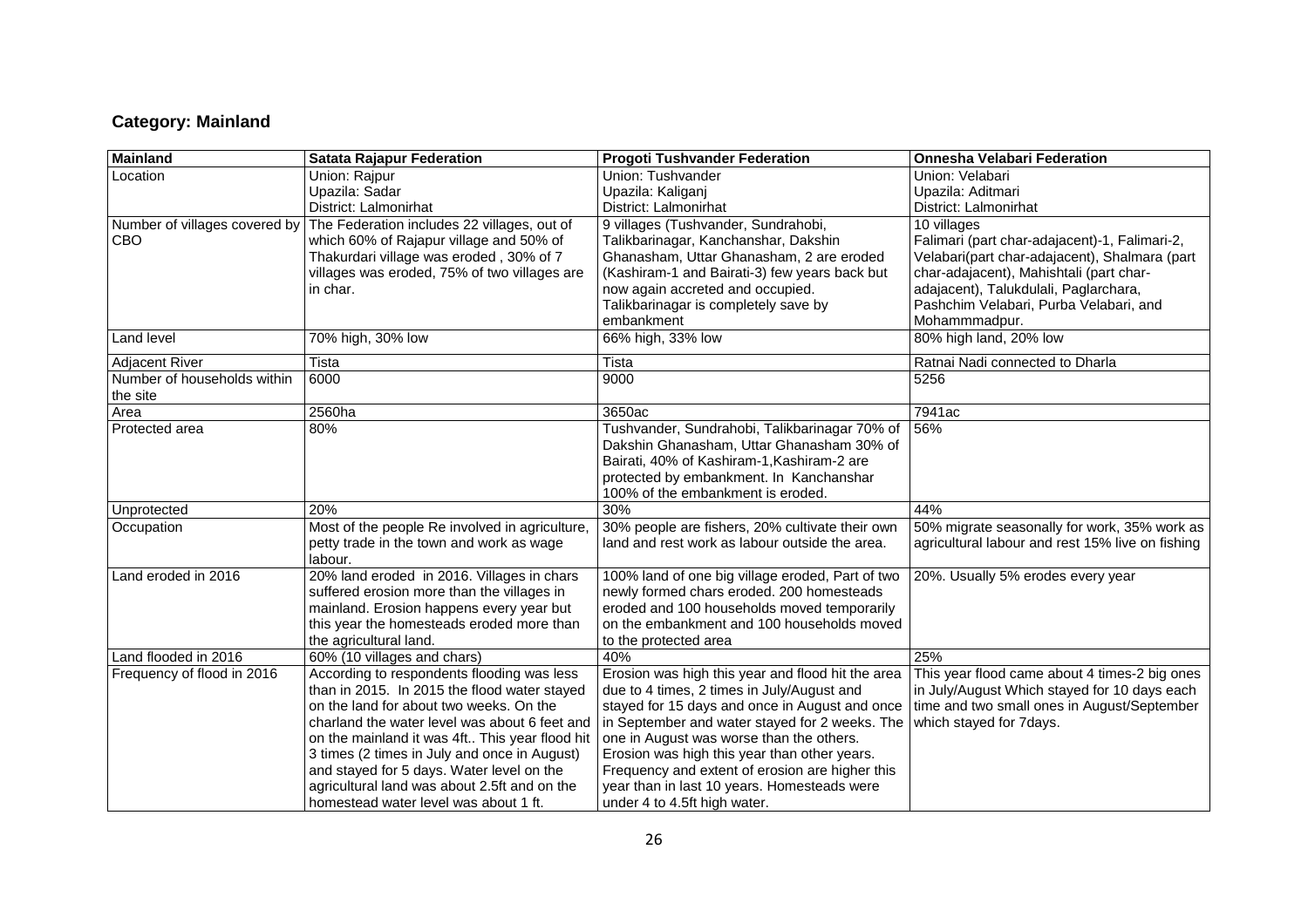| <b>Mainland</b>                                          | <b>Satata Rajapur Federation</b>                                                                                                                                                                                                                                                                                                                                                                                                                                                                                                                                                                                              | <b>Progoti Tushvander Federation</b>                                                                                                                                                                                                                                                                                                                                     | <b>Onnesha Velabari Federation</b>                                                                                                                                                                                                                                                         |
|----------------------------------------------------------|-------------------------------------------------------------------------------------------------------------------------------------------------------------------------------------------------------------------------------------------------------------------------------------------------------------------------------------------------------------------------------------------------------------------------------------------------------------------------------------------------------------------------------------------------------------------------------------------------------------------------------|--------------------------------------------------------------------------------------------------------------------------------------------------------------------------------------------------------------------------------------------------------------------------------------------------------------------------------------------------------------------------|--------------------------------------------------------------------------------------------------------------------------------------------------------------------------------------------------------------------------------------------------------------------------------------------|
| Households eroded                                        | 800                                                                                                                                                                                                                                                                                                                                                                                                                                                                                                                                                                                                                           | 200                                                                                                                                                                                                                                                                                                                                                                      | 0, The homesteads are far from the river bank.                                                                                                                                                                                                                                             |
| Households flooded                                       | 1200                                                                                                                                                                                                                                                                                                                                                                                                                                                                                                                                                                                                                          | 400                                                                                                                                                                                                                                                                                                                                                                      | 100                                                                                                                                                                                                                                                                                        |
| Duration of standing flood<br>water                      | 5-7 days depending on land level                                                                                                                                                                                                                                                                                                                                                                                                                                                                                                                                                                                              | 10 to 15 days depending on land level                                                                                                                                                                                                                                                                                                                                    | 7-15 days depending on land level                                                                                                                                                                                                                                                          |
| Height of water                                          | Homestead: 1 ft                                                                                                                                                                                                                                                                                                                                                                                                                                                                                                                                                                                                               | Homestead: 4-4.5 ft                                                                                                                                                                                                                                                                                                                                                      | Homestead: 1 ft                                                                                                                                                                                                                                                                            |
|                                                          | Agric land: 2-2.5ft                                                                                                                                                                                                                                                                                                                                                                                                                                                                                                                                                                                                           | Agric land: -6-7ft                                                                                                                                                                                                                                                                                                                                                       | Agric land: 5ft                                                                                                                                                                                                                                                                            |
| % of households evacuated<br>due to flood                | 460                                                                                                                                                                                                                                                                                                                                                                                                                                                                                                                                                                                                                           | 400 households                                                                                                                                                                                                                                                                                                                                                           |                                                                                                                                                                                                                                                                                            |
| Migration                                                | 10hh moved to mainland. 50households<br>moved to Paglarhat village. About 300<br>households moved to India. Some moved to<br>Rajarhat and Rajibpur upazila and others<br>moved temporarily to adjacent areas. Poor try<br>to stick to the same area.                                                                                                                                                                                                                                                                                                                                                                          | All 400 households flooded in homestead moved<br>within in the protected area, on the<br>embankment, higher ground and shelters,<br>school ground.                                                                                                                                                                                                                       | People managed to stay at home and did not<br>move                                                                                                                                                                                                                                         |
| Coping                                                   | 75% household male members seasonally<br>migrate to Dhaka and Chittagong<br>(construction work, brick field, pulling<br>rickshaw, professional work like carpentry,<br>Masonry) Comilla, Noakhali, Bogra and<br>(agricultural labour) and Mushiganj for<br>planting and harvesting potato. For coping<br>they also sold land, took loan from NGO and<br>from Federation. They also work overtime to<br>earn more money.                                                                                                                                                                                                       | 60% household male members from unprotected<br>area and 40% from the protected area migrate<br>to Dhaka, and Chittagong (construction work,<br>brick field, pulling rickshaw,) Comilla, Tangail<br>and Bogra (for agricultural labour). 20% of the<br>households catch fish in monsoon season and<br>only 10% area involved in risky agriculture.                        | 50% household members from unprotected<br>area move temporarily every year for 6-8<br>months in search of work. Out of which 15%<br>go to Dhaka and adjacent area to work in the<br>garment industry. Other go seasonally to<br>Bogra and Sherpur area to plant and harvest<br>Aman paddy. |
| Duration of<br>temporary/seasonal migration<br>each time | Depends on types of work. They usually<br>come home every 3 to 4 months but usually<br>stay out of their home for 6 months. Those<br>who has agricultural land they come home<br>frequency to help family. Those who goes to<br>work as agricultural labour they go on a<br>contract and in group. Usually they go to the<br>same area they are familiar with. In last<br>20years 5% households moved 2 to 5 times<br>but never moved more than 2 miles. Some<br>participants mentioned moving 8-10 times<br>since 1990 but never moved more than 2<br>miles. However some people moved 2 to 3<br>times within last one year. | On an average people stay away from home for<br>4 to 6 months. The labour class work for 30 to<br>60 days, come home and again go. Those who<br>go for agricultural work go twice, once for<br>sowing/transplanting and once for harvesting.<br>Those who work in garment industry or other<br>industry/factories go for longer time. They<br>usually come for holidays. | Those who goes for agricultural work and<br>wage labour (construction labour, brick field<br>etc.) usually work for 4-6 months a year.<br>Those who pulls rickshaw work for for 15-21<br>days and come home for a week or two and<br>then they again go to cities.                         |
| Pros and Cons of migration                               | During flood people temporarily go to the<br>higher ground, schools, embankment.<br>Respondents said that the place become<br>overcrowded, lack of drinking water and                                                                                                                                                                                                                                                                                                                                                                                                                                                         | About half of people moved to embankment<br>temporarily.<br>During temporary evacuation on the<br>embankment or in the shelter they suffer from                                                                                                                                                                                                                          | There was no evacuation. People lived in their<br>own house. When men migrate to cities or to<br>other places for work they have to live in<br>unhealthy environment facing problem of                                                                                                     |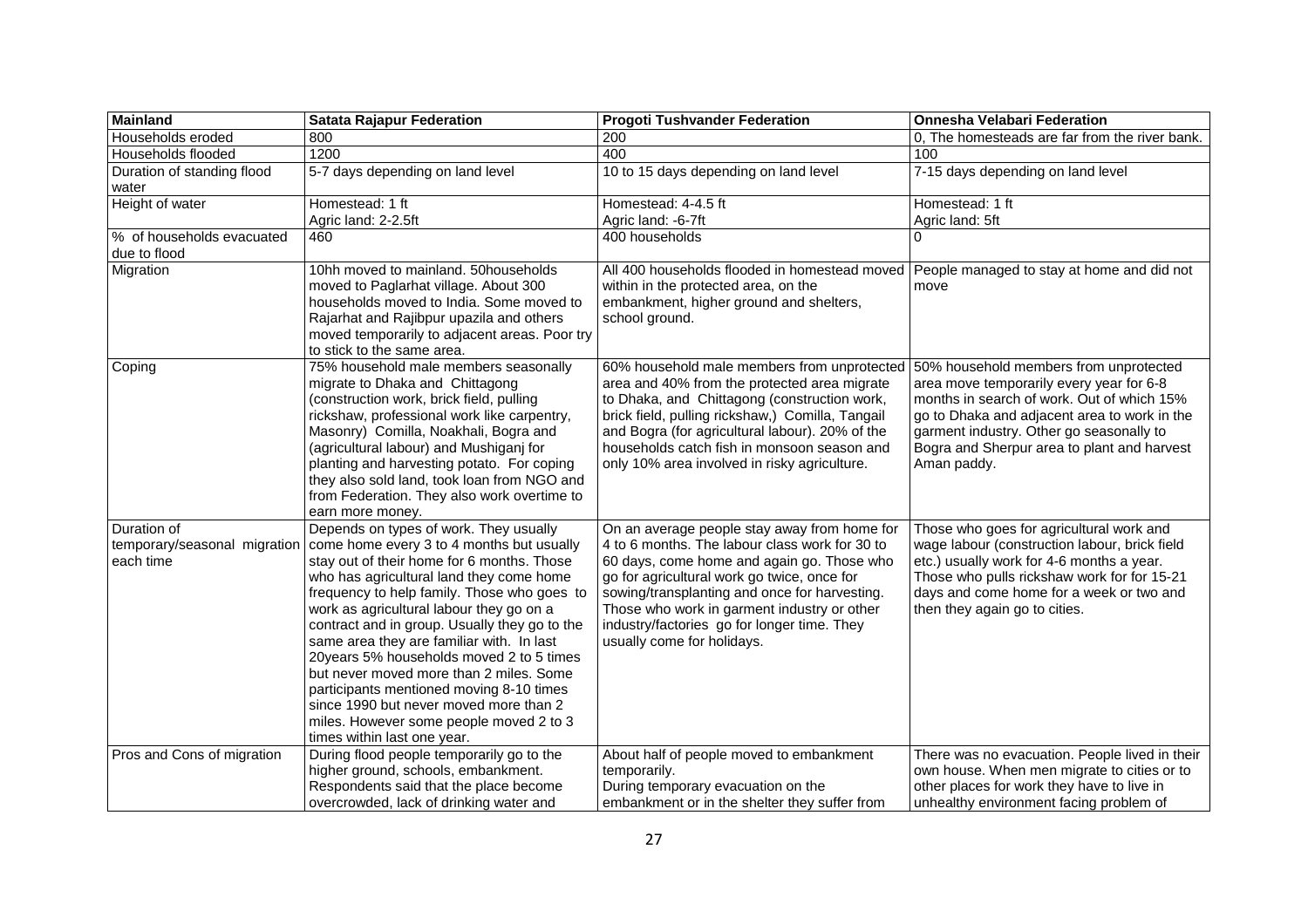| <b>Mainland</b>     | <b>Satata Rajapur Federation</b>                 | <b>Progoti Tushvander Federation</b>                                                           | <b>Onnesha Velabari Federation</b>               |
|---------------------|--------------------------------------------------|------------------------------------------------------------------------------------------------|--------------------------------------------------|
|                     | latrine and place for cooking as none provide    | space problem. Too many people have to stay in                                                 | cooking, accommodation and sanitation. They      |
|                     | cooked food. Relief was not enough. Women        | the same place crowded where cooking and                                                       | are forced to sleep in mosques, railway          |
|                     | suffer from lack of security and privacy.        | sleeping, sanitation are bigger problem. Getting                                               | station, bus station, under the shade of shops   |
|                     | Males from almost every household migrate        | clean drinking water most of the time causes                                                   | in local markets etc. If the contract for        |
|                     | seasonally/temporarily outside the area for      | water borne diseases. Women face problems                                                      | agricultural labour includes food they get food  |
|                     | work. As there is very few opportunities for     | like unhygienic environment and lack of security.                                              | but mostly for other work they have to cook      |
|                     | work in the area, the male members have to       | People who leave their original place tend to                                                  | themselves. For the other labours this is also   |
|                     | go to the cities and even to other places for    | stay in unhygienic environment and insecure                                                    | applicable. Rickshaw pullers have to do hard     |
|                     | work. They earn money there to maintain          | places. Men who migrate to cities for work                                                     | work and they cannot continuously work for       |
|                     | their families. Those who earn a better wage     | usually sleep in crowded places, mosques, park                                                 | days. Often they fell sick and weak. But they    |
|                     | can afford to rent a room where 4/5 people       | benches, footpath railway station etc. They have                                               | earn for the family. If they stay back they      |
|                     | share. Those who are construction worker         | to face problem for food, clean drinking water,                                                | cannot earn anything in their own locality.      |
|                     | often sleep in the site. The agricultural        | toilet and also theft. Those who come with family                                              | Some fell in the trap of Mahajan who give loan   |
|                     | labourers have to find out places to sleep       | often end up sleeping on roadside shacks which                                                 | on high interest rate and rip off all the money  |
|                     | nearby their contraction sites. They go in a     | they have to dismantle during day time.                                                        | they earn. The federation have their own credit  |
|                     | group and stay there until their specific job is | Shortage of drinking water, toilets are expose                                                 | system and they can borrow from the              |
|                     | finished. But getting work everyday is           | them to health problem. However, they also                                                     | federation. Some get advance for their work      |
|                     | uncertain for other wage labour. In the dry      | mentioned about travel cost to and from the                                                    | and has to fulfill their job at any cost.        |
|                     | season work is available but in monsoon they     | working place.                                                                                 |                                                  |
|                     | have to come back home. They have to work        | Women left in the house have to bear all the                                                   | In case of garment workers, the main problem     |
|                     | hard to earn money. Moreover, they are           | problems at home-shortage of money (as men                                                     | is job security and personal security. These     |
|                     | always in worry about the family they left at    | may not be able to send money on time), health                                                 | people get less salary than the others. There    |
|                     | home. Sometimes people fall in trap and get      | problem of herself and the children etc.                                                       | is problem for getting rental houses. The ones   |
|                     | involve in drugs and other crime. All of them    | The good thing is that they can earn there and                                                 | they get can not afford. They are forced to stay |
|                     | complained about quality of accommodation        | can send money for the maintenance of the                                                      | in low cost houses and in crowded places         |
|                     | and food they eat. Construction labourers        | family left behind.                                                                            | where they are not connected to water supply     |
|                     | complained about getting their wages on time     | Besides, they have to borrow money in advance                                                  | and gas.                                         |
|                     | and they never get full payment. Those who       | to give to the family before they leave at a high                                              |                                                  |
|                     | pull rickshaw/van sleep on the road in shacks    | interest rate. Some people get married again                                                   |                                                  |
|                     | made of plastic paper. All of them said that     | and never come back to the village. Some                                                       |                                                  |
|                     | they face water, sanitation, food and shelter    | family send their school going children for work                                               |                                                  |
|                     | problem. Besides, rickshaw puller have to pay    | to cope with the situation.                                                                    |                                                  |
|                     | police. Others like street vendors have to pay   |                                                                                                |                                                  |
|                     | local mastans and police.                        |                                                                                                |                                                  |
|                     | Women living at home take care of the            |                                                                                                |                                                  |
|                     | children and the family, livestock etc. They     |                                                                                                |                                                  |
|                     | have to face different problems (health, food    |                                                                                                |                                                  |
|                     | etc.) all by themselves. Sometime they do not    |                                                                                                |                                                  |
|                     | get money from their male partners on time.      |                                                                                                |                                                  |
|                     | They have to loan from local Mahajans on         |                                                                                                |                                                  |
|                     | high interest.                                   |                                                                                                |                                                  |
| Permanent migration | People who have money they buy land              | This year very few people migrated permanently   None migrated permanently from this area. But |                                                  |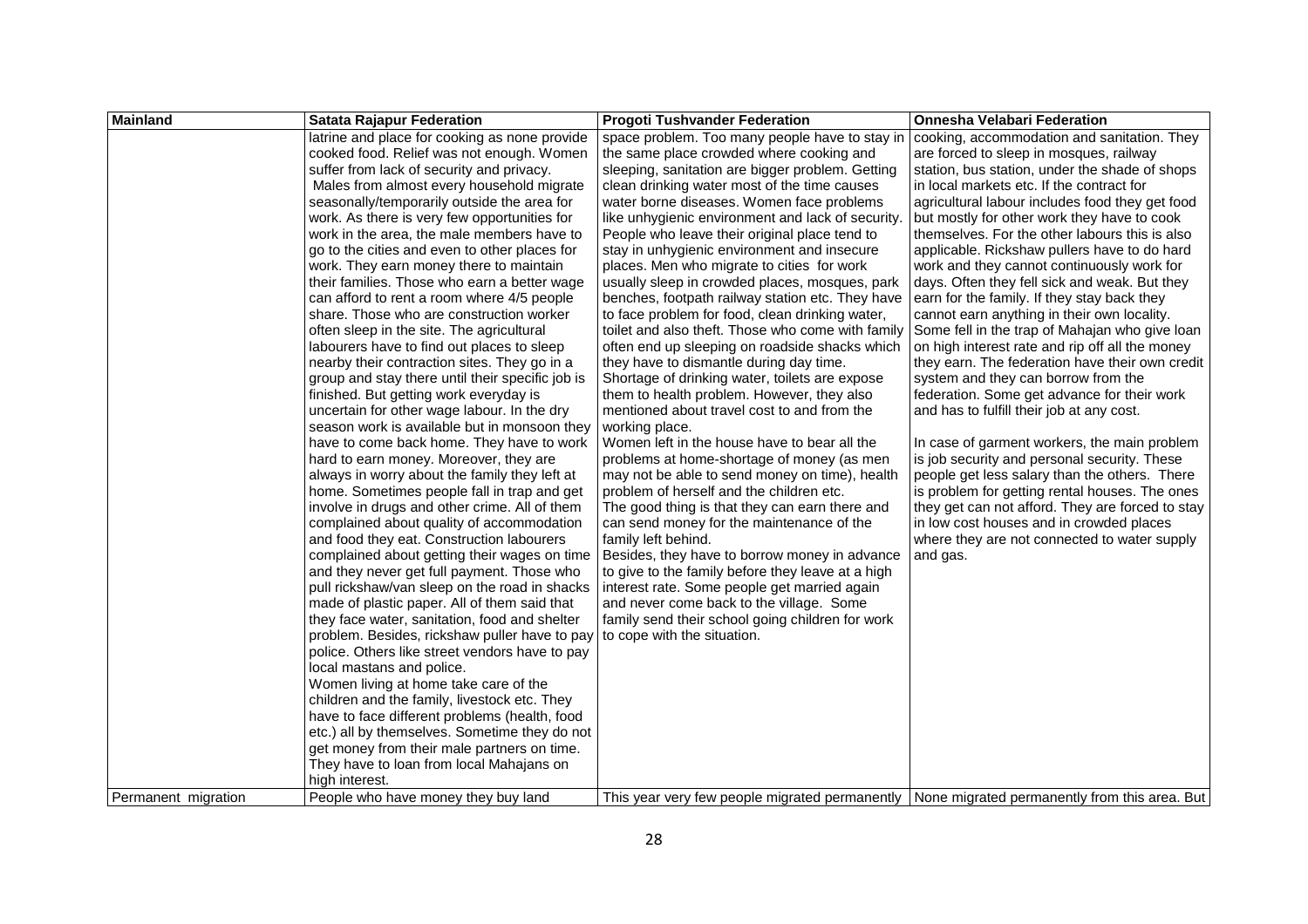| <b>Mainland</b>                                              | <b>Satata Rajapur Federation</b>                                                                                                                                                                                                                                                                                                                                                                                                                                                                                                                                                                                                                                                                                                                                             | <b>Progoti Tushvander Federation</b>                                                                                                                                                                                                                                                                                                                                                                                                                                                                                                                                                                                                                                | <b>Onnesha Velabari Federation</b>                                                                                                                                                                                                                                            |
|--------------------------------------------------------------|------------------------------------------------------------------------------------------------------------------------------------------------------------------------------------------------------------------------------------------------------------------------------------------------------------------------------------------------------------------------------------------------------------------------------------------------------------------------------------------------------------------------------------------------------------------------------------------------------------------------------------------------------------------------------------------------------------------------------------------------------------------------------|---------------------------------------------------------------------------------------------------------------------------------------------------------------------------------------------------------------------------------------------------------------------------------------------------------------------------------------------------------------------------------------------------------------------------------------------------------------------------------------------------------------------------------------------------------------------------------------------------------------------------------------------------------------------|-------------------------------------------------------------------------------------------------------------------------------------------------------------------------------------------------------------------------------------------------------------------------------|
|                                                              | outside the area and go permanently, but the<br>percentages are very small. Some went to<br>India and never came back. People go to<br>cities, specially women for work in garment<br>industry can only come home during festivals<br>or long holidays. They only get one day off<br>weekly. But some work overtime to make<br>more money.                                                                                                                                                                                                                                                                                                                                                                                                                                   | as they wanted to stick together with their family<br>and be secure and get help from each other.<br>They said they are afraid of moving from their<br>birth place and they do not have money to buy<br>better land outside the area and they do not<br>know other there.                                                                                                                                                                                                                                                                                                                                                                                           | from 20% household members go to cities to<br>work in the garment industries.                                                                                                                                                                                                 |
| Duration stayed outside the<br>homestead in 2016 after flood | 15 days                                                                                                                                                                                                                                                                                                                                                                                                                                                                                                                                                                                                                                                                                                                                                                      | 15 days                                                                                                                                                                                                                                                                                                                                                                                                                                                                                                                                                                                                                                                             |                                                                                                                                                                                                                                                                               |
| Status of livestock during<br>flood/erosion                  | Cattle were moved to higher ground such as<br>school ground, embankment and higher land<br>and remained there for 15 days until the<br>homestead dries up. Very few livestock died<br>due to feed and proper shelter. Too many<br>cattle in the same space spread disease.<br>People usually keep cattle as safety net. In<br>2016 they fattened cattle before flood and<br>sold them during Muslim festival Eid-ul-Azha.<br>But they could not get proper price as<br>middlemen paid less knowing their inability to<br>sell cattle by themselves due to flood and<br>shelter. This is a common practice. As India<br>restricted cattle movement from India to<br>Bangladesh and there was huge demand for<br>cattle during this festival, people fattened<br>cows to sell. | Cattle were moved to the protected area where<br>there is higher ground, near school premises<br>and on embankment and remained there for a<br>month till they feel secured. About 1% livestock<br>died and 10% were sold to recover from the after<br>flood shock. Usually it is not easy to maintain<br>livestock in the mainland as most of the land are<br>cultivated most of the year. They also take their<br>livestock to chars during dry season for grazing.<br>During flood they have to stall feed cattle but the<br>feed they can provide was not enough and the<br>livestock health was at stake. But they can sell<br>livestock during at high prices | About 80% households keep livestock. When<br>flood comes they move the livestock in safe<br>places. 60% households sell their livestock<br>during monsoon or before monsoon.                                                                                                  |
| Status of embankment                                         | Embankment was breached in 3 to 4 places.<br>Although there are 3 groins due to heavy<br>current in 2016 embankment breached.                                                                                                                                                                                                                                                                                                                                                                                                                                                                                                                                                                                                                                                | Eight km embankment was not breached and<br>people living inside the embankment was safe.                                                                                                                                                                                                                                                                                                                                                                                                                                                                                                                                                                           | The embankment was built in 1989. There was<br>several breaches different as they river current<br>was very strong. But government has repaired<br>it. There is a rubber dam to keep the water<br>level controlled and can preserve water for fish<br>culture and irrigation. |
| Initiatives to help people                                   | Early warning was given by different NGOs,<br>and Government and Union Parisad.<br>However, people saw the river current and<br>realized that there will be mass disaster. They<br>moved to higher ground in the main stable<br>area. CBO has helped them to move.                                                                                                                                                                                                                                                                                                                                                                                                                                                                                                           | Early warning by NGO and Government was<br>provided. Volunteers were trained before on<br>preparedness and raise awareness among<br>people. There is a Village Disaster Management<br>Committee (VDMC) in the area. Besides hoisting<br>flag, miking was also performed by the<br>volunteers. Embankment and schools were used<br>as shelter. Government provided some relief<br>although people complained it to be not enough.                                                                                                                                                                                                                                    | In 2016 there was no erosion. New chars<br>accreted. The CBO members did not get<br>receive much help as there was very little<br>damage. They got help from the federation.                                                                                                  |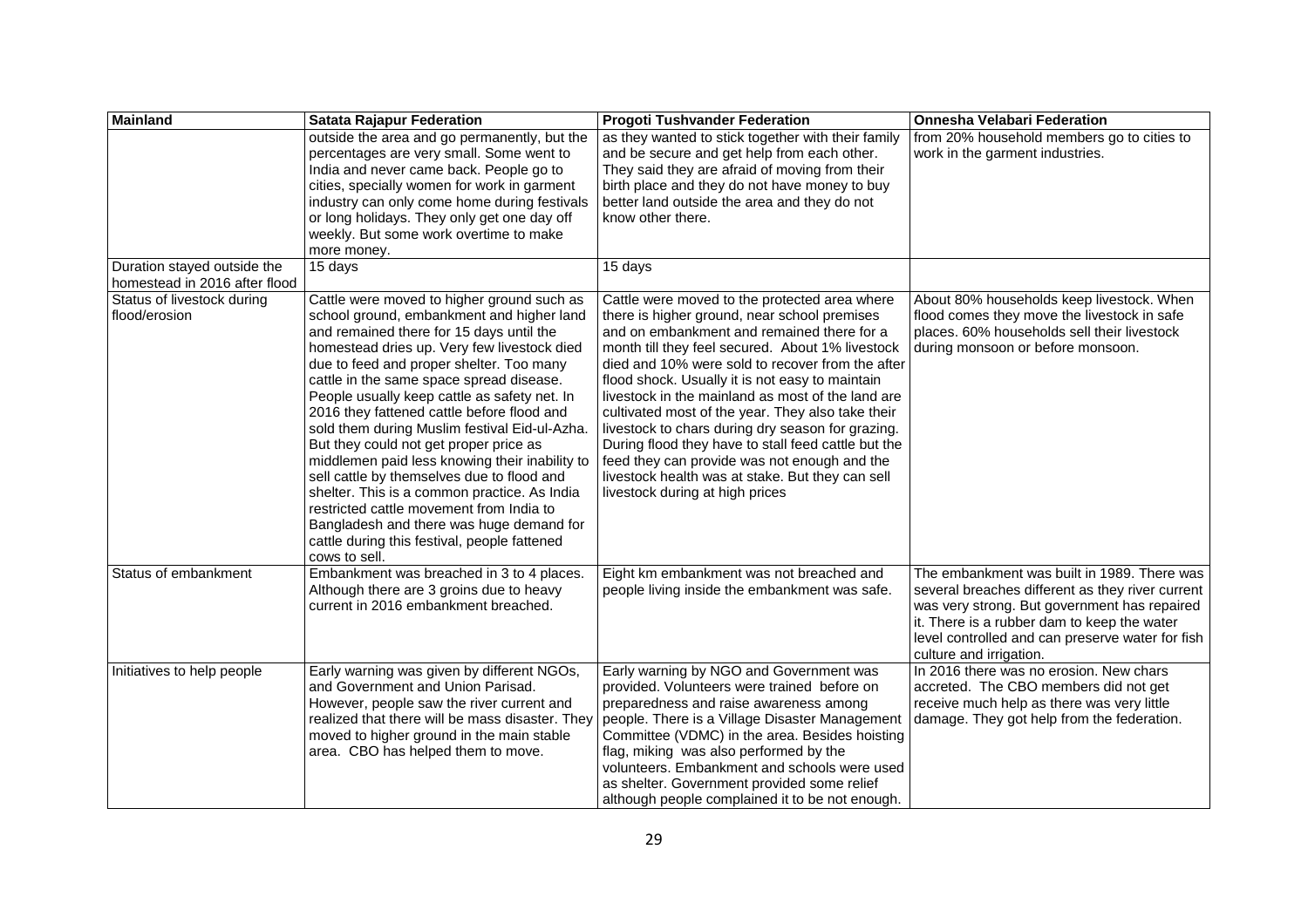| <b>Mainland</b>               | <b>Satata Rajapur Federation</b>                                                                                                                                                                                                                                                                                                                                                                                                                                                                                                            | <b>Progoti Tushvander Federation</b>                                                                                                                                                                                                                                                                                                                                                                                                         | <b>Onnesha Velabari Federation</b>                                                                                                                                                                                                                                                                                                                                                                                                                                                                                                                                                                                                                                                                                                                              |
|-------------------------------|---------------------------------------------------------------------------------------------------------------------------------------------------------------------------------------------------------------------------------------------------------------------------------------------------------------------------------------------------------------------------------------------------------------------------------------------------------------------------------------------------------------------------------------------|----------------------------------------------------------------------------------------------------------------------------------------------------------------------------------------------------------------------------------------------------------------------------------------------------------------------------------------------------------------------------------------------------------------------------------------------|-----------------------------------------------------------------------------------------------------------------------------------------------------------------------------------------------------------------------------------------------------------------------------------------------------------------------------------------------------------------------------------------------------------------------------------------------------------------------------------------------------------------------------------------------------------------------------------------------------------------------------------------------------------------------------------------------------------------------------------------------------------------|
| CBO role during flood/erosion | One of the main activity of the CBO is                                                                                                                                                                                                                                                                                                                                                                                                                                                                                                      | CBO members have helped people to move,                                                                                                                                                                                                                                                                                                                                                                                                      | The CBO has a Disaster Management                                                                                                                                                                                                                                                                                                                                                                                                                                                                                                                                                                                                                                                                                                                               |
|                               | disaster management. The CBO members                                                                                                                                                                                                                                                                                                                                                                                                                                                                                                        | provided some help for a day. They prepared list                                                                                                                                                                                                                                                                                                                                                                                             | Committee. They have provided information on                                                                                                                                                                                                                                                                                                                                                                                                                                                                                                                                                                                                                                                                                                                    |
|                               | received training on early management and                                                                                                                                                                                                                                                                                                                                                                                                                                                                                                   | of flood and erosion victims, appealed o NGO                                                                                                                                                                                                                                                                                                                                                                                                 | the flood and erosion to their members. In                                                                                                                                                                                                                                                                                                                                                                                                                                                                                                                                                                                                                                                                                                                      |
|                               | formed volunteer group. They relocate people                                                                                                                                                                                                                                                                                                                                                                                                                                                                                                | and government agencies for help for the                                                                                                                                                                                                                                                                                                                                                                                                     | 2016 they provided Early warning and helping                                                                                                                                                                                                                                                                                                                                                                                                                                                                                                                                                                                                                                                                                                                    |
|                               | by using their boats and man power, find out                                                                                                                                                                                                                                                                                                                                                                                                                                                                                                | victims. They also communicate with the Union                                                                                                                                                                                                                                                                                                                                                                                                | vulnerable households to the safer places                                                                                                                                                                                                                                                                                                                                                                                                                                                                                                                                                                                                                                                                                                                       |
|                               | space for the people and their livestock to<br>move. They report to RDRS (a regional) NGO                                                                                                                                                                                                                                                                                                                                                                                                                                                   | Parisad.<br>They formed rescue team and helped people to                                                                                                                                                                                                                                                                                                                                                                                     | before flood. They also provided information<br>on affected people of the area and distributed                                                                                                                                                                                                                                                                                                                                                                                                                                                                                                                                                                                                                                                                  |
|                               | for relief and help. They also keep contact                                                                                                                                                                                                                                                                                                                                                                                                                                                                                                 | move to safe places with boat. They also Help                                                                                                                                                                                                                                                                                                                                                                                                | relief provided by the government and INGOs.                                                                                                                                                                                                                                                                                                                                                                                                                                                                                                                                                                                                                                                                                                                    |
|                               | with the government departments for post                                                                                                                                                                                                                                                                                                                                                                                                                                                                                                    | people to rebuild their houses and repair roads.                                                                                                                                                                                                                                                                                                                                                                                             |                                                                                                                                                                                                                                                                                                                                                                                                                                                                                                                                                                                                                                                                                                                                                                 |
|                               | flood/erosion rehabilitation. They provide                                                                                                                                                                                                                                                                                                                                                                                                                                                                                                  | They also provided information on the flood and                                                                                                                                                                                                                                                                                                                                                                                              |                                                                                                                                                                                                                                                                                                                                                                                                                                                                                                                                                                                                                                                                                                                                                                 |
|                               | early warning through own miking system.                                                                                                                                                                                                                                                                                                                                                                                                                                                                                                    | erosion to their members. Distributed seeds,                                                                                                                                                                                                                                                                                                                                                                                                 |                                                                                                                                                                                                                                                                                                                                                                                                                                                                                                                                                                                                                                                                                                                                                                 |
|                               | They also cooperate Union Parisad during                                                                                                                                                                                                                                                                                                                                                                                                                                                                                                    | tubewell, latrine and medicine among the                                                                                                                                                                                                                                                                                                                                                                                                     |                                                                                                                                                                                                                                                                                                                                                                                                                                                                                                                                                                                                                                                                                                                                                                 |
|                               | relief distribution.                                                                                                                                                                                                                                                                                                                                                                                                                                                                                                                        | erosion and flood victims after flood and erosion.                                                                                                                                                                                                                                                                                                                                                                                           |                                                                                                                                                                                                                                                                                                                                                                                                                                                                                                                                                                                                                                                                                                                                                                 |
| Impact of embankment          | Embankment specially groins save the<br>villages from massive erosion this year.<br>However, A char is forming and the residents<br>hope to have less erosion next year.<br>Embankment is used as shelter during flood<br>and erosion and also used as road for<br>communication.<br>Respondents said it was "inhuman" to live on<br>the embankment as it was so crowded with<br>char and flooded mainland people.<br>Embankment is also used as road during dry<br>season. There is a railway track which is also<br>providing protection. | Embankment have saved people and providing<br>shelter to the flood and erosion victims. Due to<br>embankment sand deposition on the agricultural<br>land inside the protected area was avoided.<br>However, water logging from torrential rain also<br>impacted people's life inside the protected area.<br>Erosion victims build houses and live on the<br>embankment.                                                                      | Embankment breached but people take action<br>right away to protect the embankment.<br>Embankment works as shelter for the flood<br>and erosion victims.                                                                                                                                                                                                                                                                                                                                                                                                                                                                                                                                                                                                        |
| Disasters in last 10 years    | Flooding happens every year but was high in<br>2015 and in 2011.<br>Erosion every year but severe in 2015 and<br>2016<br>Drought: 2011 and 2013<br>Excessive rainfall: 2011, 2016<br>Now a days other natural calamities<br>decreased.                                                                                                                                                                                                                                                                                                      | Flood causes misery every year but in little more<br>in 2004, 2008, 2011 and 2014.<br>Erosion every year but severe in 2004, 2008,<br>2015 and 2016.<br>Char formation is faster now than before. People<br>do not have to wait for 30-40 years to get their<br>land back.<br>Drought: 2003, 2014 and 2015<br>Excessive rainfall: 2001, 2005, 2006 and 2014<br>Other natural calamities decreased but<br>thunderstorm and fog increased now. | In 2016 Ratnai river current was stronger than<br>in 10 years back, erosion and accretion are<br>frequent. It takes 2-3 years to accrete land<br>now in comparison to 30-40 years before.<br>According to the respondents, flood was<br>severe in 2015 than in 2016. But they suffer<br>from heavy rain and strong wind in 2016.<br>Flood also affected the area every year but it<br>was little higher in 2011, 2012, 2013 and in<br>2014 than other year. According to the<br>respondents water level in the area was higher<br>on the homestead and in the agricultural field<br>in 2015. Drought affected the area in 2014,<br>2015 and in 2016. Water stands on the ground<br>for more than a month in 2015 and the water<br>level was 1ft high than 2016. |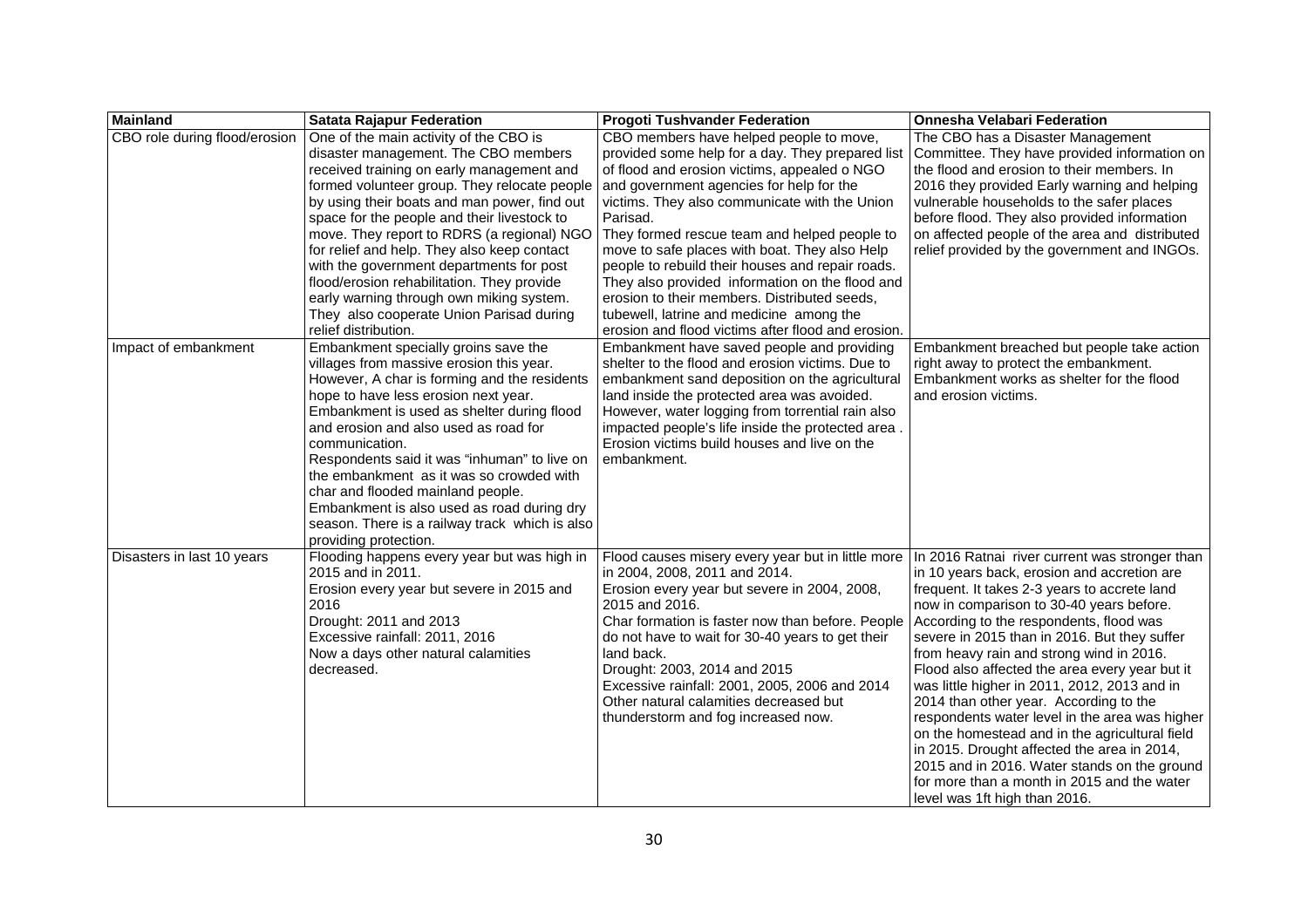| <b>Mainland</b>      | <b>Satata Rajapur Federation</b>                                                                  | <b>Progoti Tushvander Federation</b>                                                                                                                                                                                                                                      | Onnesha Velabari Federation                                                                                                                                                            |
|----------------------|---------------------------------------------------------------------------------------------------|---------------------------------------------------------------------------------------------------------------------------------------------------------------------------------------------------------------------------------------------------------------------------|----------------------------------------------------------------------------------------------------------------------------------------------------------------------------------------|
|                      |                                                                                                   |                                                                                                                                                                                                                                                                           | Thunder storm killed several people and<br>livestock in this area in 2015. Fog in 2012 and<br>in 2015 caused severe damage to the winter<br>crops.                                     |
| Impact of flood      | Damaged houses, infrastructure, crops (Jute<br>and Paddy), seedbeds were under water              | Damaged houses, infrastructure, crops (Jute<br>and Paddy), seedbeds were under water. In<br>exposed areas                                                                                                                                                                 | Some people have to move several times.<br>They have to dismantle their shacks and build<br>it again. They lost all their agricultural land,<br>they have to sell all their livestock. |
| Impact of erosion    | Houses eroded, agricultural land eroded,<br>people moved to safer places.                         | Houses eroded, agricultural land eroded. As<br>they have to stay in the open space they are<br>exposed to rain and thunder shower. They have<br>to move which caused financial loss. They have<br>to sell some livestock and be separated from the<br>original community. | Very few houses eroded but lost standing<br>crops.                                                                                                                                     |
| Coping with Flooding | Loan from NGO, Mahajan, sell livestock,<br>agricultural land, migrate for work for longer<br>time | Loan from NGO, Mahajan, sell livestock, catch<br>fish in the river, migrate to work in other cities.                                                                                                                                                                      | Loan from Federation and Mahajan, sold<br>livestock, sold fixed assets, lease land out,<br>migrate to work in other cities.                                                            |
| Coping with Erosion  | Migration, Loan from NGO, Mahajan, sell<br>livestock                                              | Loan from NGO, Mahajan, sell livestock, catch<br>fish in the river, migrate to work in other cities                                                                                                                                                                       | Loan from Federation and Mahajan, sold<br>livestock, catch fish in the river, migrate for<br>work in other cities.                                                                     |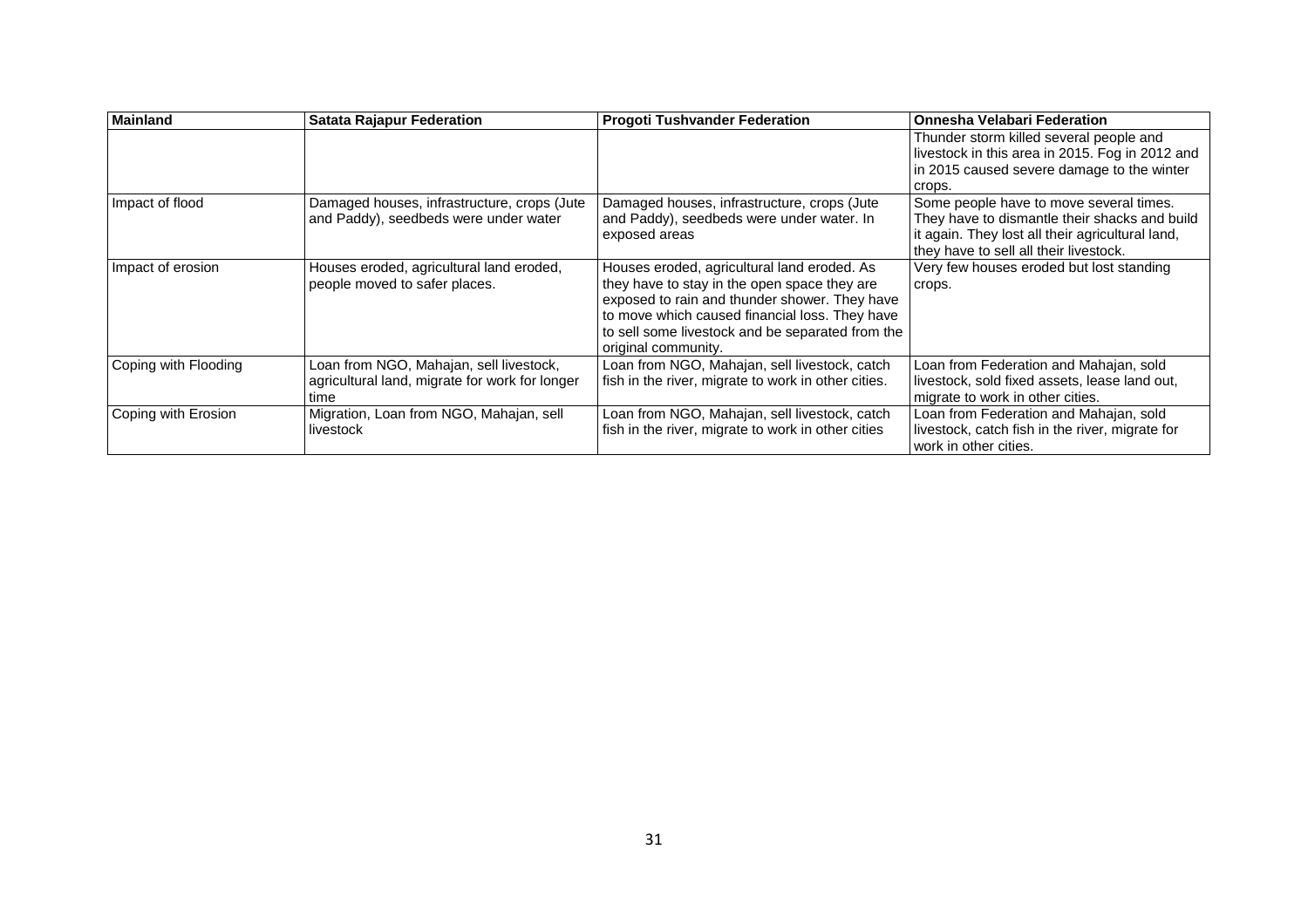## **Category: Active Char**

| <b>Chars</b>                  | Jatrapur federation                            | <b>Goruhara Gram Unayan Samity</b>                 | Porarchar Gram Unnayan Samity                    |
|-------------------------------|------------------------------------------------|----------------------------------------------------|--------------------------------------------------|
| Location                      | Union: Jatrapur                                | Union: Panchgachia                                 | Union: Begumganj                                 |
|                               | Upazila: Sadar                                 | Upazila: Sadar                                     | Upazila: Ulipur                                  |
|                               | District: Kurigram                             | District: Kurigram                                 | District: Kurigram                               |
| Number of villages covered by | The Federation includes 18 villages, out of    | 9 villages (Kadamtala, Sitaijhar, Balamajhir char, | 7 villages (Mondolpara, Hazipara,                |
| <b>CBO</b>                    | which 6 villages are river char and 50% of     | Dakshin Goruhara, Kamarchar, Goldarchar,           | Kalimuddinpara, Memberpara, Porarchar,           |
|                               | other villages were partly in char.            | Dharalar char, Mazhipara, Dhakshin Nowabash)       | Sluice gate para and Inol Haque Para).           |
| Land level                    | 65% high, 35% low                              | 50% high, 50% low                                  | 60% high land, 40% low                           |
| <b>Adjacent River</b>         | Dharla and Brahmaputra                         | Dharla (west) and Brahmaputra (east)               | Brahmaputra                                      |
| Number of households within   | 5825                                           | 2000                                               | 960                                              |
| the site                      |                                                |                                                    |                                                  |
| Area                          | 70sq.km                                        | 1800ac                                             | 941ac                                            |
| Protected area                | 33%                                            | 0%                                                 | 0%                                               |
| Unprotected                   | 66%                                            | 100%                                               | 100%                                             |
| Occupation                    | 60% of the people are involved in agriculture, | 20% people are fishers, 30% cultivate their own    | 70% migrate seasonally for work, 20% work as     |
|                               | rest in petty trade in the town and work as    | land and rest work as labour outside the area.     | agricultural labour and rest 10% live on fishing |
|                               | wage labour.                                   |                                                    |                                                  |
| Land eroded in 2016           | 25% land eroded in 2016. Villages in chars     | 100% land of Kadamtala and Dakshin Goruhara        | 25%. Usually 5% erodes every year                |
|                               | (Garuhara-50%, Parbatipur-25%, char            | village eroded, in other char villages about 15-20 |                                                  |
|                               | Jatrapur mouza) suffered erosion more than     | households eroded partly.                          |                                                  |
|                               | the villages adjacent to mainland. Erosion     |                                                    |                                                  |
|                               | happens every year but this year the           |                                                    |                                                  |
|                               | agricultural land eroded more than the         |                                                    |                                                  |
|                               | homestead. The water current was higher        |                                                    |                                                  |
|                               | than other years.                              |                                                    |                                                  |
| Land flooded in 2016          | 66% (12 villages and chars)                    | 100%                                               | 100%                                             |
| Frequency of flood in 2016    | According to respondents flood height was 2    | Flood hit the area 3 times, 2 times in early July  | This year flood came about 3 times-one big       |
|                               | ft less than in 1988. In 2016 the flood water  | and early August and stayed for 20 days and        | one in July/August Which stayed for 15-20        |
|                               | stayed on the land for about 16 days. On the   | once in August and water stayed for 2 weeks.       | days each time and two small ones in             |
|                               | unprotected area the water level was about     | The one in early July was worse than the others    | August/September which stayed for 7days.         |
|                               | 10-12 feet and on the protected area it was    |                                                    | Water stayed for one month on the agricultural   |
|                               | 5ft. On the homestead the water was as high    |                                                    | land.                                            |
|                               | as 5-7ft This year flood hit 3 times (once in  |                                                    |                                                  |
|                               | July and once in August and once in            |                                                    |                                                  |
|                               | September). The big one in July stayed for 16  |                                                    |                                                  |
|                               | days but the August/September one stayed       |                                                    |                                                  |
|                               | for 5 days.                                    |                                                    |                                                  |
| Households eroded             | 27, Within 10km land area in last 10 years     | In two villages all households eroded and in       | 20                                               |
|                               | only 1.5 km area exists. Now the people living | other chars 15-20 households eroded.               | The homesteads are far from the river bank.      |
|                               | in that area has no land. Before it took 15 to |                                                    |                                                  |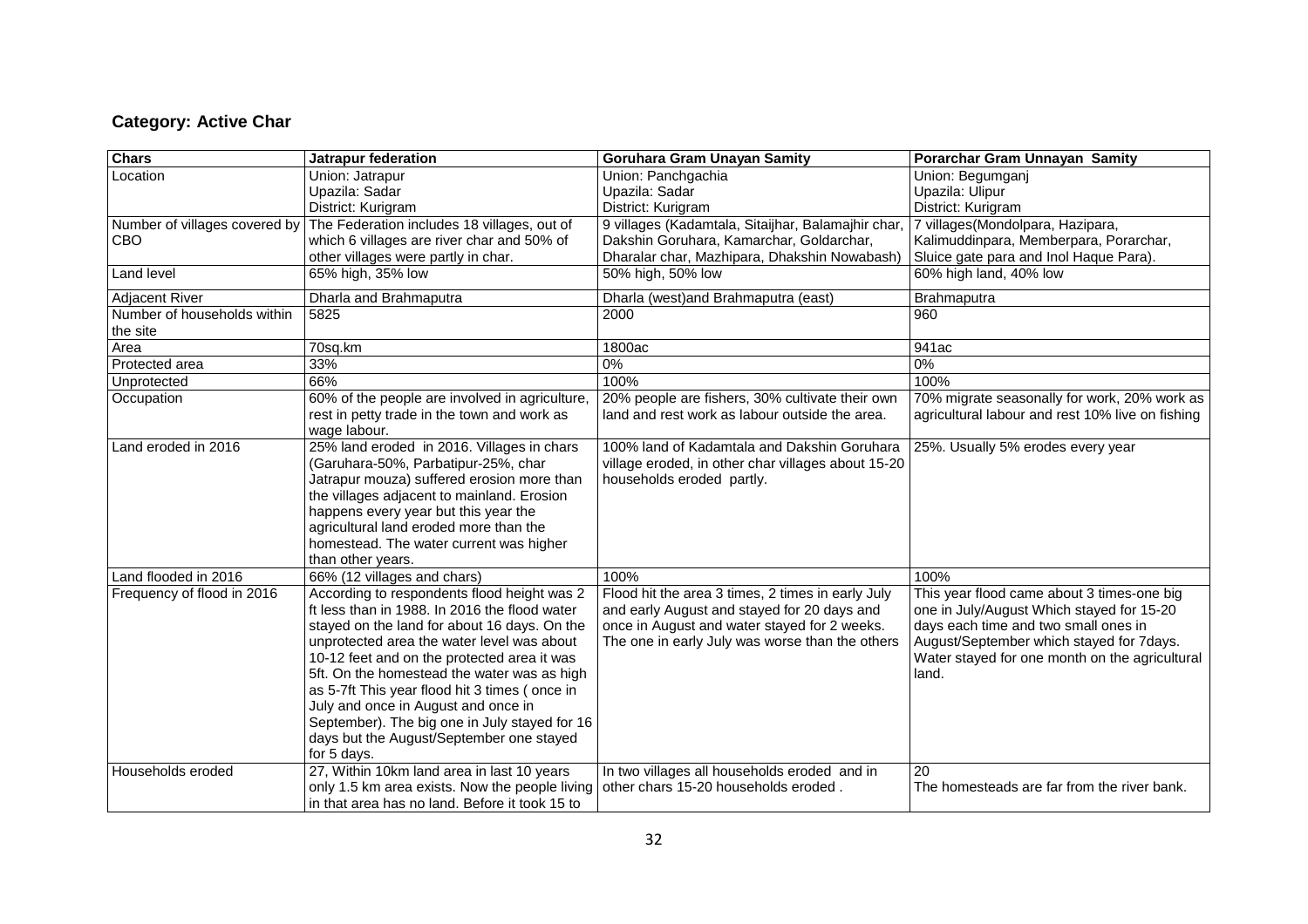| Chars                                                    | Jatrapur federation                                                                                                                                                                                                                                                                                                                                                                                                                                                                                                                                           | Goruhara Gram Unayan Samity                                                                                                                                                                                                                                                                                                                                          | Porarchar Gram Unnayan Samity                                                                                                                                                                                                                                                                                                                                                             |
|----------------------------------------------------------|---------------------------------------------------------------------------------------------------------------------------------------------------------------------------------------------------------------------------------------------------------------------------------------------------------------------------------------------------------------------------------------------------------------------------------------------------------------------------------------------------------------------------------------------------------------|----------------------------------------------------------------------------------------------------------------------------------------------------------------------------------------------------------------------------------------------------------------------------------------------------------------------------------------------------------------------|-------------------------------------------------------------------------------------------------------------------------------------------------------------------------------------------------------------------------------------------------------------------------------------------------------------------------------------------------------------------------------------------|
|                                                          | 20 years to accrete land and char arose far<br>from the eroded area which influenced violent<br>conflict. Now chars arose faster, within 5/6<br>years and near the eroded char. So it is<br>easier to locate their own land. The reason<br>they mentioned is depth of river and braiding<br>of river.                                                                                                                                                                                                                                                         |                                                                                                                                                                                                                                                                                                                                                                      |                                                                                                                                                                                                                                                                                                                                                                                           |
| Households flooded                                       | < 2000                                                                                                                                                                                                                                                                                                                                                                                                                                                                                                                                                        | 2000                                                                                                                                                                                                                                                                                                                                                                 | 900                                                                                                                                                                                                                                                                                                                                                                                       |
| Duration of standing flood<br>water                      | $5-16$ days                                                                                                                                                                                                                                                                                                                                                                                                                                                                                                                                                   | 15 to 30 days depending on land level                                                                                                                                                                                                                                                                                                                                | 15-20 days in the homestead and one month<br>on the agricultural land.                                                                                                                                                                                                                                                                                                                    |
| Height of water                                          | Homestead: 4-5 ft<br>Agric land: 5-12ft depending on land level                                                                                                                                                                                                                                                                                                                                                                                                                                                                                               | Homestead: 4-5 ft<br>Agric land: -10-15ft                                                                                                                                                                                                                                                                                                                            | Homestead: 3-4 ft<br>Agric land: 7-8ft<br>Lowlands: 12ft                                                                                                                                                                                                                                                                                                                                  |
| % of households evacuated<br>due to flood                | 1700                                                                                                                                                                                                                                                                                                                                                                                                                                                                                                                                                          | 200 households                                                                                                                                                                                                                                                                                                                                                       | 14                                                                                                                                                                                                                                                                                                                                                                                        |
| Migration                                                | 1000 moved to mainland, on the<br>ambankment, higher ground and to the<br>adjacent mainland areas. Others make high<br>platform and lived there. Some lived on the<br>roof, some lived on the boat.                                                                                                                                                                                                                                                                                                                                                           | All 400 households moved within in the<br>protected area, on the embankment, higher<br>ground and shelters, school ground.                                                                                                                                                                                                                                           | Most people managed to stay at home on<br>raised platform and boats and did not move                                                                                                                                                                                                                                                                                                      |
| Coping                                                   | 60-70% household male members seasonally<br>migrate to Dhaka and Chittagong (garments,<br>construction work, brick field, pulling<br>rickshaw, professional work like carpentry,<br>Masonry) Comilla and Noakhali, (agricultural<br>labour). For coping they also sold land,<br>livestock, left the area in search of work, took<br>loan from NGO and from Federation. They<br>also work overtime to earn more money.                                                                                                                                         | 75% household male members migrate to<br>Dhaka(construction work, brick field, pulling<br>rickshaw,) Comilla, Feni, Munshiganj and<br>Narayanganj (for agricultural labour). 20% of the<br>households catch fish in monsoon season and<br>but 75% are involved in risky agriculture as sand<br>deposited on the crop land every year making<br>land unfertile.       | 75% household members from unprotected<br>area move temporarily every year for 6-9<br>months in search of work. Out of which 10%<br>go to Dhaka and adjacent area to work in the<br>garment industry. Other go seasonally to<br>Dhaka, Chittagong (construction work, brick<br>field, pulling rickshaw,) Comilla, Feni,<br>Munshiganj area to plant and harvest Aman<br>paddy and Potato. |
| Duration of<br>temporary/seasonal migration<br>each time | Depends on types of work. They usually<br>come home every 2 to 3 months but usually<br>stay out of their home for 6 months. Those<br>who has agricultural land they come home<br>frequency to help family. Those who go to<br>work as agricultural labourers they go on a<br>contract and in group. Usually they go to the<br>same area every year as they are familiar<br>with the land owners and the area. In last<br>10years 5% households moved 2 to 5 times<br>but remained within the adjacent area. Some<br>participants mentioned moving 10-12 times | On an average people stay away from home for<br>6 to 8months. The labourers work for 30 to 60<br>days, come home and again go. Those who go<br>for agricultural work go twice, once for<br>sowing/transplanting and once for harvesting.<br>Those who work in garment industry or other<br>industry/factories go for longer time. They<br>usually come for holidays. | Those who goes for agricultural work and<br>wage labour (construction labour, brick field<br>etc.) usually work for 4-6 months a year.<br>Those who pulls rickshaw work for 15-21 days<br>and come home for a week or two and then<br>they again go to cities.                                                                                                                            |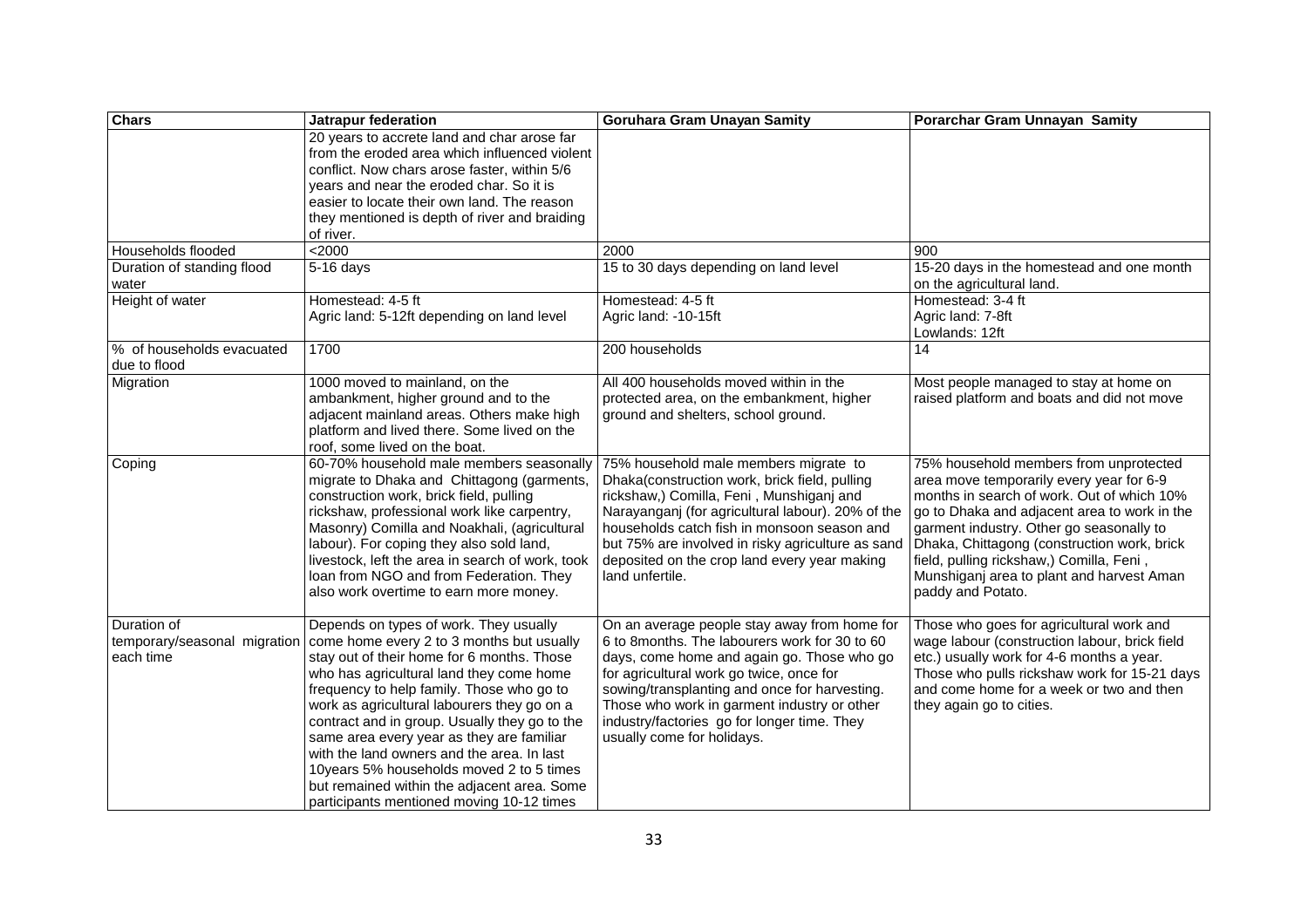| <b>Chars</b>               | Jatrapur federation                              | <b>Goruhara Gram Unayan Samity</b>                  | Porarchar Gram Unnayan Samity                      |
|----------------------------|--------------------------------------------------|-----------------------------------------------------|----------------------------------------------------|
|                            | since 1990 but never moved more than 2           |                                                     |                                                    |
|                            | miles. However some people moved 2 to 3          |                                                     |                                                    |
|                            | times within last one year. 10 years back less   |                                                     |                                                    |
|                            | people were migrating and going to adjacent      |                                                     |                                                    |
|                            | towns or areas such as Rangpur, Bogra etc.       |                                                     |                                                    |
|                            | But now more people move and go to further       |                                                     |                                                    |
|                            | places where they can get work.                  |                                                     |                                                    |
| Pros and Cons of migration | During flood people temporarily go to the        | About half of people moved to embankment and        | There was very little evacuation. People lived     |
|                            | higher ground, schools, embankment, roads.       | protected mainland temporarily.                     | in their own house due to fear of theft and with   |
|                            | Some people stick in their homestead or on       | During temporary evacuation on the                  | the hope that water will recede quickly. When      |
|                            | the boat near their homestead. Respondents       | embankment or in the shelter they suffer from       | men migrate to cities or to other places for       |
|                            | said that the shelter place become               | space problem. Too many people have to stay in      | work they have to live in unhealthy                |
|                            | overcrowded. They face shortage of drinking      | the same place crowded where cooking and            | environment facing problem of cooking,             |
|                            | water and latrine and place for cooking as       | sleeping, sanitation are bigger problem. Getting    | accommodation and sanitation. They are             |
|                            | none provide cooked food. Relief was not         | clean drinking water most of the time causes        | forced to sleep in public places, on the           |
|                            | enough. Women suffer from lack of security       | water borne diseases. Women face problems           | sidewalks, mosques, railway station, bus           |
|                            | and privacy.                                     | like unhygienic environment and lack of security.   | station, under the shade of shops in local         |
|                            | Males from almost every household migrate        | People who leave their original place tend to       | markets etc. If the contract for agricultural      |
|                            | seasonally/temporarily outside the area for      | stay in unhygienic environment and insecure         | labour includes food they get food but mostly      |
|                            | work. As there is very few opportunities for     | places. Men who migrate to cities for work          | for other work they have to cook themselves.       |
|                            | work in the area, the male members have to       | usually sleep in crowded places, mosques, park      | For the other labourers this is also applicable.   |
|                            | go to the cities and even to other places for    | benches, footpath railway station etc. They have    | Rickshaw pullers have to do hard work and          |
|                            | work. They earn money there to maintain          | to face problem for food, clean drinking water,     | they cannot continuously work for days. Often      |
|                            | their families. Those who earn a better wage     | toilet and also theft. Those who come with family   | they fell sick and weak. But they earn for the     |
|                            | can afford to rent a room where 4/5 people       | often end up sleeping on roadside shacks which      | family. If they stay back they cannot earn         |
|                            | share. Those who are construction worker         | they have to dismantle during day time.             | anything in their own locality. Some fell in the   |
|                            | often sleep in the site. The agricultural labour | Shortage of drinking water, toilets are expose      | trap of Mahajan who give loan on high interest     |
|                            | have to find out places to sleep nearby their    | them to health problem. However, they also          | rate and rip off all the money they earn. The      |
|                            | contraction sites. They go in a group and stay   | mentioned about travel cost to and from the         | CBO has it's own credit system and they can        |
|                            | there until their specific job is finished. But  | working place.                                      | borrow from the CBO. Besides NGOs also             |
|                            | getting work everyday is uncertain for other     | Women left in the house have to bear all the        | provide short term loan. Most takes advance        |
|                            | wage labour. In the dry season work is           | problems at home-shortage of money (as men          | for their work and has to fulfill their job at any |
|                            | available in the area but in monsoon they        | may not be able to send money on time), health      | cost.                                              |
|                            | have to come back home to help their             | problem of herself and the children etc.            |                                                    |
|                            | families. They have to work hard to earn         | The good thing is that they can earn there and      | In case of garment workers, the main problem       |
|                            | money. Moreover, they are always in worry        | can send money for the maintenance of the           | is job security and personal security. These       |
|                            | about the family they left at home. Sometimes    | family left behind.                                 | people get less salary than the others. There      |
|                            | people fall in trap and get involve in drugs     | Besides, they have to borrow money in advance       | is problem for getting rental houses. The ones     |
|                            | and other crime. All of them complained          | to give to the family before they leave at a high   | they get can not afford. They are forced to stay   |
|                            | about quality of accommodation and food          | interest rate. Some family send their school        | in low cost houses and in crowded places           |
|                            | they eat. Construction labourers complained      | going children for work to cope with the situation. | where they are not connected to water supply       |
|                            | about getting their wages on time and they       |                                                     | and gas.                                           |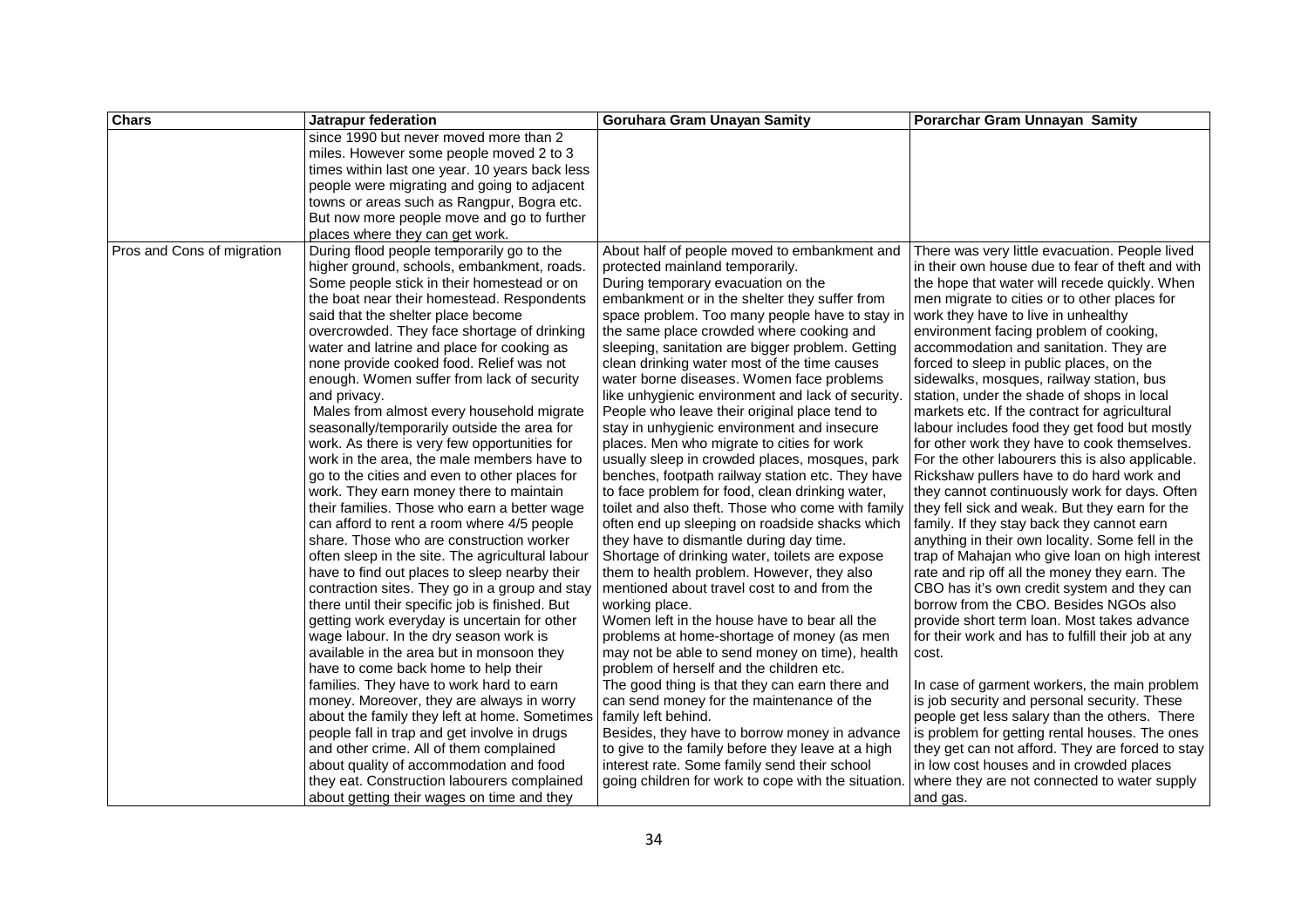| <b>Chars</b>                  | Jatrapur federation                            | <b>Goruhara Gram Unayan Samity</b>                 | Porarchar Gram Unnayan Samity                   |
|-------------------------------|------------------------------------------------|----------------------------------------------------|-------------------------------------------------|
|                               | never get full payment. Those who pull         |                                                    |                                                 |
|                               | rickshaw/van sleep on the sidewalk in shacks   |                                                    |                                                 |
|                               | made of plastic paper. All of them said that   |                                                    |                                                 |
|                               | they face water, sanitation, food and shelter  |                                                    |                                                 |
|                               | problem. Besides, rickshaw pullers have to     |                                                    |                                                 |
|                               | pay police. Others like street vendors have to |                                                    |                                                 |
|                               | pay local mastans and police.                  |                                                    |                                                 |
|                               | Women living at home take care of the          |                                                    |                                                 |
|                               | children and the family, livestock etc. They   |                                                    |                                                 |
|                               | have to face different problems (health, food  |                                                    |                                                 |
|                               | etc.) all by themselves. Sometime they do not  |                                                    |                                                 |
|                               | get money from their male partners on time.    |                                                    |                                                 |
|                               | They have to loan from local Mahajans on       |                                                    |                                                 |
|                               | high interest. They also mentioned about       |                                                    |                                                 |
|                               | getting proper work in cities.                 |                                                    |                                                 |
| Permanent migration           | People who have money they buy land            | This year none migrated permanently as they        | None migrated permanently from this area. But   |
|                               | outside the area and go permanently, but the   | wanted to stick together with their family and be  | from 20% household members go to cities to      |
|                               | percentages are very small. Some went to       | secure and get help from each other. They said     | work in the garment industries for longer time. |
|                               | India and never came back. People go to        | they are afraid of moving from their birth place   |                                                 |
|                               | cities, specially women for work in garment    | and they do not have money to buy better land      |                                                 |
|                               | industry can only come home during festivals   | outside the area and they do not know other        |                                                 |
|                               | or long holidays. They only get one day off    | there.                                             |                                                 |
|                               | weekly. But some work overtime to make         |                                                    |                                                 |
|                               | more money.                                    |                                                    |                                                 |
| Duration stayed outside the   | 16 days                                        | 20 days                                            | 15                                              |
| homestead in 2016 after flood |                                                |                                                    |                                                 |
| Status of livestock during    | Cattle were moved to higher ground such as     | They do not keep many cattle for longer time.      | Almost all households keep livestock. When      |
| flood/erosion                 | school ground, embankment and higher land      | Some of the household fatten cattle and sell       | flood comes they move the livestock in safe     |
|                               | and remained there for 16 days until the       | them before monsoon. Some move their cattle to     | places. 50% households sell their livestock     |
|                               | homestead dries up. Very few livestock died    | the protected area where there is higher ground,   | during monsoon or before monsoon.               |
|                               | People usually keep cattle as safety net. In   | near school premises and on embankment and         |                                                 |
|                               | 2016 they fattened cattle before flood and     | remained there for a month till they feel secured. |                                                 |
|                               | sold them during Muslim festival Eid-ul-Azha.  | About 1% livestock died and 30% were sold to       |                                                 |
|                               | But they could not get proper price as         | recover from the after flood shock. It is not easy |                                                 |
|                               | middlemen paid less knowing their inability to | to maintain livestock in the chars during          |                                                 |
|                               | sell cattle by themselves due to flood and     | monsoon but during dry season there is plenty of   |                                                 |
|                               | shelter. This is a common practice. As India   | grasses for the cattle. Households keep their      |                                                 |
|                               | restricted cattle movement from India to       | cattle on the higher ground/boat. During flood     |                                                 |
|                               | Bangladesh and there was huge demand for       | they have to stall feed cattle but the feed they   |                                                 |
|                               | cattle during this festival, people fattened   | can provide was not enough and the livestock       |                                                 |
|                               | cows to sell.                                  | health was at stake. But they can sell livestock   |                                                 |
|                               |                                                | during at high prices                              |                                                 |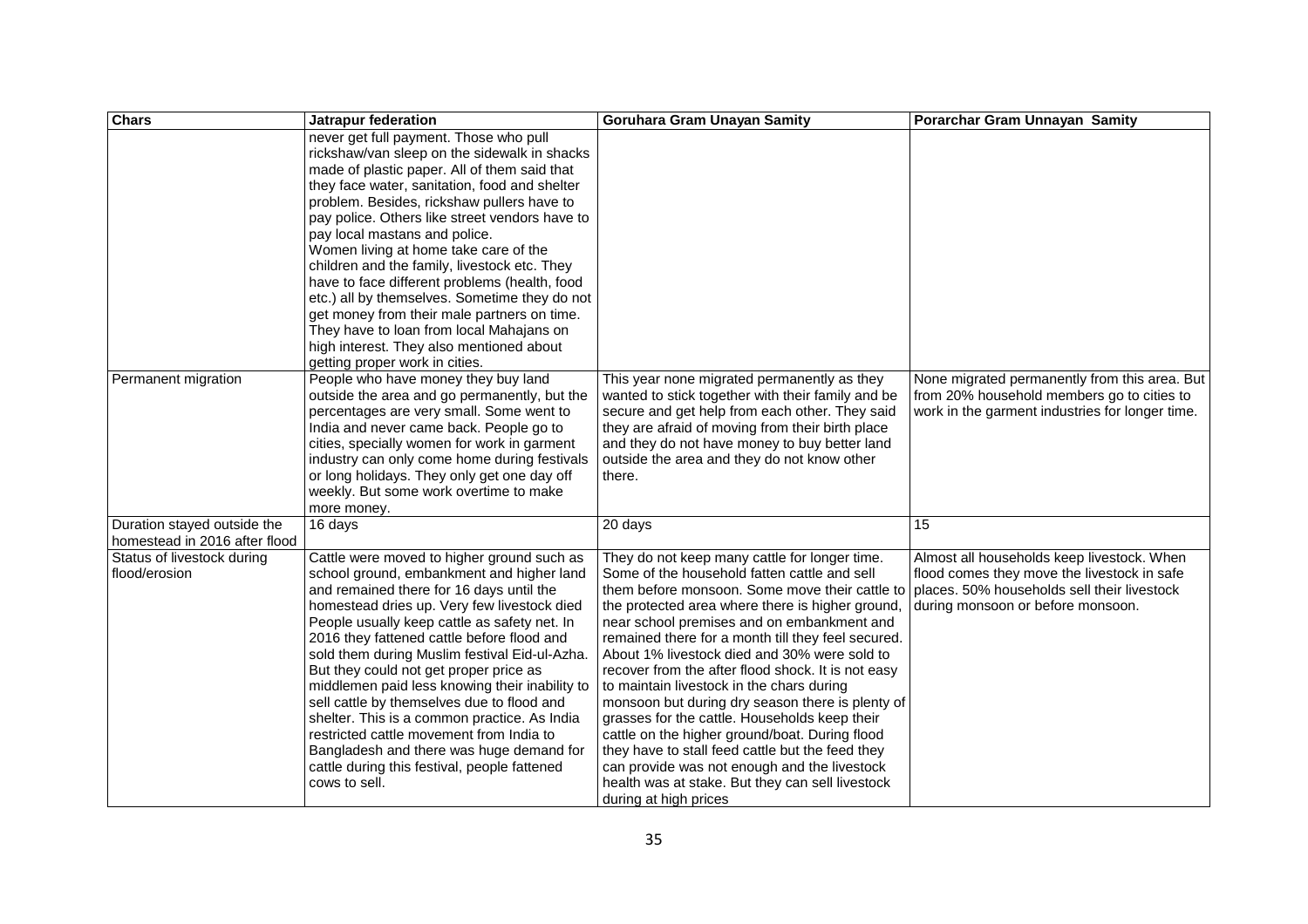| <b>Chars</b>                  | Jatrapur federation                                                                                                                                                                                                                                                                                                                                                                                                                                                                                                                                                               | Goruhara Gram Unayan Samity                                                                                                                                                                                                                                                                                                                                                                                                                                                                                                                                                                                                | Porarchar Gram Unnayan Samity                                                                                                                                                                                                                                                                      |
|-------------------------------|-----------------------------------------------------------------------------------------------------------------------------------------------------------------------------------------------------------------------------------------------------------------------------------------------------------------------------------------------------------------------------------------------------------------------------------------------------------------------------------------------------------------------------------------------------------------------------------|----------------------------------------------------------------------------------------------------------------------------------------------------------------------------------------------------------------------------------------------------------------------------------------------------------------------------------------------------------------------------------------------------------------------------------------------------------------------------------------------------------------------------------------------------------------------------------------------------------------------------|----------------------------------------------------------------------------------------------------------------------------------------------------------------------------------------------------------------------------------------------------------------------------------------------------|
| Status of embankment          | Within the adjacent chars there are 3 km<br>embankment of which 1km was breached in<br>southern and northern sides in 2 places.<br>There are 4 shelters (higher ground, killa) in<br>this area                                                                                                                                                                                                                                                                                                                                                                                    | Western part of the embankment was breached<br>in 2010 and Eastern part eroded in 2013. The<br>breached parts have not been repaired.                                                                                                                                                                                                                                                                                                                                                                                                                                                                                      | There is no embankment                                                                                                                                                                                                                                                                             |
| Initiatives to help people    | Early warning was given by different NGOs,<br>and Government and Union Parisad.<br>However, looking at the river current and<br>rainfall in upper riparian areas char people<br>realized that there will be mass disaster. They<br>moved to higher ground in the main stable<br>area. CBO has helped them to move.                                                                                                                                                                                                                                                                | Early warning by NGO and Government was<br>provided. Embankment and schools were used<br>as shelter. Government provided some relief<br>although people complained it to be not enough.                                                                                                                                                                                                                                                                                                                                                                                                                                    | In 2016 there was little erosion. The CBO<br>members did not get receive much help as<br>there was very little damage. They got help<br>from the CBO                                                                                                                                               |
| CBO role during flood/erosion | One of the main activity of the CBO is<br>disaster management. The CBO members<br>received training on early management and<br>formed volunteer group. They relocate people<br>by using their boats and man power, find out<br>space for the people and their livestock to<br>move. They report to RDRS (a regional NGO)<br>for relief and help. They also keep contact<br>with the government departments for post<br>flood/erosion rehabilitation. They provide<br>early warning through own miking system.<br>They also cooperate Union Parisad during<br>relief distribution. | CBO members have helped people to move and<br>build new houses or repair damaged ones.<br>However, as the members are all poor and they<br>have very limited funds they have not been able<br>to do much. They prepared list of flood and<br>erosion victims, appealed to NGO and<br>government agencies for help for the victims.<br>They also communicate with the Union Parisad.                                                                                                                                                                                                                                        | The CBO has provided information on the<br>flood and erosion to their members. In 2016<br>they provided Early warning and helping<br>vulnerable households to move to the safer<br>places by CBO boat before flood. They also<br>provided water purification tablets and tablets<br>for diahorrea. |
| Impact of embankment          | Normally embankment is used as shelter<br>during flood and erosion and also used as<br>road for communication. But this year<br>embankment was breached in the adjacent<br>char and flood water flooded the road cum<br>embankment. As most of the char area is<br>unprotected they have not been able to<br>protect their standing crop (Aman rice,<br>Mashkalai and peanuts) during 2016 flood.<br>Sand deposition on the agricultural land also<br>indicates that within next 2 years they will not<br>be able to harvest better crops.                                        | Embankment was built in 1996. Embankment<br>have saved people before breach. There was<br>not much flooding before and they had fish<br>ponds, different crops and good irrigation system<br>in the mainland before they moved to the new<br>chars. . But now they have to move frequently<br>due to erosion. Although embankment provides<br>shelter to the flood and erosion victims, it also<br>logs water inside the protected area when it<br>rains a lot ad sometimes all standing cops go<br>under water. Erosion victims build houses and<br>live on the embankment. There is one shelter in<br>the mainland area. | No embankment.                                                                                                                                                                                                                                                                                     |
| Disasters in last 10 years    | Flooding happens every year but was not so<br>high. Flood affected in 2010, 2014 and in<br>2015 due to high rainfall.<br>Erosion every year but severe in 2015 and                                                                                                                                                                                                                                                                                                                                                                                                                | Flood causes misery every year but in more in<br>2013, 2014, 2015 and 2016.<br>Erosion every year but severe in 2013. Drought:<br>2010, 2011 and 2015                                                                                                                                                                                                                                                                                                                                                                                                                                                                      | In 2016 Dharla river current was stronger than<br>in 10 years back, erosion and accretion are<br>frequent. It takes 5-6 years to accrete land<br>now in comparison to 30-40 years before.                                                                                                          |